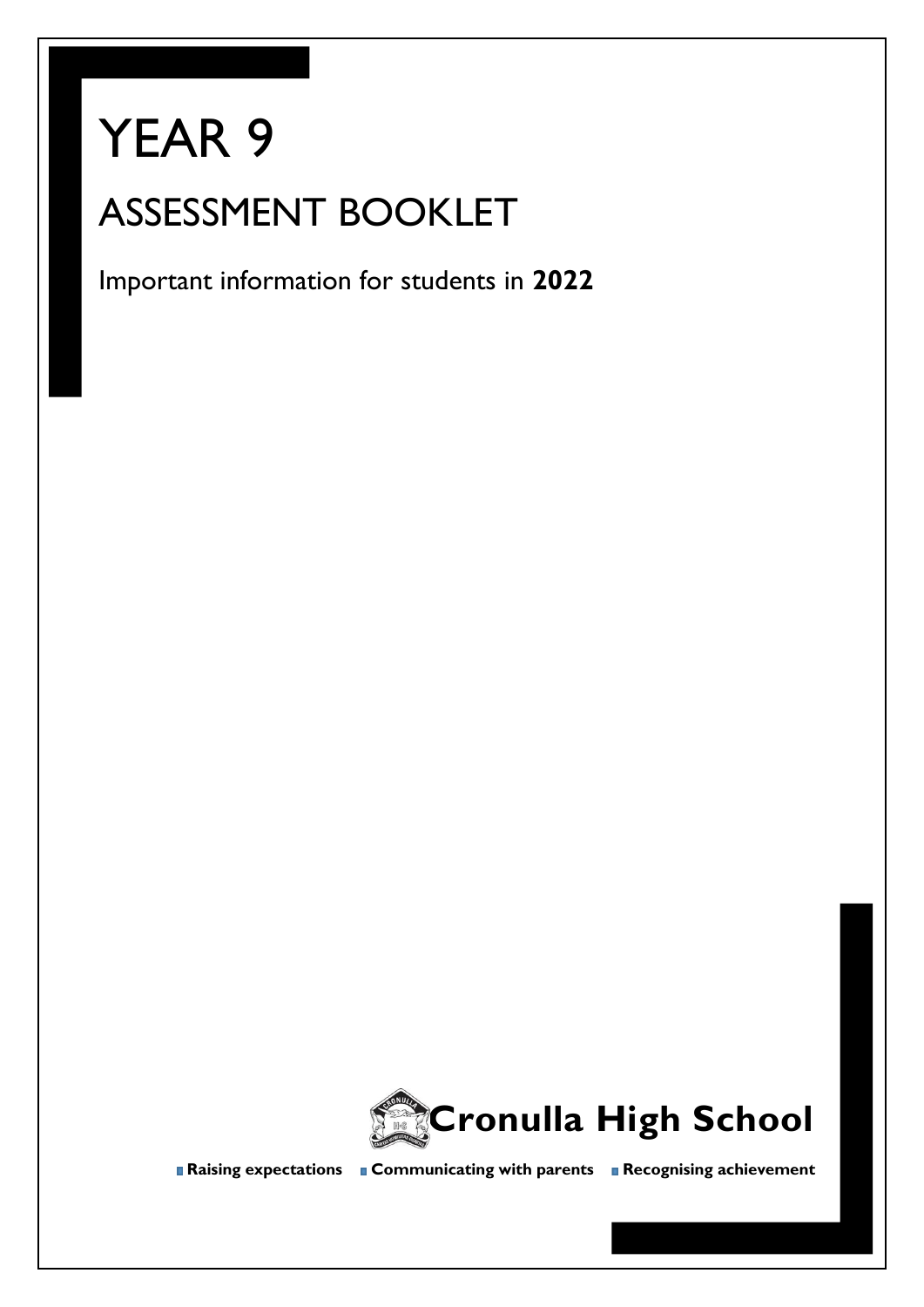# **TABLE OF CONTENTS**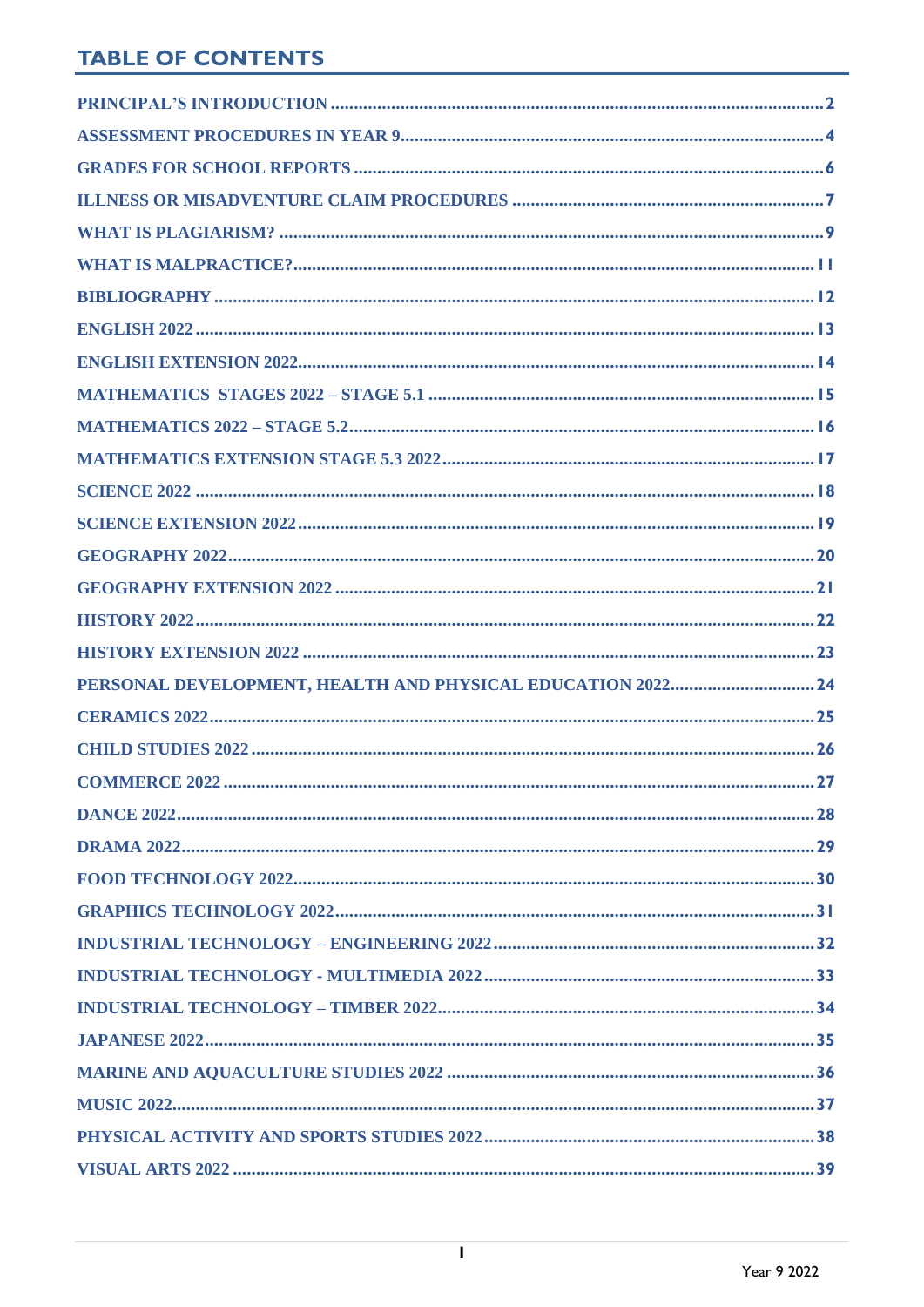## <span id="page-2-0"></span>**PRINCIPAL'S INTRODUCTION**

As your child enters Stage 5 of secondary learning it is important to understand the processes which have been put in place since 2011 when the School Certificate Examinations and the School Certificate were abolished. In its place, an exit credential, a Record of School Achievement (RoSA), has been introduced for students leaving school after successfully completing Year 10 or the Preliminary Course (Year 11).

To receive the RoSA students are required to study courses in each year in years 7 – 10 in English, Mathematics, Science, Human Society and its Environment, and Personal Development, Health and Physical Education. Students are also to have studied courses in Languages, Technological and Applied Studies and Creative Arts in Year 7 and 8 as well as two 200-hour courses in Years 9 and 10.

Eligible students will be issued with an A-E grade that reflects levels of achievement indicated by course performance descriptors and which will be determined by a combination of formal assessment tasks and informal teacher assessment. In Mathematics grades have been further differentiated to nine levels (A10, A9, B8, B7, C6, C5, D4, D3, E2) to reflect different achievement in different levels of courses.

Note: a RoSA is only issued where a student is successful in meeting minimum course requirements in ALL mandatory courses, including sport. Students in Years 9 and 10 must follow courses approved by NESA and taught by the school, and demonstrate sustained and diligent effort as well as achieve some or all course outcomes in each course.

Failure to demonstrate diligent and sustained effort, follow school assessment policies, or maintain an attendance rate of a minimum of 85% will result in the receipt of 'N' determination warning letters. These letters detail the problem and indicate how students can redeem themselves. As a guide, two course warning letters which remain unresolved can result in the student receiving an 'N' determination in that subject.

#### **HSC Minimum Standard**

Recognising that literacy and numeracy skills are essential for success in life after school, a minimum standard of literacy and numeracy is required to receive the HSC from 2022.

Students must show that they meet the HSC minimum standard by passing online tests of basic reading, writing and numeracy skills needed for everyday tasks. However, since students master skills at different rates, there are multiple opportunities available to pass these online tests, from Year 10 until a few years after Year 12.

#### **What does meeting the minimum standard mean?**

This means that your child has the basic reading, writing and maths skills needed for everyday tasks such as:

- Following safety instructions in equipment manuals
- Understanding a mobile phone plan
- Writing a job application

#### **How will my child meet the standard?**

By passing online tests of basic reading, writing and numeracy skills:

• Minimum standard reading test – 45 multiple choice questions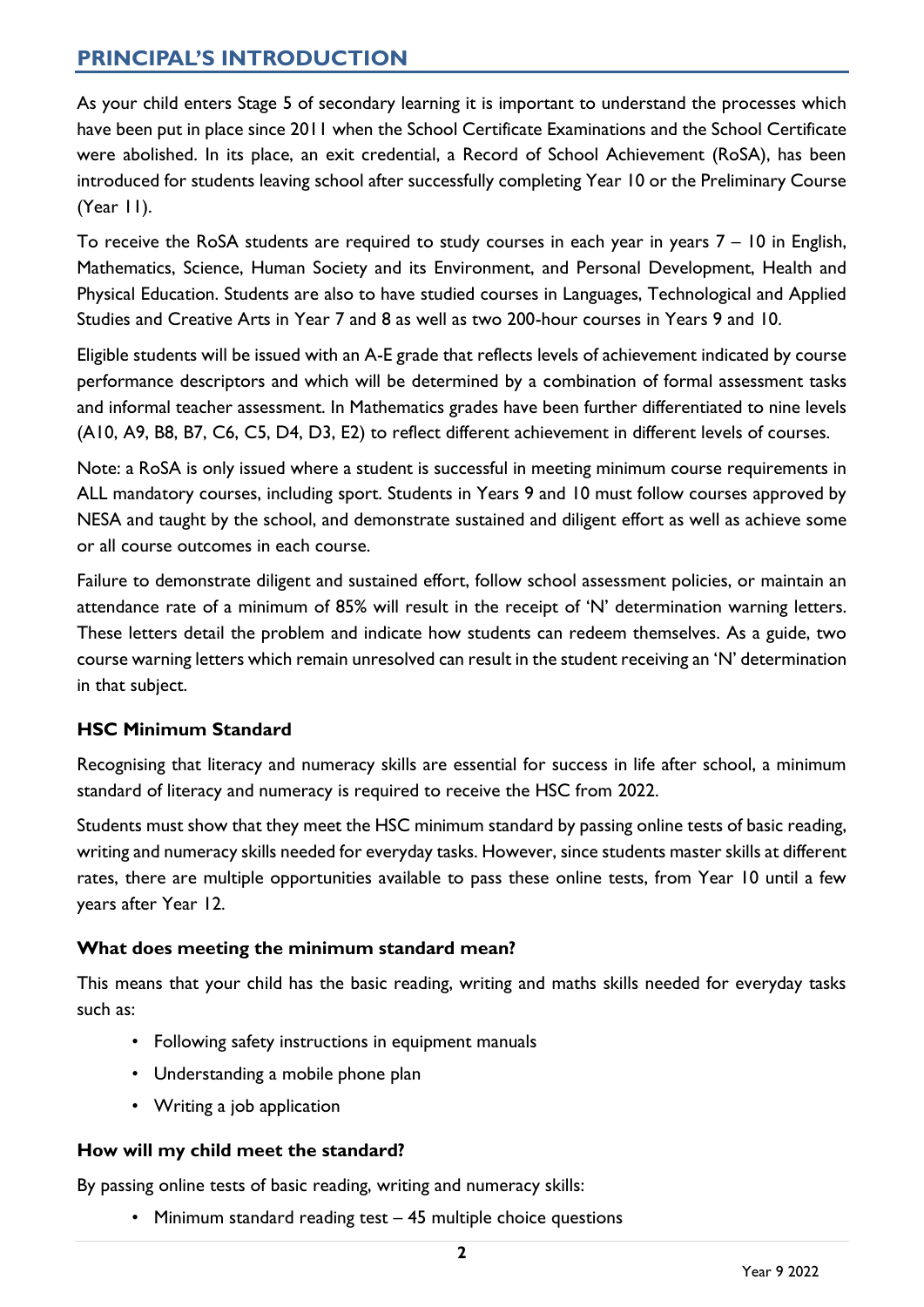- Minimum standard numeracy test 45 multiple choice questions
- Minimum standard writing test up to a 500 word response to one question based on a visual or text prompt.

Your child's school enrols them in the tests. They don't have to sit or pass tests all at once. After passing an online test, they don't have to sit it again.

What if my child doesn't pass the tests by Year 12?

Your child will have many opportunities to meet the HSC minimum standard, including after they leave school. Importantly, students do not need to meet the HSC minimum standard to:

- Study HSC courses
- Sit HSC exams
- Receive HSC results
- Receive an ATAR
- Receive a Record of School Achievement testamur

The self-discipline and self-management developed in Years 9 and 10 form excellent preparation for the HSC, ongoing study pathways through TAFE or for entering the workforce. We are committed to helping all our students achieve to their potential and we all look forward to a successful and productive year.

**Tony Ibrahim Principal**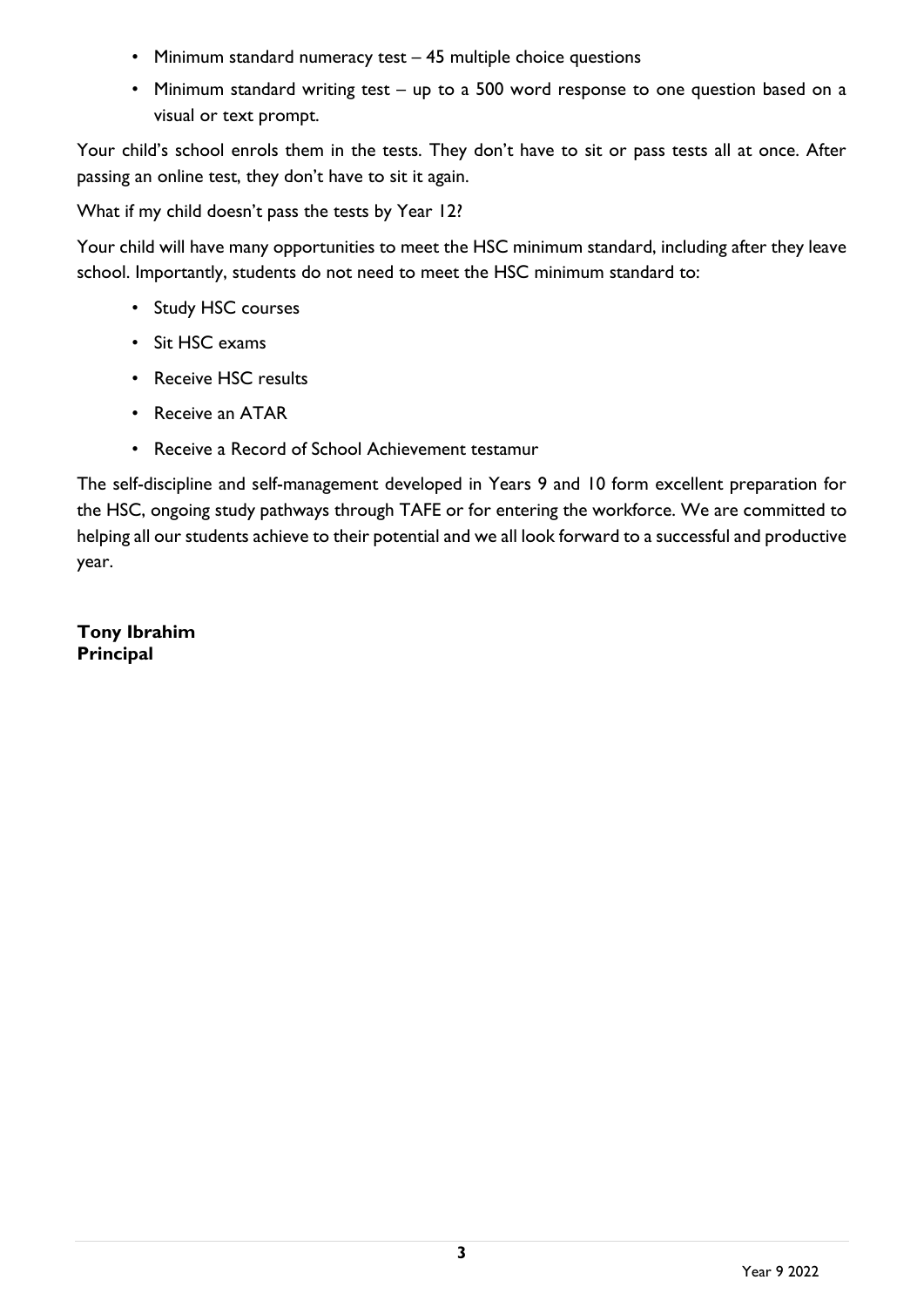#### <span id="page-4-0"></span>**WHAT IS ASSESSMENT?**

Assessment is the process of identifying, gathering and interpreting information about students learning. The central purpose of assessment is to provide information on student achievement as well as to set the direction for ongoing learning programs. Formal assessment tasks are used across all subjects so as to provide a basis for comparing evidence of a student's achievements both against other students and predetermined levels of achievement.

#### **WHEN WILL I BE ASSESSED?**

- **EXEC** Assessment can commence from the beginning of the school year.
- **E** This is a program to be followed, which will outline the **approximate weeks** when assessment tasks are due. The school calendar (available via the school website) is an additional means of knowing when tasks are scheduled.
- At least 10 school days' notice will be given of the **specific date** that a formal assessable task is to be either submitted for marking or will take place. Circumstances may arise that will lead to a change in the due date for an assessment task. In this case, teachers would give students appropriate notice of any change in date.
- **E Assessment Period** During predetermined Assessment Weeks for each year, you will sit a number of exams or assessment tasks. Assessment Period dates are published in the school diary and school calendar every year.

#### **TO WHOM AND WHEN DO I SUBMIT MY ASSESSMENT TASK?**

Your class teacher, at a time designated by the class teacher on or before the **day the task is due.** If your teacher is away that day, you must submit it to the Head Teacher of that subject. You must *only* submit the tasks/assignments to your **Class teacher or Head Teacher** of the relevant faculty. If for any reason both are absent on the day then the task is to be submitted to a Deputy Principal.

#### **WHAT HAPPENS IF I AM ABSENT WHEN THE ASSESSMENT TASK IS SET?**

It is **your responsibility** to find out if a task has been set during your absence. **No variation to the due date will apply** to students who were away on the date the assignment was set. Students are urged to check e-diary daily, see their teachers immediately upon their return to be advised of missed work and to implement a buddy system so as to be informed of tasks issued in absentia.

#### **WHAT IF I DO NOT COMPLETE ASSESSMENT TASKS?**

The school expects that all students will *complete all formal assessment tasks* and that they will *complete them on time*. Where this does not happen the student should advise the subject teacher and Head Teacher as a matter of urgency.

**In Year 9, if an assessment task is not submitted or undertaken by or on the due date and stated time, zero marks may be awarded for that task.** Students seeking consideration should collect and complete an **"Illness or Misadventure Claim"** form from the front office and submit it to the **Head Teacher** of the subject concerned.

Forms are also available online on the school's website.

**Please note it is not automatic that the student will receive any concession for their absence. There needs to be evidence of genuine illness or genuine misadventure which prevented the student submitting or doing the task at the prescribed time.** 

**These rules apply as well for students who are absent for in class assessment tasks.**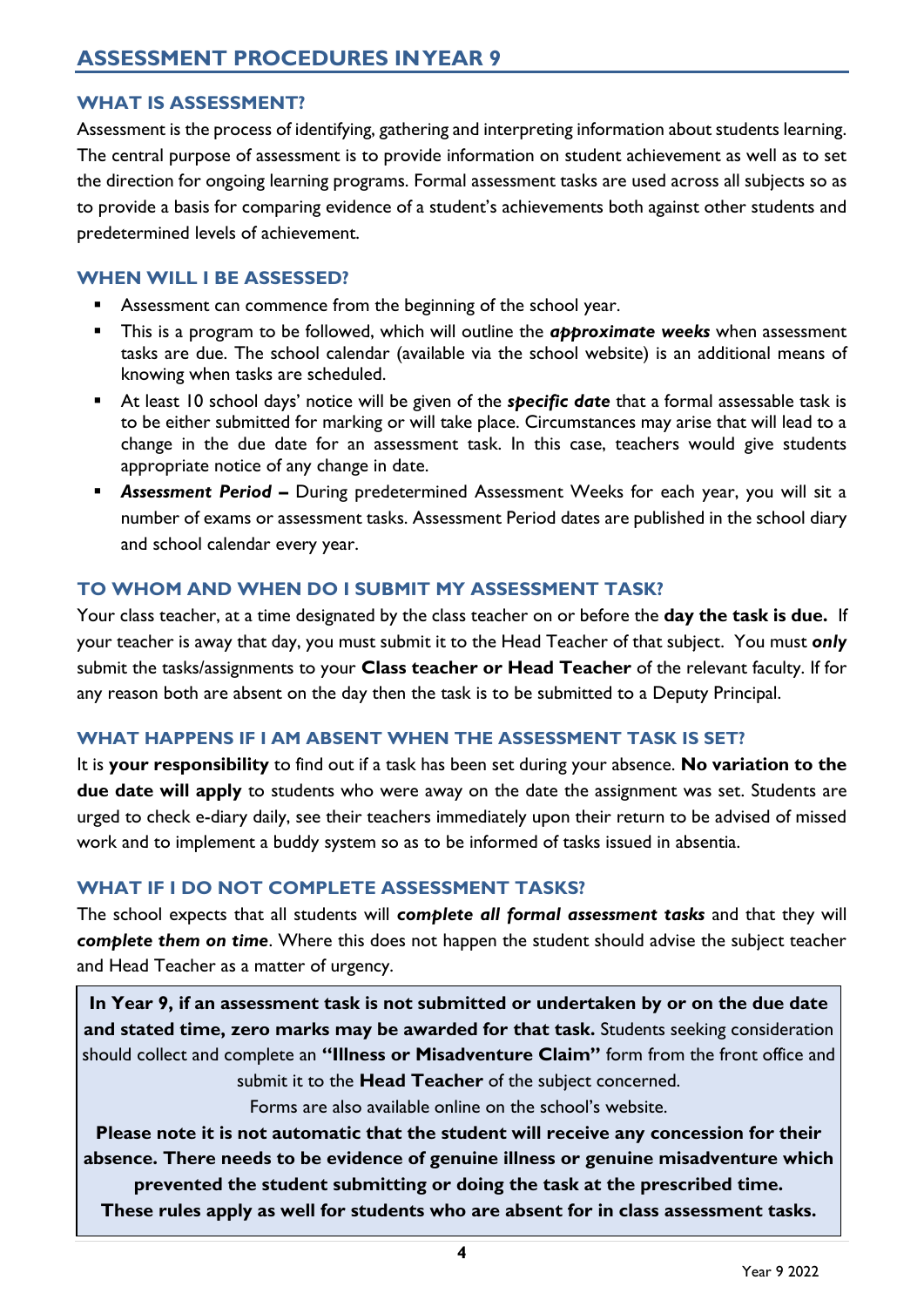#### **WHAT HAPPENS IF I AM ABSENT WHEN AN ASSESSMENT TASK IS ON OR DUE?**

The school must be contacted on the day of the task (Ph: 9523 4017) to inform the subject teacher of the student's absence. Any student who is absent without an acceptable reason **will be** given zero for that task. If the absence was unavoidable and the student believes that they should still receive credit for the assessment task then they should submit an **Illness or Misadventure Claim form, with supporting evidence.** A general note from home is unlikely to be considered sufficient. For an illness a medical certificate is required. For misadventure, evidence of the misadventure that prevented attendance is required.

The Illness or Misadventure claim form must be submitted to the Head Teacher within 3 school days of the date the task falls due or within 3 school days from when the student first returns to school. In the event the Head Teacher is absent, the form must be submitted to the front office for placement in the Head Teacher's pigeon hole.

In the case of a prolonged unavoidable absence, where an illness or misadventure claim is upheld, a substitute task may need to be set to ensure fairness to all concerned.

#### **Other circumstances that need to be noted include:**

- Where a student has **prior knowledge of an absence** (e.g. due to a family holiday, scheduled medical reasons) **the student must submit a written application (Illness or Misadventure Claim form) before the absence,** to the Head Teacher of the relevant subject. It is not automatic that any concession will be given. Each application will be judged entirely on its own merit. A substitute assessment task may be arranged.
- It is expected that students will attend all timetabled lessons, including study periods, on the day of an assessment task whether it be an in-class task or a submitted task. Where a student is absent **during periods prior to the task** and on the same day as the task, a 20% penalty of the maximum awarded marks will be applied to marks received.
- Any student arriving to school late on the day of the task will be considered to be seeking to gain an unfair advantage and in the absence of substantiated and justified reasons, a 20% penalty of the awarded task marks will be imposed.
- A student who truants from a class while at school on the day an assessment task is being undertaken or submitted will be considered in the same manner and a 20% penalty of the maximum awarded marks will be imposed.
- Any student found to be preparing for an assessment task in another class while at school on the day an assessment task is being undertaken or submitted will be considered to be seeking an unfair advantage and a 20% penalty of the maximum awarded marks will be imposed.
- **■** If a student is absent from school on the due date of an assessment task because of a legitimate school activity (eg a sporting carnival, an excursion) the student must first notify the relevant Head Teacher and in the case of a submitted task negotiate an appropriate time for submission of the task **before the student attends the event**. In the case of an **in class task**, arrangements for the completion of the task must be made with the relevant Head Teacher **before** attending the event.

If circumstances exist where the student feels they have been unfairly disadvantaged in some way by this rule they may appeal to the Principal in writing.

Students can expect to sit for any missed 'in class' assessment task on their first timetabled lesson back, or at a time negotiated between the class teacher and the student. Where a student has failed to complete an assessment task, made a non-serious attempt at an assessment task and/or incurred any loss of marks due to late submitting of the task, an N Determination Warning letter or a Parent Advice Letter will be sent home by the class teacher.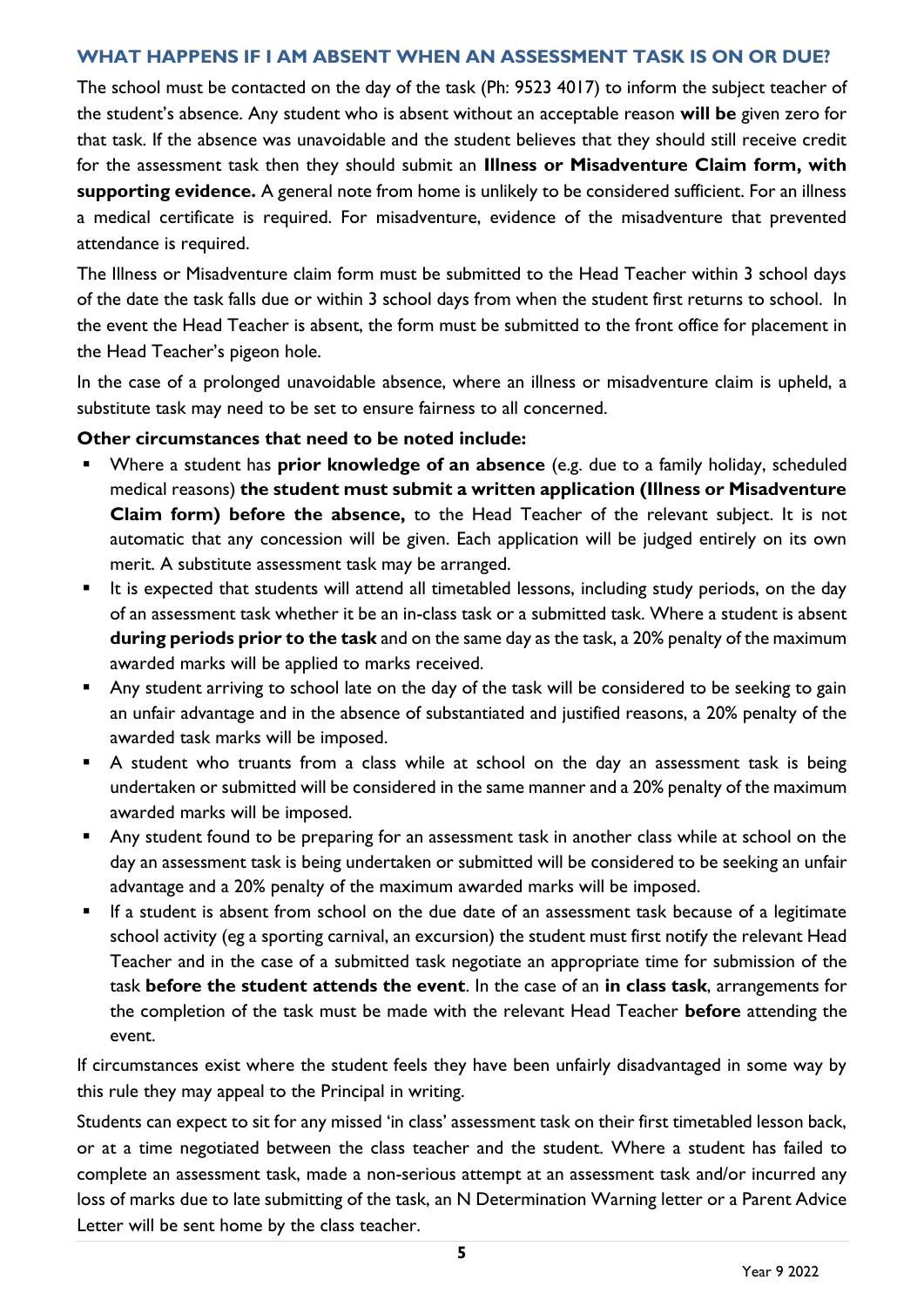# <span id="page-6-0"></span>**GRADES FOR SCHOOL REPORTS**

#### **GRADES FOR YEAR 9 SCHOOL REPORTS**

The table below indicates the assessment mark required for the allocation of grades for mid-year school reports, consistent with school reporting procedures in Years 7, 8 and 9.

| <b>Final Grade</b> |
|--------------------|
| A - 100 to 85      |
| B – 84 to 70       |
| $C - 69$ to 50     |
| D – 49 to 30       |
| $E - 29$ to 0      |

Teachers will collect assessment information from formal and informal assessment of learning about student achievement and relate it to the specific descriptors. The grade the student receives will relate to the best overall description of a student's achievement given in the Course Performance Descriptors.

Individual course performance descriptors of achievement have been developed from the NESA general performance descriptors as set out below.

| <b>GRADE</b> | <b>PERFORMANCE LEVEL</b>                                                                                                                                                                                                                                               |
|--------------|------------------------------------------------------------------------------------------------------------------------------------------------------------------------------------------------------------------------------------------------------------------------|
| A            | The student has an extensive knowledge and understanding of the content and<br>can readily apply this knowledge. In addition, the student has achieved a very<br>high level of competence in the processes and skills and can apply these skills to<br>new situations. |
| B            | The student has a thorough knowledge and understanding of the content and a<br>high level of competence in the processes and skills. In addition, the student is<br>able to apply this knowledge and these skills to most situations.                                  |
| C            | The student has a sound knowledge and understanding of the main areas of<br>content and has achieved an adequate level of competence in the processes and<br>skills.                                                                                                   |
| D            | The student has a basic knowledge and understanding of the content and has<br>achieved a limited level of competence in the processes and skills.                                                                                                                      |
| E            | The student has an elementary knowledge and understanding in few areas of the<br>content and has achieved very limited competence in some of the processes and<br>skills.                                                                                              |
| N            | Failed to meet minimum course requirements.                                                                                                                                                                                                                            |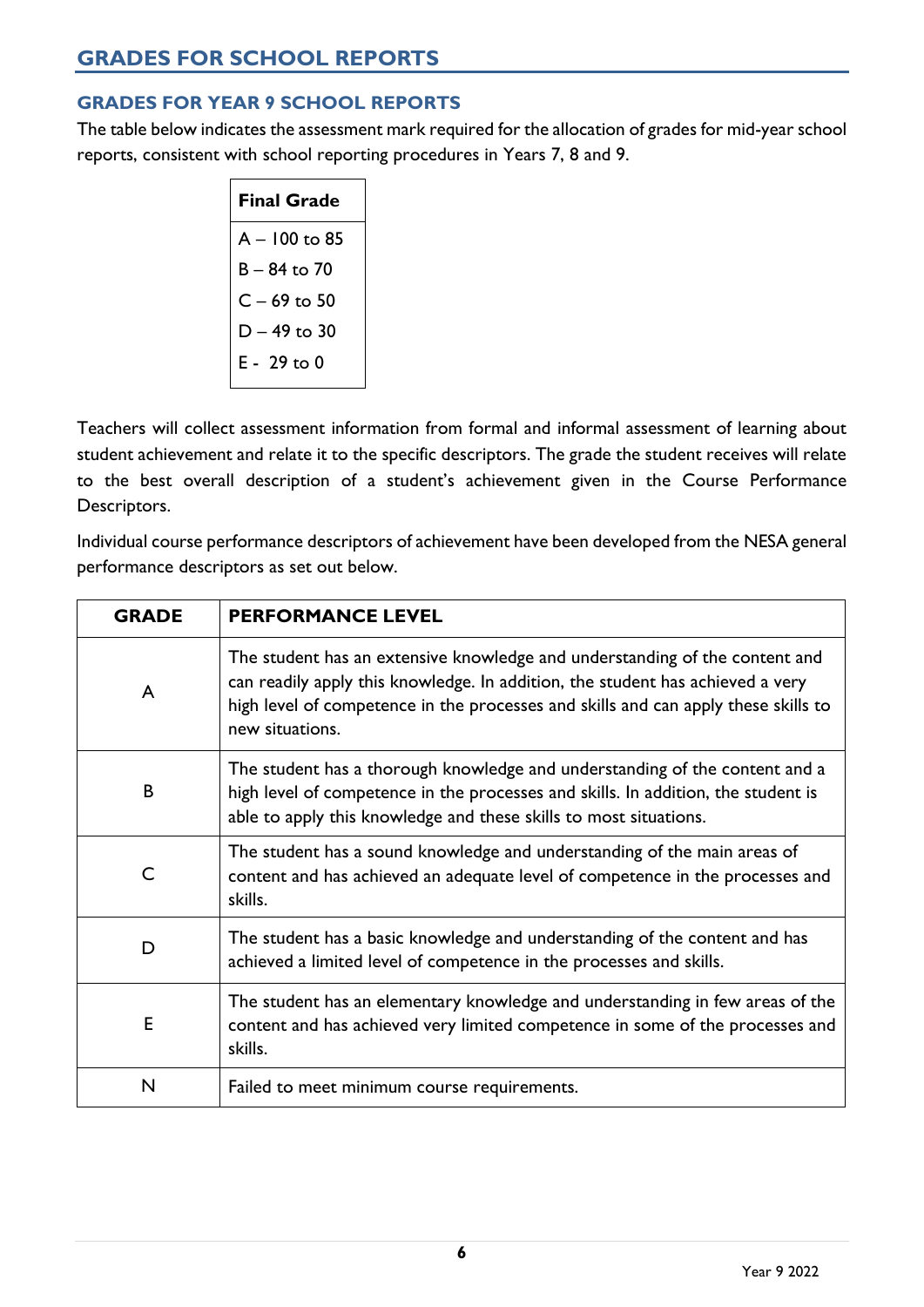#### **ILLNESS OR MISADVENTURE CLAIM PROCEDURES**

<span id="page-7-0"></span>Collect and complete an "Illness or Misadventure Claim" form from the front office and submit it to the **Head Teacher** of the subject concerned.

Forms are also available online on the school's website.

**For an in class task students may be required to sit for the task on their first day back at school, or at a time that has been previously arranged with the class teacher.**

Any claim due to:

- 1. **Illness should be supported by a medical certificate (failure to provide a doctor's certificate may result in rejection of the claim) and submitted within 3 school days of**  when the student first returns to school. The school should be contacted on or prior to the date of the task so the relevant Head Teacher can be informed. The medical certificate should specifically relate to the task and how the students' performance has or will be affected.
- 2. **Misadventure must be supported by appropriate and detailed documentation in support of the claim.**
- 3. **Approved leave must be supported by attaching the Certificate of Exemption which will be provided by the Principal once the Application for Exemption has been approved.**

**N-determination letters will be sent out if the above illness and misadventure claim procedures have not been followed.**

- Any claim against a zero mark or procedural arrangements associated with an assessment task must be completed within **three school days** of the return of the task.
- **E** Appeals must be submitted to the Head Teacher of the KLA concerned. The Principal, or nominee, will co-ordinate a committee to consider all aspects of the appeal.
- **E** If an appeal is upheld, the committee may determine that an alternate task be sat or may authorise the use of an estimate based on other appropriate evidence.

Any dissatisfaction with the process should be referred to the Principal.

In **exceptional circumstances** where the completion of a substitute task is not reasonably possible, the Principal in consultation with the teacher and relevant Head Teacher may authorise the use of an estimate mark. The estimate mark will be **based on other appropriate evidence**.

**The Head Teacher must notify the student and class teacher of the outcome when an illness and misadventure form is presented for due consideration.**

#### **TECHNOLOGICAL FAILURE**

Computer/printer/storage device failure is not an excuse for inability to complete tasks by the due date. It is the student's responsibility to back-up and keep a hard copy of any work in progress. This can be called upon for marking.

#### **Good Advice to all students – implement a buddy system**

It is important that you "buddy-up" with one or more students so that any time you are absent from school, your "Buddy" collects any hand-outs or assignments for you. Whilst many teachers will do so out of good will, it is not the teacher's responsibility to contact you after your absence. It is your responsibility to pursue any missed work, hand-outs or assignments.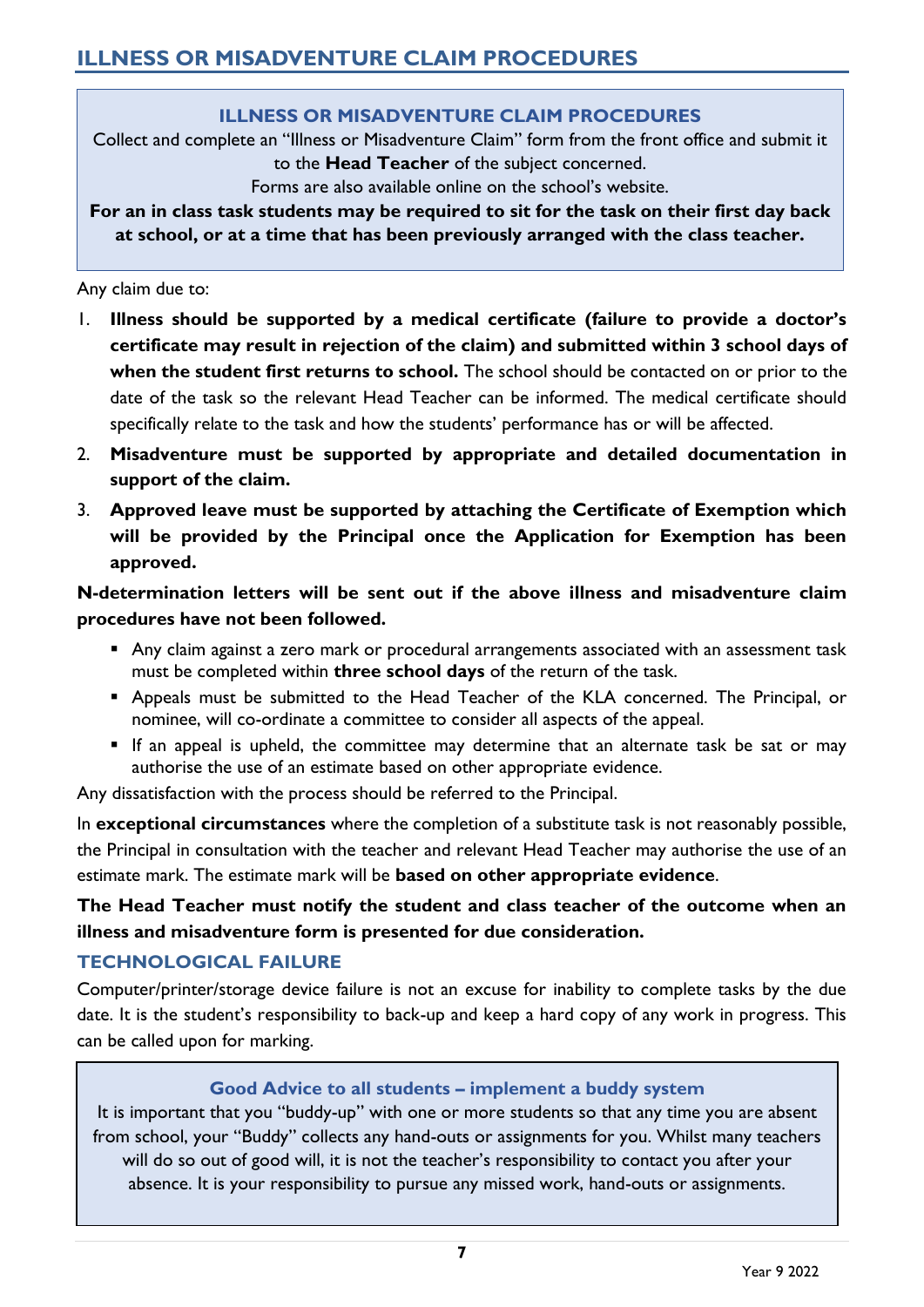|                                                              |                                                                                                                                                                                                                                                                                                               | <b>ILLNESS OR MISADVENTURE CLAIM FORM</b> |
|--------------------------------------------------------------|---------------------------------------------------------------------------------------------------------------------------------------------------------------------------------------------------------------------------------------------------------------------------------------------------------------|-------------------------------------------|
|                                                              |                                                                                                                                                                                                                                                                                                               |                                           |
|                                                              |                                                                                                                                                                                                                                                                                                               |                                           |
|                                                              |                                                                                                                                                                                                                                                                                                               |                                           |
|                                                              |                                                                                                                                                                                                                                                                                                               |                                           |
|                                                              |                                                                                                                                                                                                                                                                                                               |                                           |
| Type of claim<br>$\Box$ Illness                              | $\Box$ Misadventure                                                                                                                                                                                                                                                                                           | $\Box$ Approved leave                     |
|                                                              |                                                                                                                                                                                                                                                                                                               |                                           |
|                                                              |                                                                                                                                                                                                                                                                                                               |                                           |
|                                                              | State what outcome you hope to achieve by submitting this claim:                                                                                                                                                                                                                                              |                                           |
|                                                              |                                                                                                                                                                                                                                                                                                               |                                           |
|                                                              |                                                                                                                                                                                                                                                                                                               |                                           |
|                                                              |                                                                                                                                                                                                                                                                                                               |                                           |
| <b>INSTRUCTIONS:</b><br>$\bullet$<br>subject area concerned. | This claim form, along with any supporting evidence, should be submitted to the Head Teacher of the                                                                                                                                                                                                           |                                           |
| $\bullet$                                                    | This claim form should be submitted within three school days after the examination or assessment task<br>in question has occurred. (It is to be submitted before the task is due in the case of a known absence)<br>Failure to comply with these instructions may result in a zero assessment being recorded. |                                           |
|                                                              | Office use only - to be completed by Head Teacher                                                                                                                                                                                                                                                             |                                           |
|                                                              |                                                                                                                                                                                                                                                                                                               |                                           |
|                                                              |                                                                                                                                                                                                                                                                                                               | Mo Tu We Th Fr //                         |
| Day & Date claim received by Head Teacher:                   | $\Box$ Accepted<br>$\Box$ Not accepted                                                                                                                                                                                                                                                                        |                                           |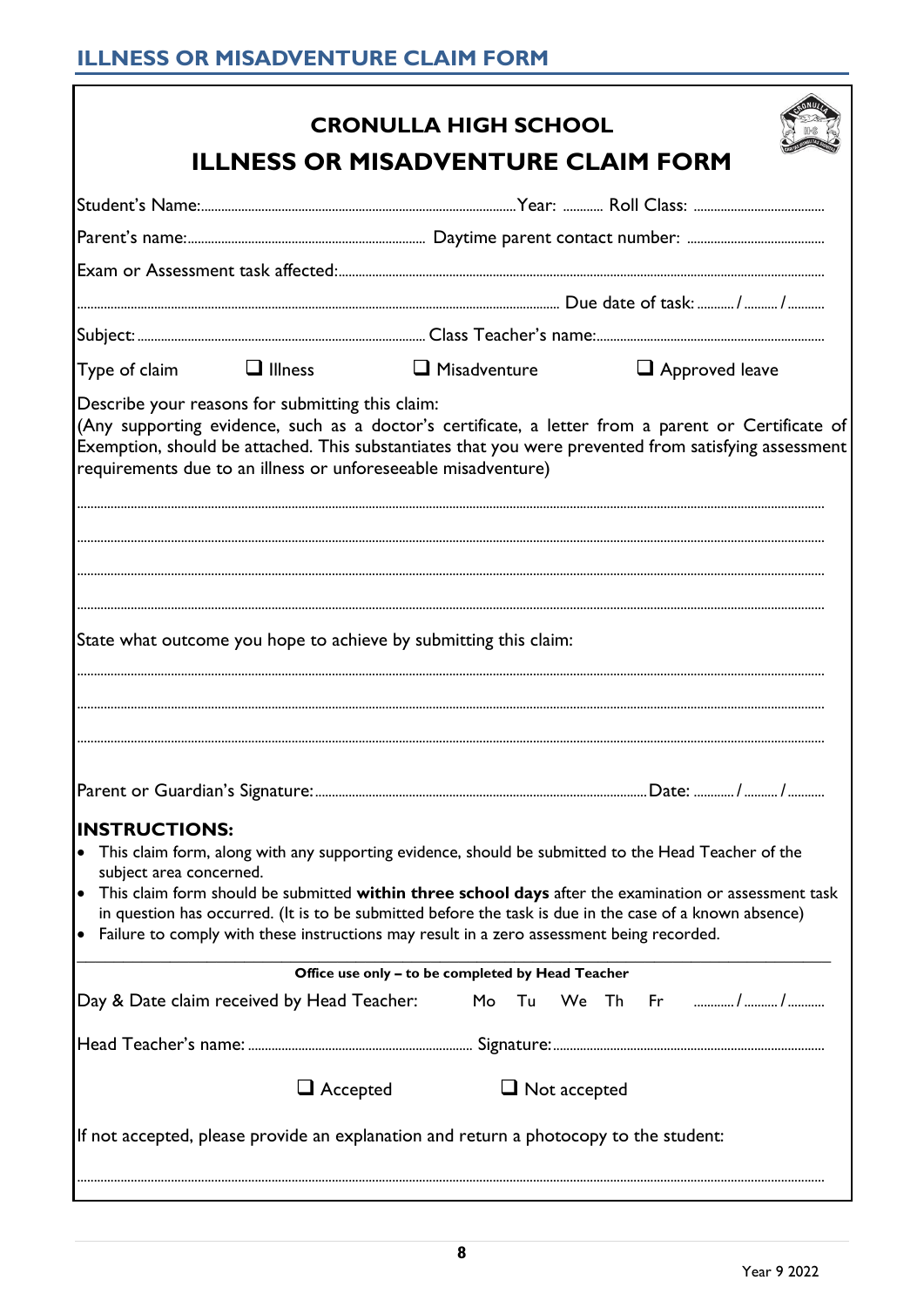## <span id="page-9-0"></span>**WHAT IS PLAGIARISM?**

**Plagiarism is a form of theft**. Plagiarism is the taking or imitation of another person's ideas and manner of expressing them and presenting them as one's own. That is, plagiarism is copying other people's work or taking another's ideas and using them without appropriate acknowledgement.

#### **What is NOT acceptable**

- Copying parts (phrases, sentences, paragraphs etc) out of books, short stories, newspapers, encyclopedias, internet sites, and other students' work.
- Using other people's ideas without correct acknowledgement (see below).
- Quoting without providing acknowledgement (see below).
- **E** Submitting work that has been written by someone else, such as a tutor, parent or friend, or which has had more than reasonable input from someone else.

#### **What IS acceptable**

- Using published texts short stories, essays, poems, and media items etc as MODELS for your own writing. A model shows you the structure and type of language that is appropriate for a particular form of writing. You make use of the model to show you HOW something is done; the content and expression must be your own.
- Borrowing ideas for creative writing you must acknowledge your source which has inspired you. This is often what writers do at the beginning of novels to show where their inspiration came from.
- Editing assistance all good writers have good editors who suggest ways of making their writing better. This advice can be about ideas, expression, structure etc. However, an editor does NOT make these changes – the writer does if he or she agrees with them. You are welcome to use parents, friends, teachers as editors to ADVISE you but they must NOT do the work for you.

#### **How do I avoid it?**

The full proof way to avoid plagiarism is to include ALL sources of information in a reference list (bibliography) at the end of your assignment. In-text citations are not necessary for Years 7-10.

Always cite the following; Internet, Magazines and Newspapers, Books, Music, TV programs and films, Interviews, Maps, Summaries, other student's work and other people's ideas.

Requirements and guidelines are set out below and are also available on Cronulla HS Library Moodle page under "Referencing and Bibliographies".

#### **Prevent Plagiarism – create a bibliography Guidelines**

A general guide for the number of resources is **1 per 100 words** of the assignment. Resources must be from a variety of sources.

Junior (Years 7-10) Bibliographies need to be **listed alphabetically**. They may contain subheadings for each source, for example, "Book", "Website", "Media" etc. Each citation must be in correct **APA format** (see samples on Library Moodle page)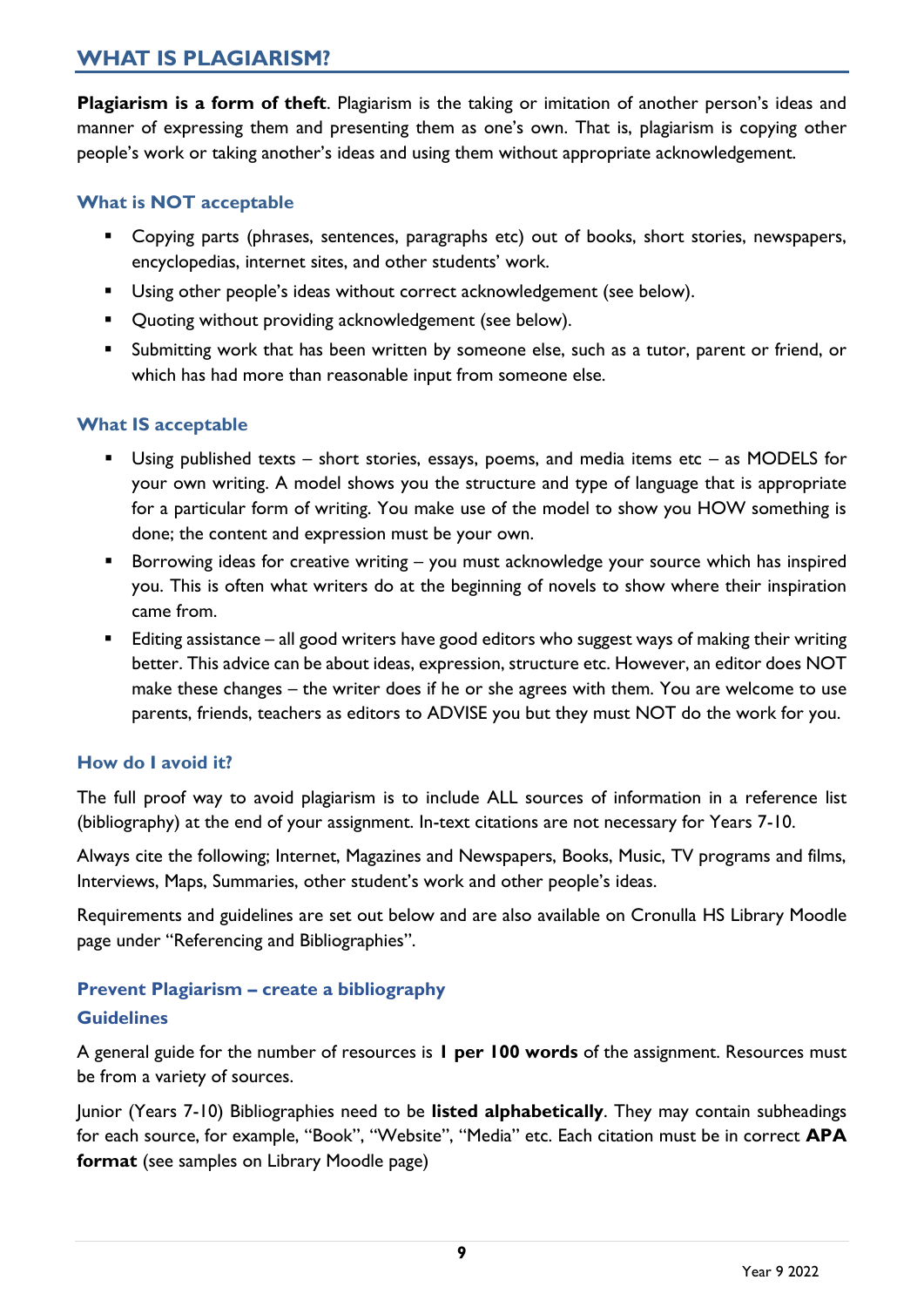#### **Referencing tools available within the school**

#### **Library Moodle → Referencing and Bibliographies**

- Student samples both Junior and Senior
- Full Referencing Guide for all text types
- Cite This For Me Online Bibliography building tool

#### **School website → Learning → Library**

#### *Cite This For Me* **–**

*Cite This For Me* is an intuitive bibliography building tool, creating citations for referencing lists online that can be easily transferred to a student's referencing list. **APA** formatting must be selected. For books, an efficient method is by entering the ISBN number found on the library enquiry tool or book into the search bar. Take note of the manual entry mode for more obscure texts. A link for this can be found on Library Moodle under "Referencing and Bibliographies". For websites, the URL will be entered to generate the citation.

#### *Infobase Research database* **–**

For all research items sourced through Infobase, our subscription database, an **APA citation tab** is available under the article's title. When copying and pasting these citations from Infobase, the title of the resource needs to be manually italicised after pasting.

#### **Referencing formats**

At Cronulla HS, we use **APA** (American Psychology Association) referencing format. This format is most common in the first choice universities. It is important to select the **APA** option in Infobase and *Cite This For Me* to elicit the correct citation.

Some other referencing formats include Harvard, MLA and Chicago Manual of Style. Infobase, particularly, does not always offer an APA option. In these cases the source must be entered into Cite This For Me, available through the Library Moodle page. Some examples of APA formatted citations are below;

#### **Book**

• Lumby, J. (2001). *Who cares? The changing health care system.* Sydney, Australia: Allen & Unwin.

#### **Book chapter**

• McKenzie, H., Boughton, M., Hayes, L., & Forsyth, S. (2008). Explaining the complexities and value of nursing practice and knowledge. In I. Morley & M. Crouch (Eds.), *Knowledge as value: Illumination through critical prisms* (pp. 209-224). Amsterdam, Netherlands: Rodopi.

#### **Journal article**

• Boughton, M., & Halliday, L. (2008). A challenge to the menopause stereotype: Young Australian women's reflections of 'being diagnosed' as menopausal. *Health & Social Care in the Community, 16*(6), 565-572. http://dx.doi.org/10.1111/j.1365-2524.2008.00777

More examples of citation entries are available through Library Moodle under "Referencing and Bibliographies". A bibliography sample is included in this booklet.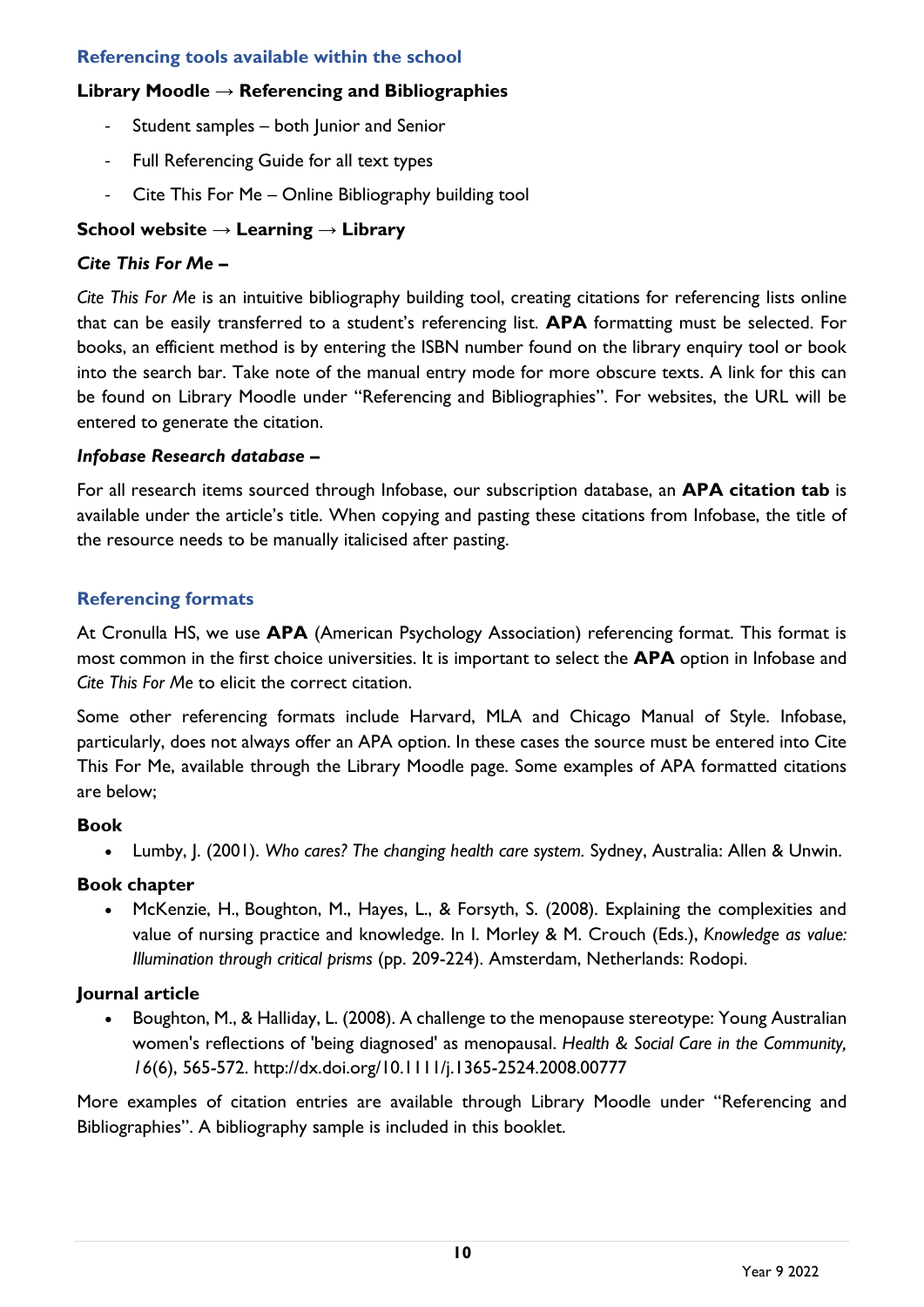#### **How do I acknowledge quotations in my work?**

Quotations must have "quotation marks" around them followed by a basic in-text citation (i.e the name of the resource in brackets) stating where the quotation came from. This in-text citation will be developed further in senior years. At this stage, they are only needed to cite direct quotations.

For example,

Plagiarism, as Bryman notes, is 'a notoriously slippery notion.' (p.115)

Plagiarism is 'a notoriously slippery notion' (Bryman p. 115).

More examples and a complete guide to in-text citations may be found on the Library Moodle page under "Referencing and Bibliographies"

#### **What happens if I Plagiarise in an Assessment Task?**

Penalties for plagiarism will depend on the amount of plagiarised material contained within the task. For example, if an entire essay has been plagiarised then zero will be awarded for that task. However, if only a certain section of the task has been plagiarised then only that part of the task will get zero. You will be only marked on the work that is your own and not taken from someone else. For example, if it is proven that you have plagiarised 50% of a task then you will only be marked on the 50% that you did yourself.

## <span id="page-11-0"></span>**WHAT IS MALPRACTICE?**

Any failure to comply with the rules as set out in this policy or of NESA will be judged to be malpractice. This will result in zero marks being awarded for the entire assessment task or definable parts of an assessment task as appropriate.

#### **Examples of malpractice may include, but are not limited to:**

- Copying someone else's work in part or in whole, and presenting it as your own
- Using material directly from books, journals, CDs or the internet without reference to the source. Refer to the appendix for more information.
- Building on the ideas of another person without reference to the source
- Buying, stealing or borrowing another person's work and presenting it as your own
- **E** Submitting work to which another person such as a parent, coach or subject expert has contributed substantially
- **E** Using words, ideas, designs or the workmanship of others in practical and performance tasks without appropriate acknowledgement
- Paying someone to write or prepare material
- **E** Breaching school examination rules
- **■** Using non-approved aides during an assessment task
- Contriving false explanations to explain work not submitted by the due date
- Assisting another student to engage in malpractice eg notifying them of details of a common task

In the event of malpractice the relevant Faculty Head Teacher will investigate and issue an appropriate consequence. Students will be informed of this in writing through an N Determination Warning Letter.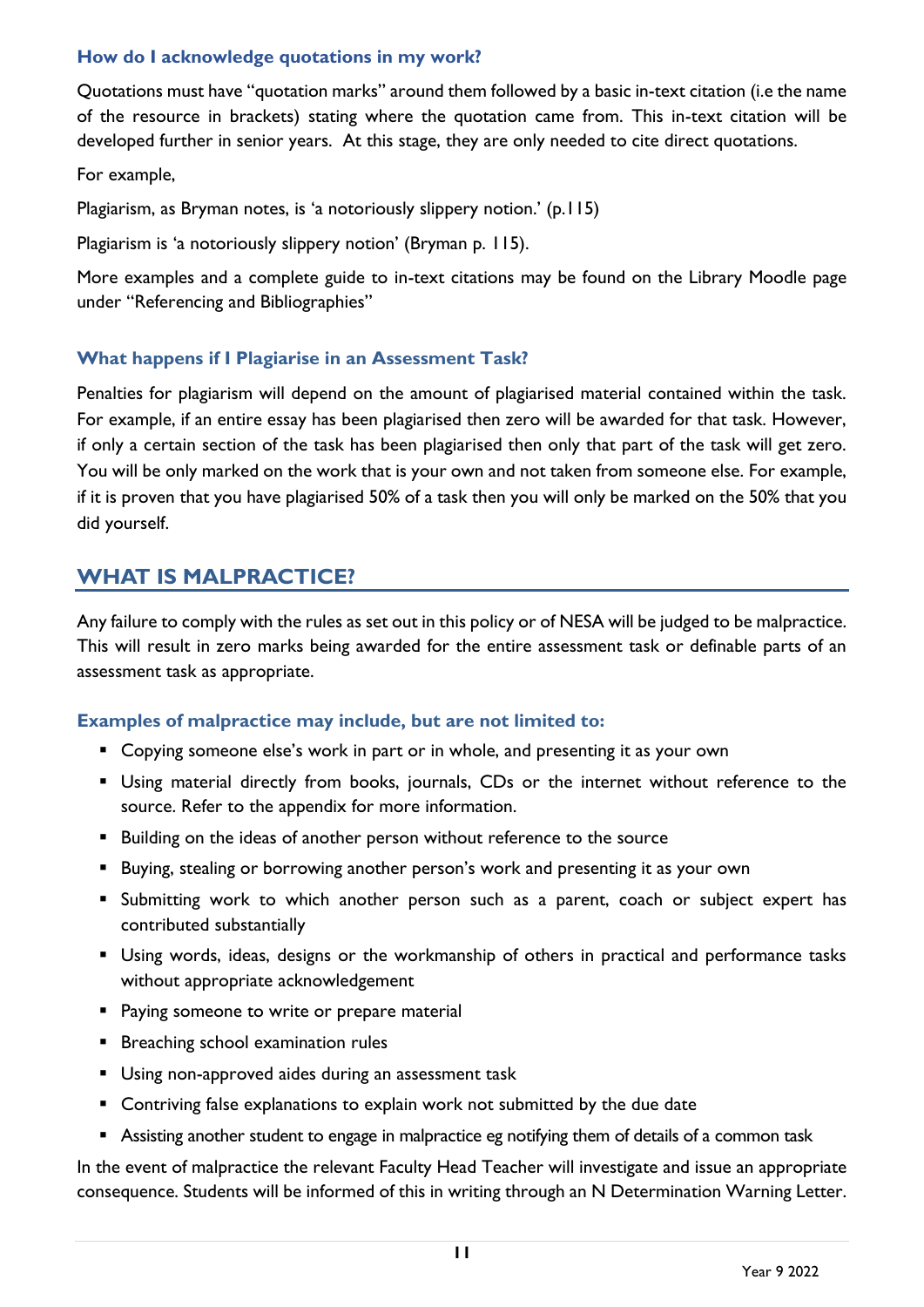#### <span id="page-12-0"></span>**Years 7-10 Bibliography Sample**

#### **Website/Online**

Bose-Einstein statistics. (2009). In *Encyclopedia of Physical Science.* New York: Facts On File. Retrieved February 25, 2016, from http://online.infobase.com

Einstein equation. (2002). In *Dictionary of Atomic and Nuclear Physics*. New York: Facts On File. Retrieved February 25, 2016, from [http://online.infobase.com](http://online.infobase.com/HRC/Search/Details/294533?q=einstein)

Einstein: Theory of Relativity. (2008). In *Complete Dictionary of Scientific Biography (*Vol. 4, pp. 319-333). Detroit: Charles Scribner's Sons. Retrieved from http://go.galegroup.com

Energy. (2017). In *Encyclopædia Britannica*. Retrieved from [http://library.eb.com.au](http://library.eb.com.au/levels/teens/article/energy/274180#200190.toc)

#### **Print or Ebook**

D'Ammassa, Don. *Encyclopedia of Science Fiction*, *Second Edition*. Literary Movements. New York: Facts On File, 2013. February 25, 2016.

http://ebooks.infobaselearning.com*/View.aspx?ISBN=9781438140629&InstID*

Glenn, J. (1996). *Scientific genius: The twenty greatest minds*. Rowayton, CT: Saraband.

Reid, S. (2000). *Albert Einstein*. Oxford: Heinemann Library.

#### **Multimedia**

Corbet. (n.d.). Albert Einstein: A voice for the oppressed [Albert Einstein]. Retrieved May 21, 2016, from https://www.theguardian.com*/books/2015/jun/12/five-reasons-we-should-celebrate-albert-einstein*

**Note: Ensure hyperlink is removed from URLs and the tail of the URL (highlighted here in italicised, red font, following .com) are removed.**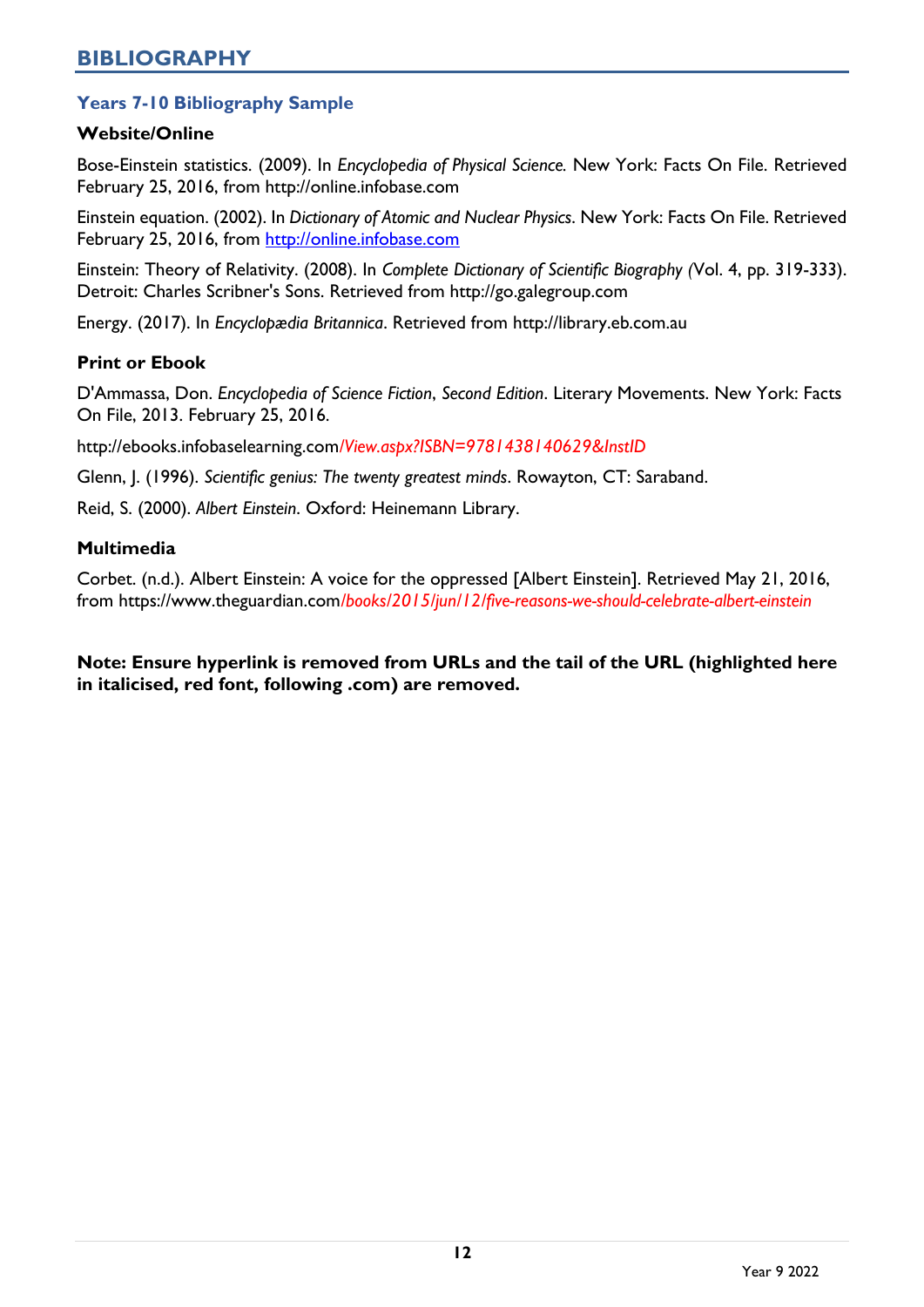<span id="page-13-0"></span>

| <b>Outcomes</b>                                 | <b>Task</b>    | <b>Due</b>         | Weight<br><b>Description</b><br>%                                                                       |     |
|-------------------------------------------------|----------------|--------------------|---------------------------------------------------------------------------------------------------------|-----|
| 5.5C, 5.6C, 5.7D                                | $\mathbf{I}$   | Term I<br>Week 9   | <b>Group Multi-Modal Presentation:</b><br>Novel Study                                                   | 25  |
| <b>Half-Yearly Report</b>                       |                |                    |                                                                                                         |     |
| 5.1A, 5.5C, 5.8D,<br>5.9E                       | $\overline{2}$ | Term 2<br>Week 6   | Individual Writing Folio:<br>Discursive, Imaginative, Reflective and<br><b>Persuasive Textual Forms</b> | 25  |
| Half Yearly Assessment - class ranks determined |                |                    | <b>Sub-Total</b>                                                                                        | 50  |
| 5.1A, 5.3B,<br>5.4B, 5.5C                       | 3              | Term 3<br>Week 7   | In-Class Essay: Representations of<br>Indigenous Cultures in Texts                                      | 25  |
| All outcomes                                    | $\overline{4}$ | Term 4<br>Week 3-4 | Yearly Examination: Multiple Choice and<br>Short Answer Analysis: Romeo and Juliet<br>and Unseen Text   | 25  |
| <b>Yearly Assessment</b>                        |                |                    | <b>Total</b>                                                                                            | 100 |

# **NATIONAL ASSESSMENT PROGRAM LITERACY AND NUMERACY (NAPLAN) (May, 2022)**

|        | <b>Tuesday</b>                                              | Wednesday             | <b>Thursday</b>        |
|--------|-------------------------------------------------------------|-----------------------|------------------------|
|        | 10 May 2022                                                 | <b>II May 2022</b>    | 12 May 2022            |
| Year 9 | Language conventions<br>45 minutes<br>Writing<br>40 minutes | Reading<br>65 minutes | Numeracy<br>60 minutes |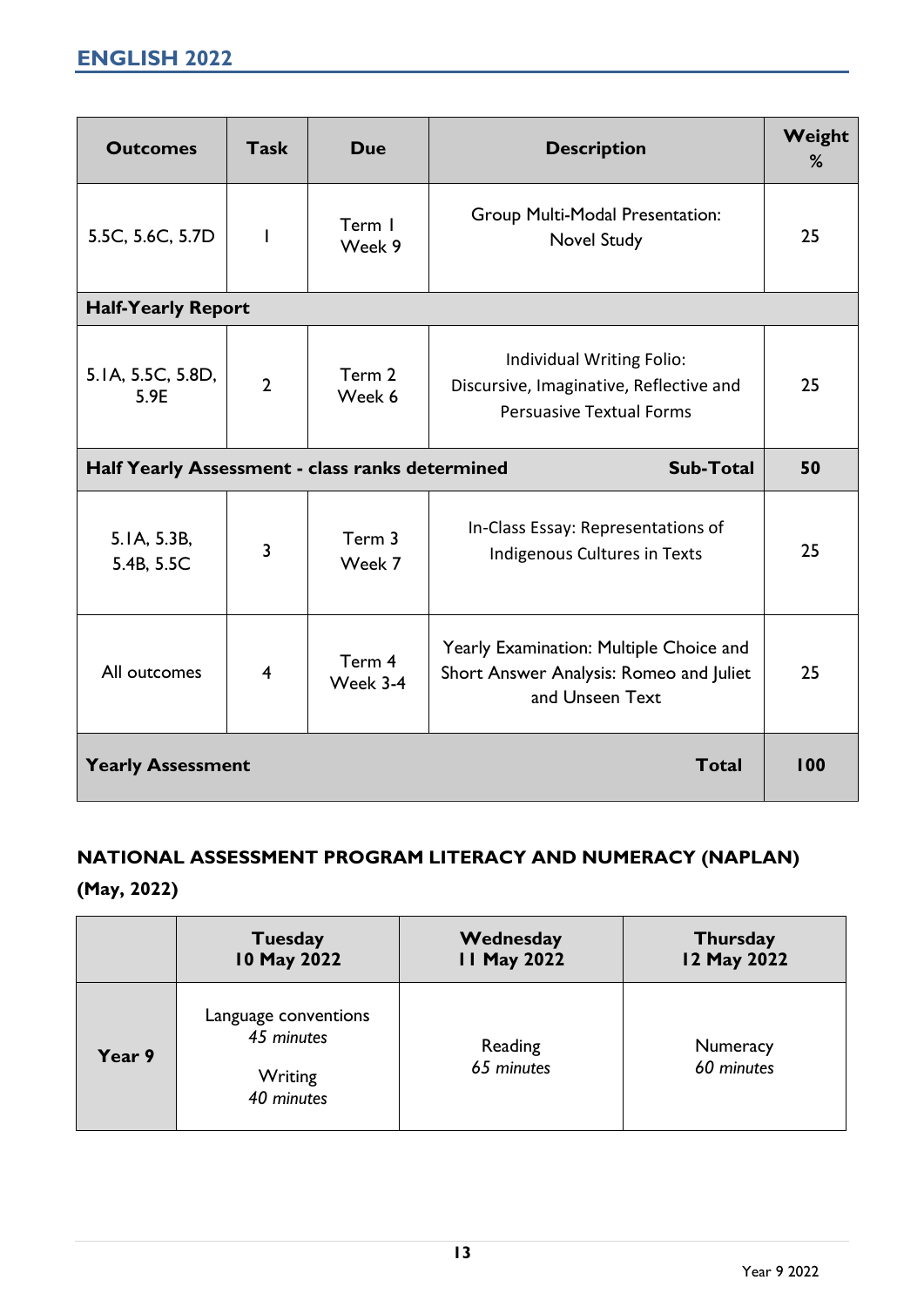# <span id="page-14-0"></span>**ENGLISH EXTENSION 2022**

| <b>Outcomes</b>                                 | <b>Task</b>    | <b>Due</b>         | Weight<br><b>Description</b><br>%                                                                       |     |  |
|-------------------------------------------------|----------------|--------------------|---------------------------------------------------------------------------------------------------------|-----|--|
| 5.5C, 5.6C, 5.7D                                | $\overline{1}$ | Term I<br>Week 9   | <b>Multi-Modal Presentation:</b><br>Novel Study                                                         | 25  |  |
| <b>Half-Yearly Report</b>                       |                |                    |                                                                                                         |     |  |
| 5.2A, 5.5C,<br>5.8D, 5.9E                       | $\overline{2}$ | Term 2<br>Week 6   | Individual Writing Folio:<br>Discursive, Imaginative, Reflective and<br><b>Persuasive Textual Forms</b> | 25  |  |
| Half Yearly Assessment - class ranks determined |                |                    | Sub-Total                                                                                               | 50  |  |
| 5.1A, 5.3B,<br>5.4B, 5.5C                       | 3              | Term 3<br>Week 7   | In-Class Essay: Representations of<br>Indigenous Cultures in Texts                                      | 25  |  |
| All outcomes                                    | $\overline{4}$ | Term 4<br>Week 3-4 | Yearly Examination: Multiple Choice and<br>Short Answer Analysis: Romeo and Juliet<br>and Unseen Text   | 25  |  |
| <b>Yearly Assessment</b>                        |                |                    | <b>Total</b>                                                                                            | 100 |  |

# **NATIONAL ASSESSMENT PROGRAM LITERACY AND NUMERACY (NAPLAN) (May, 2022)**

| May, 2022) |                                                             |                                 |  |
|------------|-------------------------------------------------------------|---------------------------------|--|
|            | <b>Tuesday</b><br>10 May 2022                               | Wednesday<br><b>11 May 2022</b> |  |
| Year 9     | Language conventions<br>45 minutes<br>Writing<br>40 minutes | Reading<br>65 minutes           |  |

**Thursday 12 May 2022**

> **Numeracy** *60 minutes*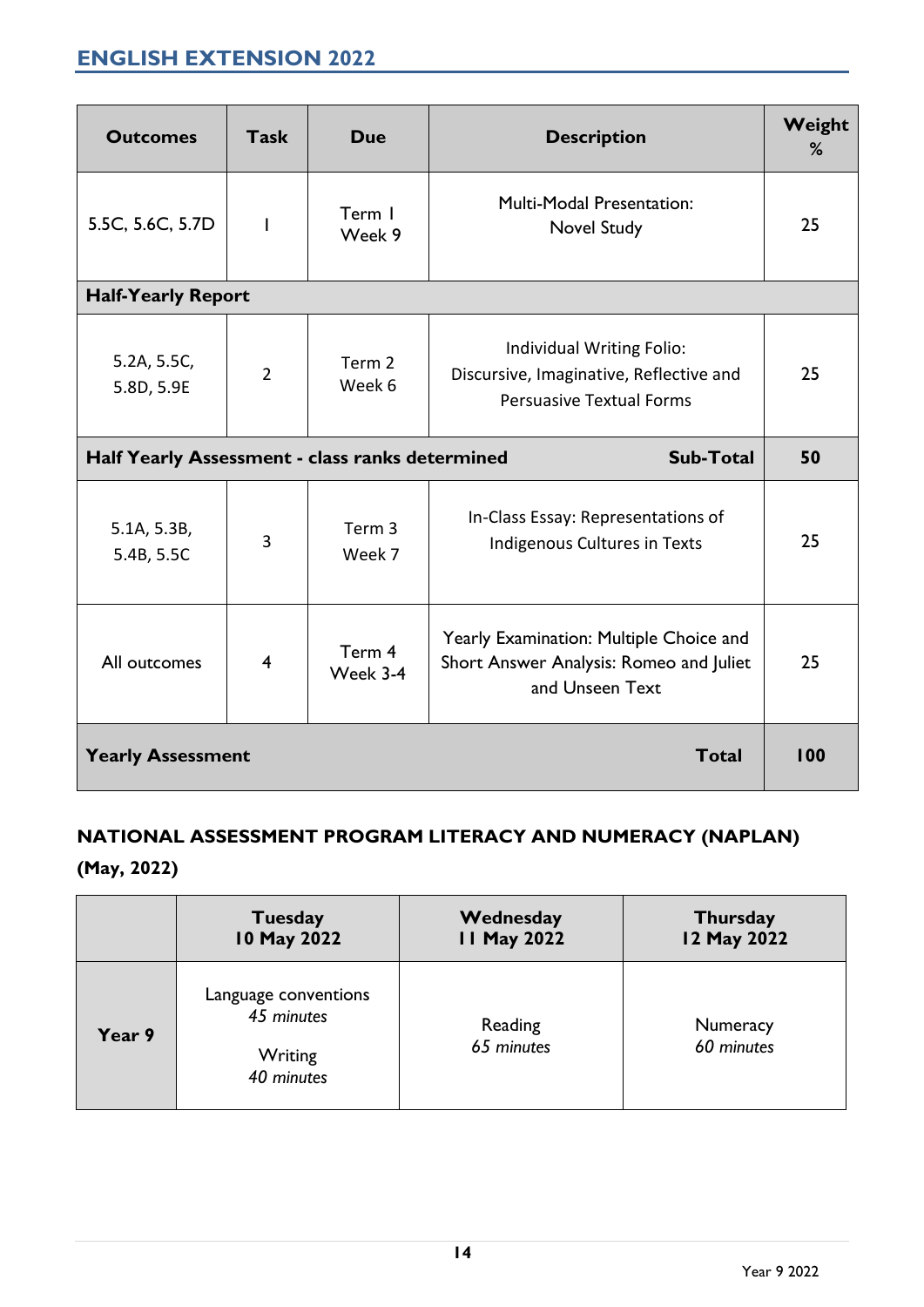# <span id="page-15-0"></span>**MATHEMATICS STAGES 2022 – STAGE 5.1**

| <b>Outcomes</b>                                                                                                                                                                                                                                                                      | <b>Due</b>              | <b>Description</b>                                                                                                 | Weight<br>% |
|--------------------------------------------------------------------------------------------------------------------------------------------------------------------------------------------------------------------------------------------------------------------------------------|-------------------------|--------------------------------------------------------------------------------------------------------------------|-------------|
| MA4-4NA, MA4-5NA, MA4-7NA,<br>MA5.2NA, MA5.1-9MG, MA4-6NA,<br><b>MA5.1-4N</b>                                                                                                                                                                                                        | Term I                  | <b>Topic Tests</b><br>Integers, decimals,<br>fractions, ratio and rates<br><b>Financial Mathematics</b>            | 15          |
| MA4-8NA, MA4-10NA, MA5.2-8NA,<br>MA4-16MG, MA5.1-10MG, MA5.2-<br>13MG                                                                                                                                                                                                                | Term 2                  | <b>Topic Tests</b><br>Expressions and<br><b>Equations</b><br><b>Right- Angled Triangles</b>                        |             |
| MA4-4NA, MA4-5NA, MA4-7NA,<br>MA5.2NA, MA5.1-9MG, MA4-6NA,<br>MA5.1-4N.<br>MA4-8NA, MA4-10NA, MA5.2-8NA,<br>MA4-16MG, MA5.1-10MG, MA5.2-<br>13MG                                                                                                                                     | Term 2<br>Wk 6-7        | Semester I Exam                                                                                                    | 35          |
| Half Yearly assessment mark out of 50,<br>will be converted to a percentage for reporting                                                                                                                                                                                            |                         |                                                                                                                    |             |
|                                                                                                                                                                                                                                                                                      |                         | <b>Half Yearly Assessment</b>                                                                                      | 50          |
| MA4-11NA, MA5.1-6NA, MA5.2-9NA,<br>MA5.2-5NA, MA4-13MG, MA5.1-8MG,<br>MA5.2-11MG, MA4-14MG                                                                                                                                                                                           | Term 3                  | <b>Topic Tests</b><br><b>Linear Relationships</b><br>Length, Area, Surface<br>$\sim$<br>Area and Volume<br>Indices |             |
| MA4-9NA, MA5.1-5NA, MA5.2-5NA,<br>MA5.2-7NA, MA5.1-9MG, MA4-17MG,<br>MA5.1-11MG, MA5.2-14MG, MA4-<br>18MG, MA4-21SP, MA5.2-17SP, MA4-<br>20SP, MA5.1-12SP, MA5.2-15SP, MA4-<br>19SP                                                                                                  | Term 4                  | <b>Topic Tests</b><br>Geometry<br>Algebra<br>Probability                                                           | 15          |
| MA4-11NA, MA5.1-6NA, MA5.2-9NA,<br>MA5.2-5NA, MA4-13MG, MA5.1-8MG,<br>MA5.2-11MG, MA4-14MG, MA4-9NA,<br>MA5.1-5NA, MA5.2-5NA, MA5.2-7NA,<br>MA5.1-9MG, MA4-17MG, MA5.1-<br><b>IIMG, MA5.2-14MG, MA4-18MG,</b><br>MA4-21SP, MA5.2-17SP, MA4-20SP,<br>MA5.1-12SP, MA5.2-15SP, MA4-19SP | Term 4<br><b>Wk 3-4</b> | Semester 2 Exam                                                                                                    | 35          |
|                                                                                                                                                                                                                                                                                      |                         | <b>Yearly Assessment</b>                                                                                           | 100         |

Topic Tests will be taken at the completion of each topic.

The Semester 1 Exam will consist of all topics covered within Semester 1.

The Semester 2 Exam will consist of all topics covered within Semester 2.

The total for both Semester exams and all topic tests will be used to determine overall achievement in Year 9.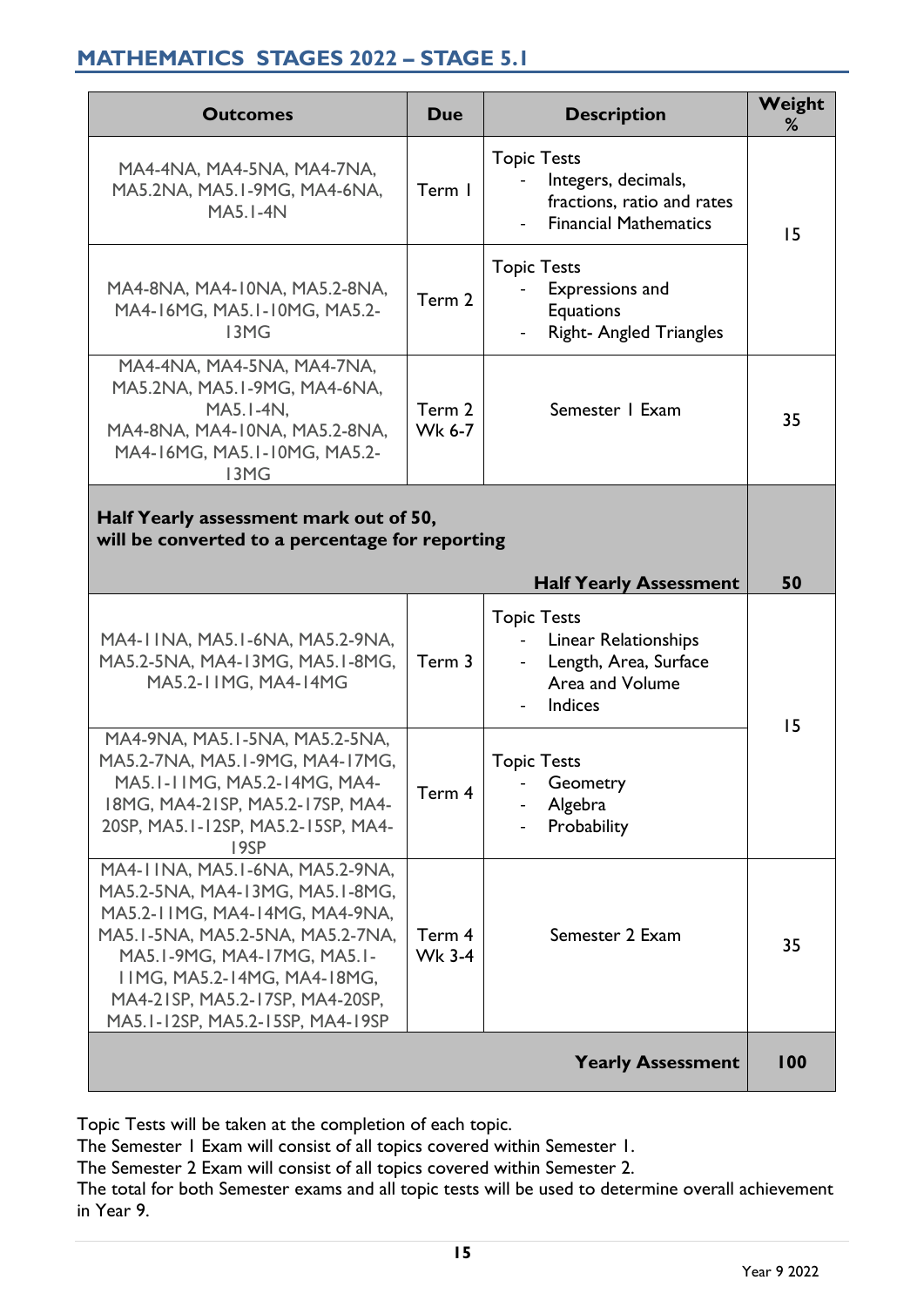## <span id="page-16-0"></span>**MATHEMATICS 2022 – STAGE 5.2**

| <b>Outcomes</b>                                                                                                                                                                                          | <b>Term</b>             | <b>Description</b>                                                                                                                             | Weight<br>℅ |
|----------------------------------------------------------------------------------------------------------------------------------------------------------------------------------------------------------|-------------------------|------------------------------------------------------------------------------------------------------------------------------------------------|-------------|
| MA4-4NA, MA4-5NA, MA4-7NA,<br>MA5.2NA, MA5.1-9MG, MA4-6NA,<br>MA5.1-4N, MA4-8NA, MA4-10NA,<br><b>MA5.2-8NA,</b>                                                                                          | Term I                  | <b>Topic Tests</b><br>Integers, decimals,<br>fractions, ratio and rates<br><b>Financial Mathematics</b><br>Expressions and<br><b>Equations</b> | 15          |
| MA4-16MG, MA5.1-10MG, MA5.2-<br>13MG, MA4-11NA, MA5.1-6NA,<br>MA5.2-9NA, MA5.2-5NA                                                                                                                       | Term 2                  | <b>Topic Tests</b><br><b>Right- Angled Triangles</b><br>Linear Relationships                                                                   |             |
| MA4-4NA, MA4-5NA, MA4-7NA,<br>MA5.2NA, MA5.1-9MG, MA4-6NA,<br>MA5.1-4N, MA4-8NA, MA4-10NA,<br>MA5.2-8NA, MA4-16MG, MA5.1-<br>10MG, MA5.2-13MG, MA4-11NA,<br>MA5.1-6NA, MA5.2-9NA, MA5.2-5NA              | Term 2<br>Wk 6-7        | Semester I Exam                                                                                                                                | 35          |
| Half Yearly assessment mark out of 50,<br>will be converted to a percentage for reporting                                                                                                                |                         |                                                                                                                                                |             |
|                                                                                                                                                                                                          |                         | <b>Half Yearly Assessment</b>                                                                                                                  | 50          |
| MA4-13MG, MA5.1-8MG, MA5.2-<br>IIMG, MA4-14MG, MA4-17MG,<br>MA5.1-11MG, MA5.2-14MG, MA4-<br>18MG, MA4-9NA, MA5.1-5NA, MA5.2-<br>5NA, MA5.2-7NA, MA5.1-9MG,                                               | Term 3                  | <b>Topic Tests</b><br>Length, Area, Surface<br>Area and Volume<br>Indices<br>Geometry                                                          | 15          |
| MA5.1-9MG,, MA4-21SP, MA5.2-17SP,<br>MA4-20SP, MA5.1-12SP, MA5.2-15SP,<br>MA4-19SP, MA5.2-6NA, MA4-8NA                                                                                                   | Term 4                  | <b>Topic Tests</b><br>Quadratic expressions<br>and algebraic fractions<br>Probability                                                          |             |
| MA4-13MG, MA5.1-8MG, MA5.2-<br><b>IIMG, MA4-14MG, MA4-17MG,</b>                                                                                                                                          |                         |                                                                                                                                                |             |
| MA5.1-11MG, MA5.2-14MG, MA4-<br>18MG, MA4-9NA, MA5.1-5NA, MA5.2-<br>5NA, MA5.2-7NA, MA5.1-9MG,<br>MA5.1-9MG,, MA4-21SP, MA5.2-17SP,<br>MA4-20SP, MA5.1-12SP, MA5.2-15SP,<br>MA4-19SP, MA5.2-6NA, MA4-8NA | Term 4<br><b>Wk 3-4</b> | Semester 2 Exam                                                                                                                                | 35          |

Topic Tests will be taken at the completion of each topic.

The Semester 1 Exam will consist of all topics covered within Semester 1.

The Semester 2 Exam will consist of all topics covered within Semester 2.

The total for both Semester exams and all topic tests will be used to determine overall achievement in Year 9.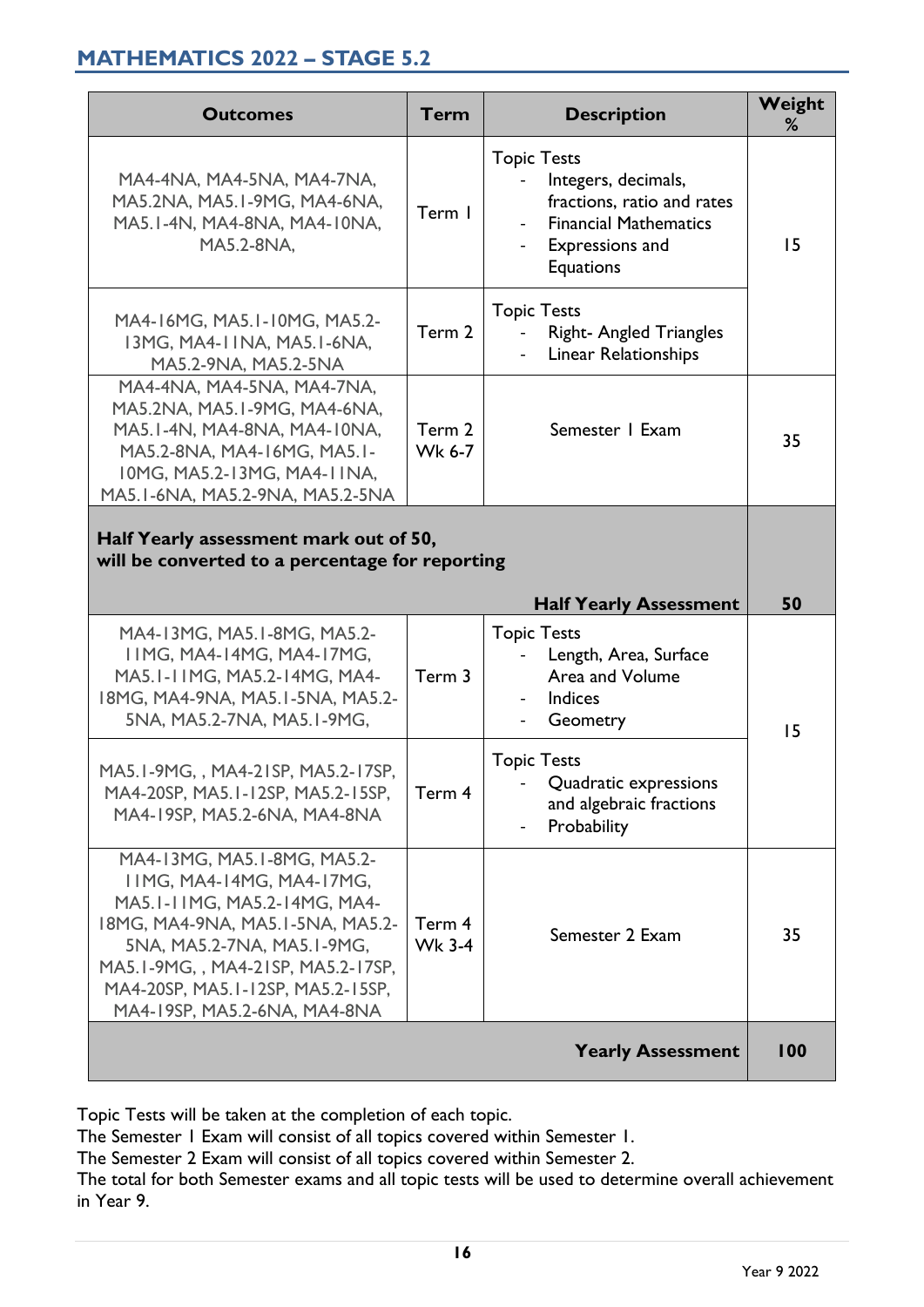# <span id="page-17-0"></span>**MATHEMATICS EXTENSION STAGE 5.3 2022**

| <b>Outcomes</b>                                                                                                                                                                                                                                                                          | <b>Term</b>             | <b>Description</b>                                                                                                      | Weight<br>% |
|------------------------------------------------------------------------------------------------------------------------------------------------------------------------------------------------------------------------------------------------------------------------------------------|-------------------------|-------------------------------------------------------------------------------------------------------------------------|-------------|
| MA4-4NA, MA4-5NA, MA5.2-4NA,<br>MA5.1-4NA, MA4-10NA, MA5.2-<br>8NA                                                                                                                                                                                                                       | Term I                  | <b>Topic Tests</b><br><b>Financial Mathematics</b><br><b>Expressions and Equations</b>                                  |             |
| MA5.2-6NA, MA5.2-8NA, MA5.3-<br>5NA, MA5.3-7NA, MA4-INA,<br>MA5.1-5NA, MA5.2-7NA, MA5.3-<br>6NA                                                                                                                                                                                          | Term 2                  | <b>Topic Tests</b><br>Quadratic Expressions and<br><b>Algebraic Fractions</b><br><b>Indices and Surds</b>               | 15          |
| MA4-4NA, MA4-5NA, MA5.2-4NA,<br>MA5.1-4NA, MA4-10NA, MA5.2-<br>8NA, MA5.2-6NA, MA5.2-8NA,<br>MA5.3-5NA, MA5.3-7NA, MA4-<br>INA, MA5.1-5NA, MA5.2-7NA,<br><b>MA5.3-6NA</b>                                                                                                                | Term 2<br>Wk 6-7        | Semester I Exam                                                                                                         | 35          |
| Half Yearly assessment mark out of 50,<br>will be converted to a percentage for reporting                                                                                                                                                                                                |                         |                                                                                                                         |             |
|                                                                                                                                                                                                                                                                                          |                         | <b>Half Yearly Assessment</b>                                                                                           | 50          |
| MA5.1-6NA, MA5.2-9NA, MA5.3-<br>8NA, MA4-16MG, MA5.1-10MG,<br>MA5.2-13MG, MA5.1-8MG, MA5.2-<br>I IMG, MA5.3-13MG, MA5.2-12MG,<br><b>MA5.3-14MG</b>                                                                                                                                       | Term 3                  | <b>Topic Tests</b><br>Linear Relationships<br><b>Right-Angled Triangles</b><br>Length, Area, Surface<br>Area and Volume | 15          |
| MA4-17MG, MA4-18MG, MA5.1-<br>I IMG, MA5.2-14MG, MA5.1-11MG,<br>MA5.2-14MG, MA5.3-16MG,<br>MA5.1-13SP, MA5.1-12SP, MA5.2-<br>17SP, MA5.2-15SP                                                                                                                                            | Term 4                  | <b>Topic Tests</b><br>Properties of geometrical<br>figures<br>Probability                                               |             |
| MA5.1-6NA, MA5.2-9NA, MA5.3-<br>8NA, MA4-16MG, MA5.1-10MG,<br>MA5.2-13MG, MA5.1-8MG, MA5.2-<br>11MG, MA5.3-13MG, MA5.2-12MG,<br>MA5.3-14MG, MA4-17MG, MA4-<br>18MG, MA5.1-11MG, MA5.2-14MG,<br>MA5.1-11MG, MA5.2-14MG,<br>MA5.3-16MG, MA5.1-13SP, MA5.1-<br>12SP, MA5.2-17SP, MA5.2-15SP | Term 4<br><b>Wk 3-4</b> | Semester 2 Exam                                                                                                         | 35          |
|                                                                                                                                                                                                                                                                                          |                         | <b>Yearly Assessment</b>                                                                                                | 100         |

Topic Tests will be taken at the completion of each topic.

The Semester 1 Exam will consist of all topics covered within Semester 1.

The Semester 2 Exam will consist of all topics covered within Semester 2.

The total for both Semester exams and all topic tests will be used to determine overall achievement in Year 9.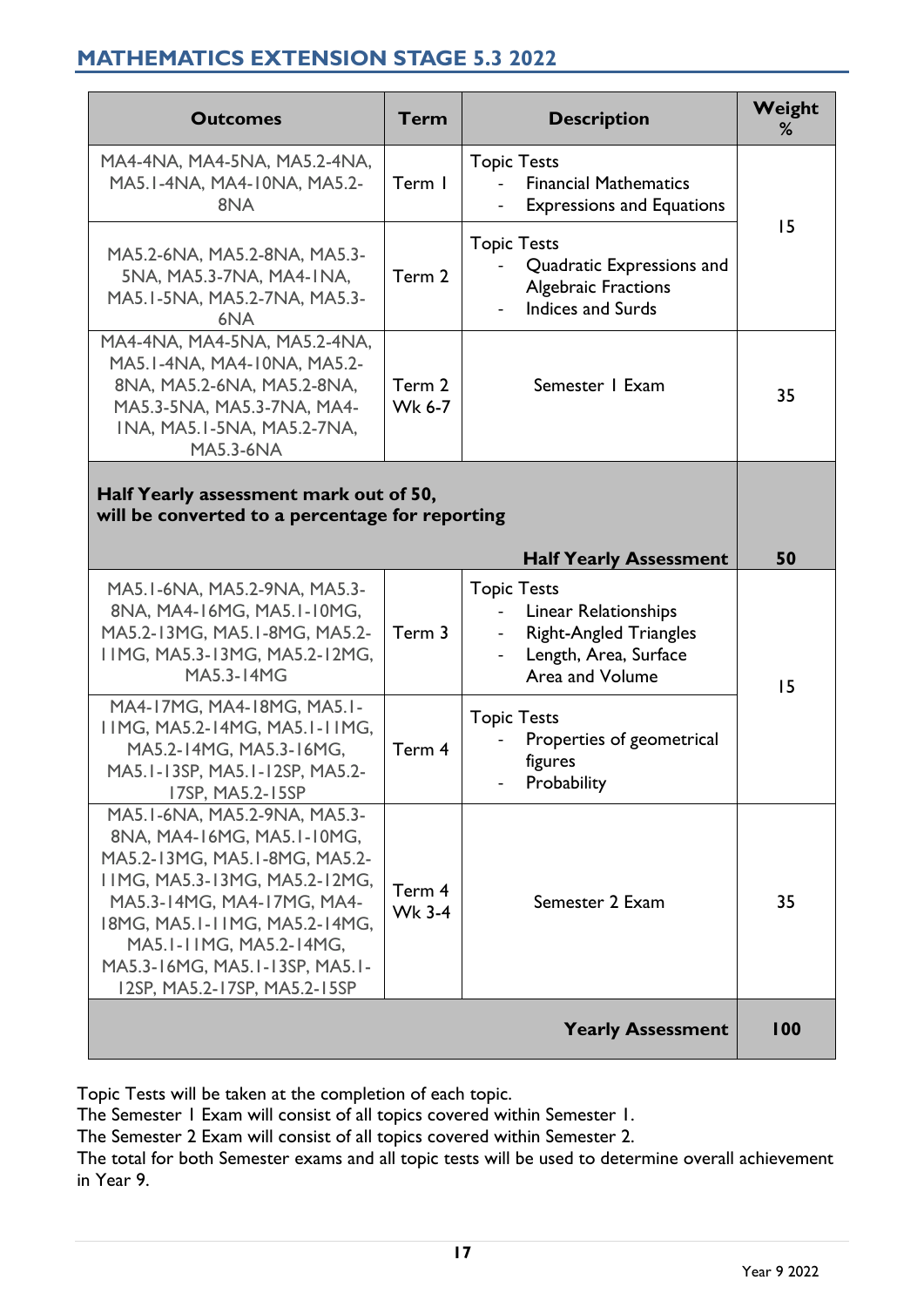## <span id="page-18-0"></span>**SCIENCE 2022**

Assessment in Science covers a range of tasks designed to determine student achievement in outcomes based on knowledge and understanding, problem solving and critical thinking as well as scientific skills and communication.

| <b>Outcomes</b>                                                                | <b>Task</b>             | <b>Due</b>         | <b>Description</b>    | Weight<br>% |
|--------------------------------------------------------------------------------|-------------------------|--------------------|-----------------------|-------------|
| WS7.1, 7.2<br><b>PWI</b><br>PW <sub>3</sub>                                    | $\mathsf{l}$            | Term I<br>Week 8   | <b>Skills Test</b>    | 20          |
| WS8<br>WS9<br>LW <sub>2</sub>                                                  | $\overline{2}$          | Term 2<br>Week 6-7 | <b>Written Exam</b>   | 15          |
| <b>Half Yearly Assessment</b>                                                  |                         |                    |                       | 35          |
| (Half Yearly expressed as a percentage for reporting purposes)                 |                         |                    |                       |             |
| WS5.1, 5.2, 5.3<br>WS6<br>WS8<br><b>CWI</b><br>CW <sub>3</sub>                 | $\overline{3}$          | Term 3<br>Week 5   | <b>Chemistry Test</b> | 20          |
| WS4<br>WS9<br><b>ESI</b>                                                       | $\overline{\mathbf{4}}$ | Term 3<br>Week 10  | <b>Research Task</b>  | 20          |
| WS4<br>WS7.1, 7.2<br>WS8<br>WS9<br><b>CWI</b><br>CW <sub>3</sub><br><b>ESI</b> | 5                       | Term 4<br>Week 3-4 | Yearly Exam           | 25          |
| <b>Yearly Assessment</b>                                                       |                         |                    | <b>Total</b>          | 100         |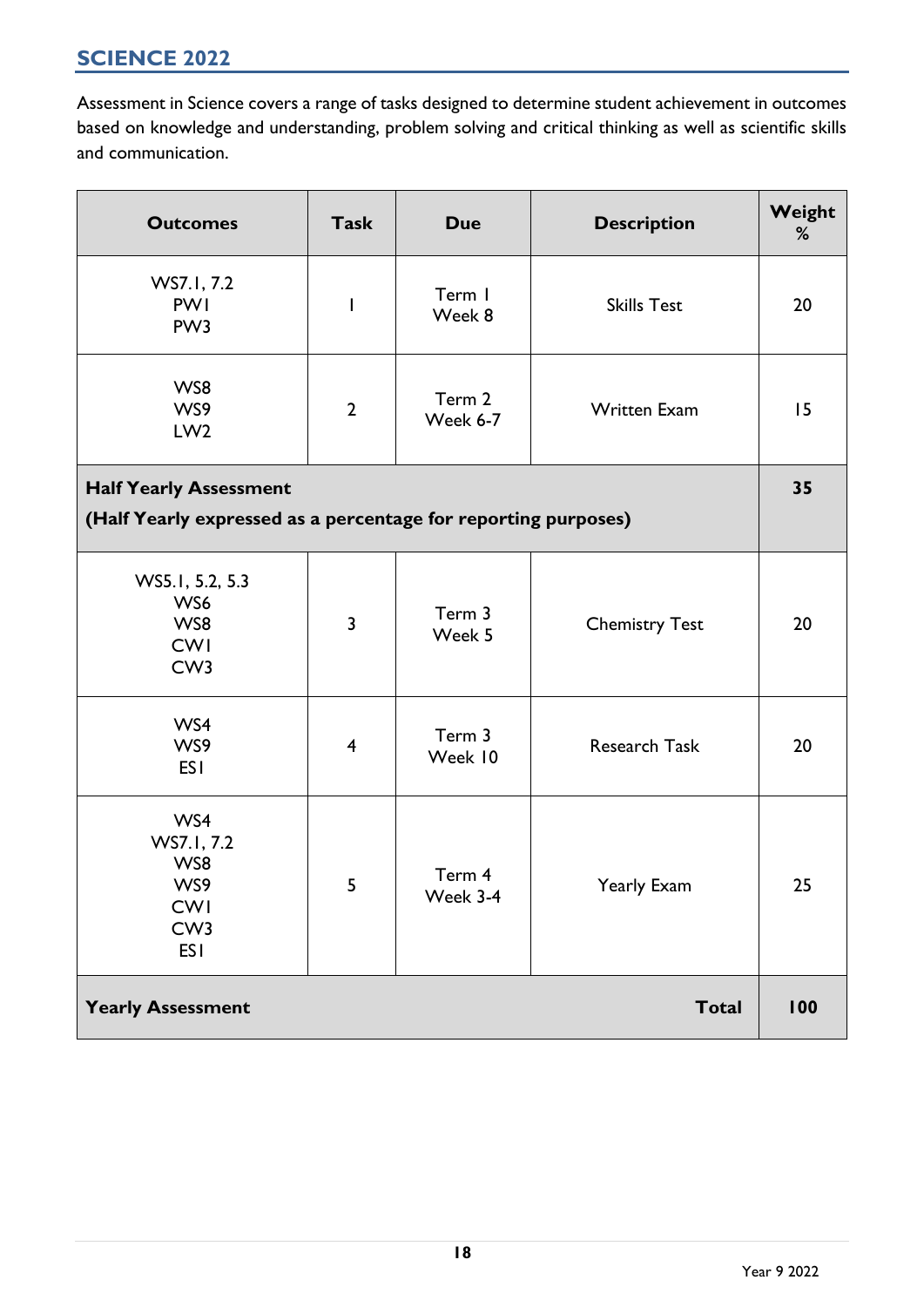# <span id="page-19-0"></span>**SCIENCE EXTENSION 2022**

Assessment in Science covers a range of tasks designed to determine student achievement in outcomes based on knowledge and understanding, problem solving and critical thinking as well as scientific skills and communication.

| <b>Outcomes</b>                                                                                 | <b>Task</b>    | <b>Due</b>         | <b>Description</b>    | Weight<br>% |  |
|-------------------------------------------------------------------------------------------------|----------------|--------------------|-----------------------|-------------|--|
| WS7.1, 7.2<br><b>PWI</b><br>PW <sub>3</sub>                                                     | I              | Term I<br>Week 8   | <b>Skills Test</b>    | 20          |  |
| WS8<br>WS 9<br>LW <sub>2</sub>                                                                  | $\overline{2}$ | Term 2<br>Week 6-7 | <b>Written Exam</b>   | 15          |  |
| <b>Extension Activities</b>                                                                     |                |                    |                       |             |  |
| <b>Half Yearly Assessment</b><br>(Half Yearly expressed as a percentage for reporting purposes) |                |                    |                       |             |  |
| WS5.1, 5.2, 5.3<br>WS 6,<br>WS8<br><b>CWI</b><br>CW <sub>3</sub>                                | $\overline{3}$ | Term 3<br>Week 5   | <b>Chemistry Test</b> | 20          |  |
| WS4<br>WS9<br><b>ESI</b>                                                                        | $\overline{4}$ | Term 3<br>Week 10  | <b>Research Task</b>  | 20          |  |
| WS4,<br>WS7.1, 7.2<br>WS 8, WS 9<br>CWI, CW3<br>ES <sub>I</sub>                                 | 5              | Term 4<br>Week 3-4 | Yearly Exam           | 25          |  |
| <b>Extension Activities</b>                                                                     |                |                    |                       |             |  |
| <b>Yearly Assessment</b>                                                                        |                |                    | <b>Total</b>          | 100         |  |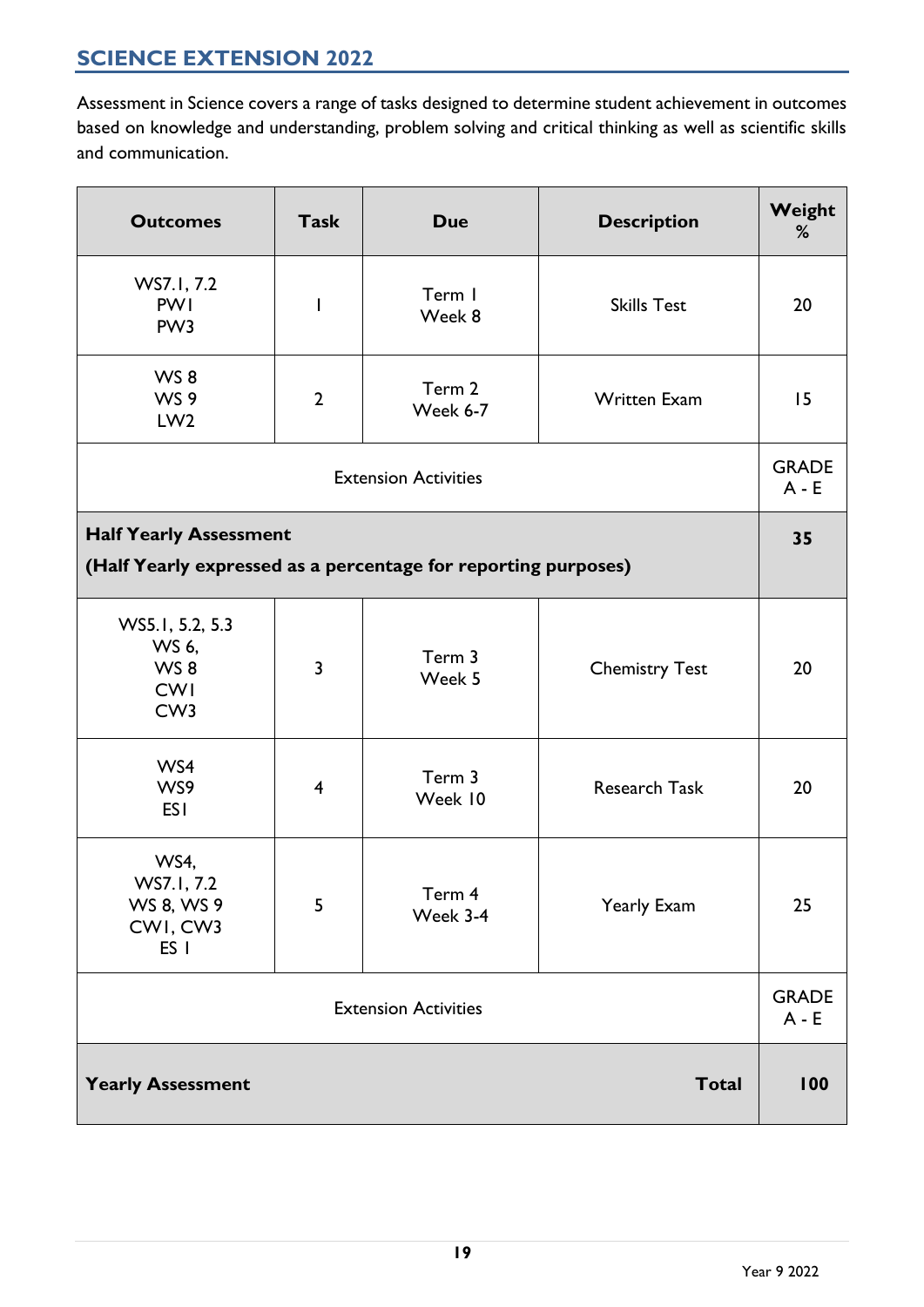<span id="page-20-0"></span>

| <b>Outcomes</b>                                                                                               | <b>Task</b>    | <b>Due</b>         | <b>Description</b>                      | Weight<br>% |  |
|---------------------------------------------------------------------------------------------------------------|----------------|--------------------|-----------------------------------------|-------------|--|
| GE5.1, 5.2, 5.3, 5.5, 5.6                                                                                     | T              | Term 3<br>Week 8   | Task I<br><b>Class Based Assessment</b> | 35          |  |
| GE5.1, 5.2, 5.4, 5.5, 5.6,<br>5.7, 5.8, 5.9, 5.10                                                             | $\overline{2}$ | Term 4<br>Week 3-4 | Task 2<br>Yearly Exam                   | 35          |  |
| <b>Sub-Total</b><br><b>Semester Assessment</b><br>(Assessment expressed as percentage for reporting purposes) |                |                    |                                         |             |  |
|                                                                                                               |                |                    |                                         |             |  |
|                                                                                                               | $\overline{3}$ | Ongoing            | Literacy Task                           | 10          |  |
|                                                                                                               | $\overline{4}$ | Ongoing            | <b>Numeracy Task</b>                    | 10          |  |
|                                                                                                               | 5              | Ongoing            | <b>Bookwork</b>                         | 10          |  |
| <b>Semester Class Assessment</b><br><b>Total</b>                                                              |                |                    |                                         |             |  |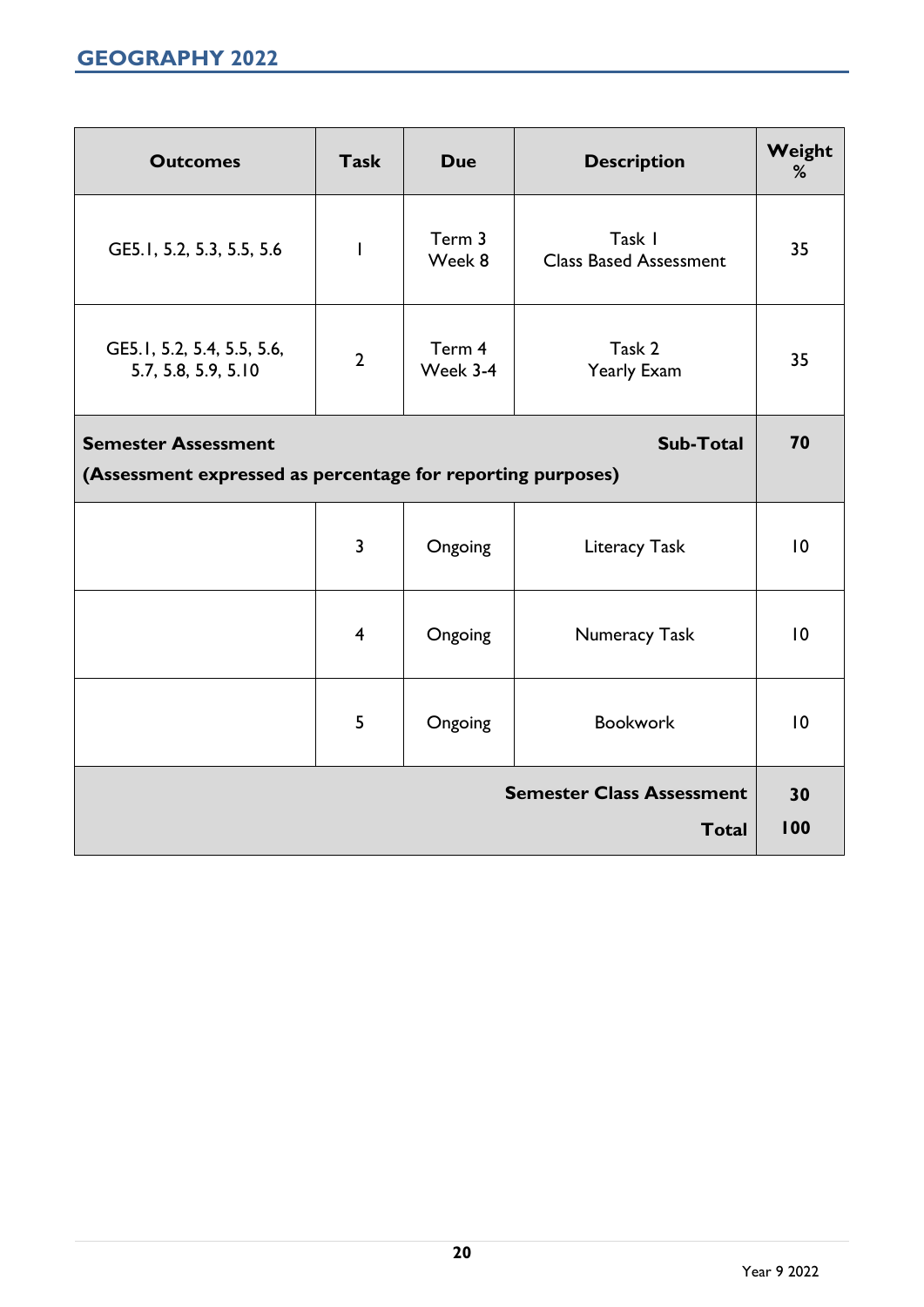<span id="page-21-0"></span>

| <b>Outcomes</b>                                             | <b>Task</b>    | <b>Due</b>         | <b>Description</b>                 | Weight<br>%    |  |
|-------------------------------------------------------------|----------------|--------------------|------------------------------------|----------------|--|
| GE5.1, 5.2, 5.3, 5.5, 5.6,                                  | I.             | Term 3<br>Week 8   | <b>Class Based Assessment I</b>    | 35             |  |
| GE5.1, 5.2, 5.4, 5.5, 5.6,<br>5.7, 5.8, 5.9, 5.10           | $\overline{2}$ | Term 4<br>Week 3-4 | Yearly Exam<br>Assessment 2        | 35             |  |
| Sub-Total<br><b>Semester Assessment</b>                     |                |                    |                                    |                |  |
| (Assessment expressed as percentage for reporting purposes) |                |                    |                                    |                |  |
| GE5.5, 5.6, 5.7, 5.8, 5.9,<br>5.10                          | $\overline{3}$ | Term 3             | <b>Extension Project/Challenge</b> | Grade<br>$A-E$ |  |
|                                                             | $\overline{4}$ | Ongoing            | Literacy Task                      | $\overline{0}$ |  |
|                                                             | 5              | Ongoing            | Numeracy Task                      | $\overline{0}$ |  |
|                                                             | 6              | Ongoing            | <b>Bookwork</b>                    | $\overline{0}$ |  |
|                                                             |                |                    | <b>Semester Class Assessment</b>   | 30             |  |
|                                                             |                |                    | <b>Total</b>                       | 100            |  |

The extension activity set for Year 9 will run over the course of Term 3 and will allow students to demonstrate and develop their geographical knowledge and skills. Students will be allocated some class time, however students are expected to undertake the majority of the task challenge at home.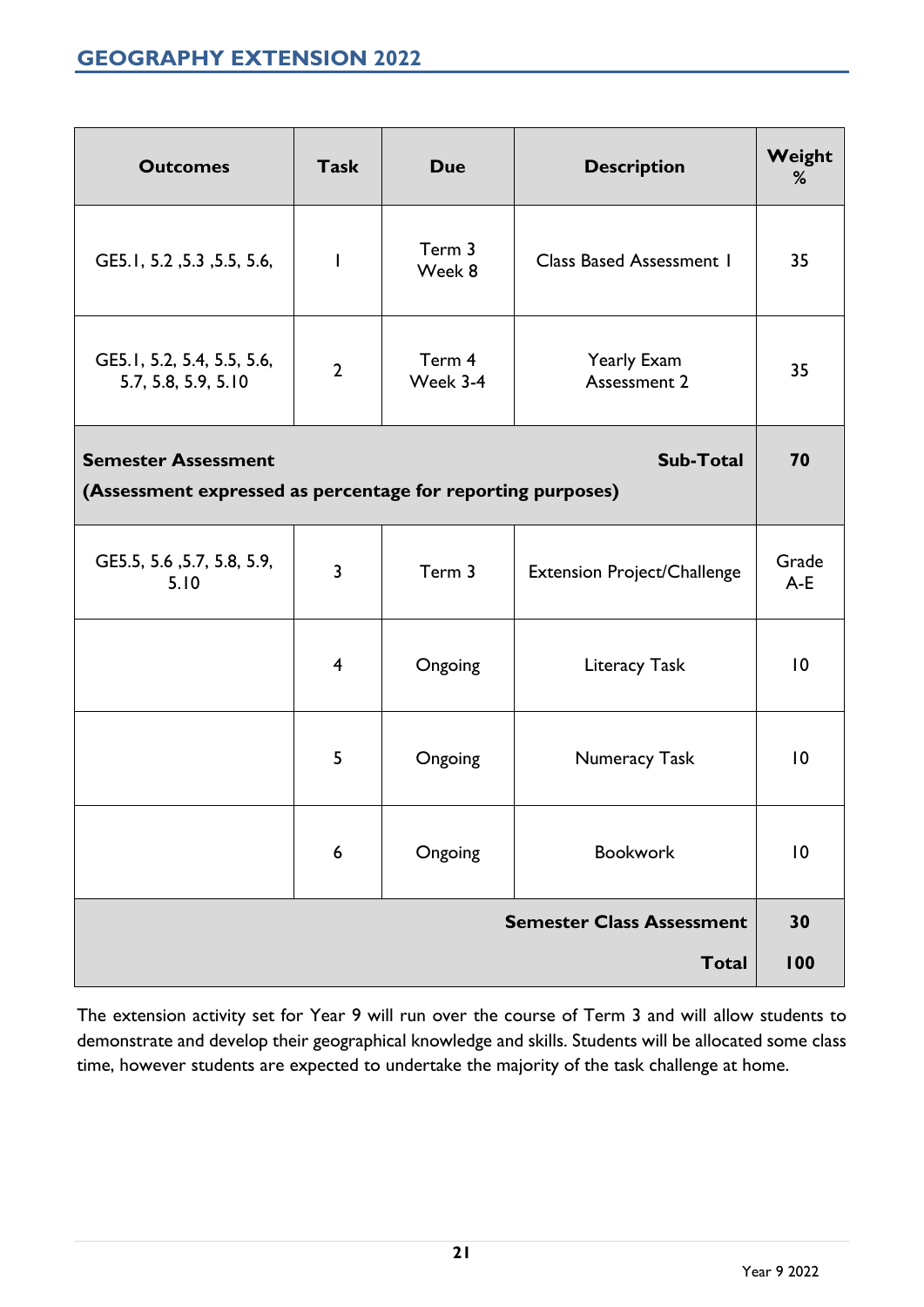<span id="page-22-0"></span>

| <b>Outcomes</b>                                  | <b>Task</b>              | <b>Due</b>         | <b>Description</b>                 | Weight<br>% |  |
|--------------------------------------------------|--------------------------|--------------------|------------------------------------|-------------|--|
| 5.1, 5.2, 5.4, 5.5, 5.6, 5.7, 5.<br>8,5.9,5.10   | $\overline{\phantom{a}}$ | Term I<br>Week 8   | <b>Class Based</b><br>Assessment I | 35          |  |
| 5.1, 5.2, 5.4, 5.5, 5.6, 5.7, 5.<br>8,5.9,5.10   | $\overline{2}$           | Term 2<br>Week 6-7 | Exam<br><b>Assessment 2</b>        | 35          |  |
| <b>Semester Assessment</b>                       |                          |                    | <b>Sub-Total</b>                   | 70          |  |
|                                                  | 3                        | Ongoing            | Literacy Task                      | 10          |  |
|                                                  | $\overline{\mathbf{4}}$  | Ongoing            | Numeracy Task                      | 10          |  |
|                                                  | 5                        | Ongoing            | <b>Bookwork</b>                    | 10          |  |
| <b>Semester Class Assessment</b><br><b>Total</b> |                          |                    |                                    |             |  |
|                                                  |                          |                    |                                    | 100         |  |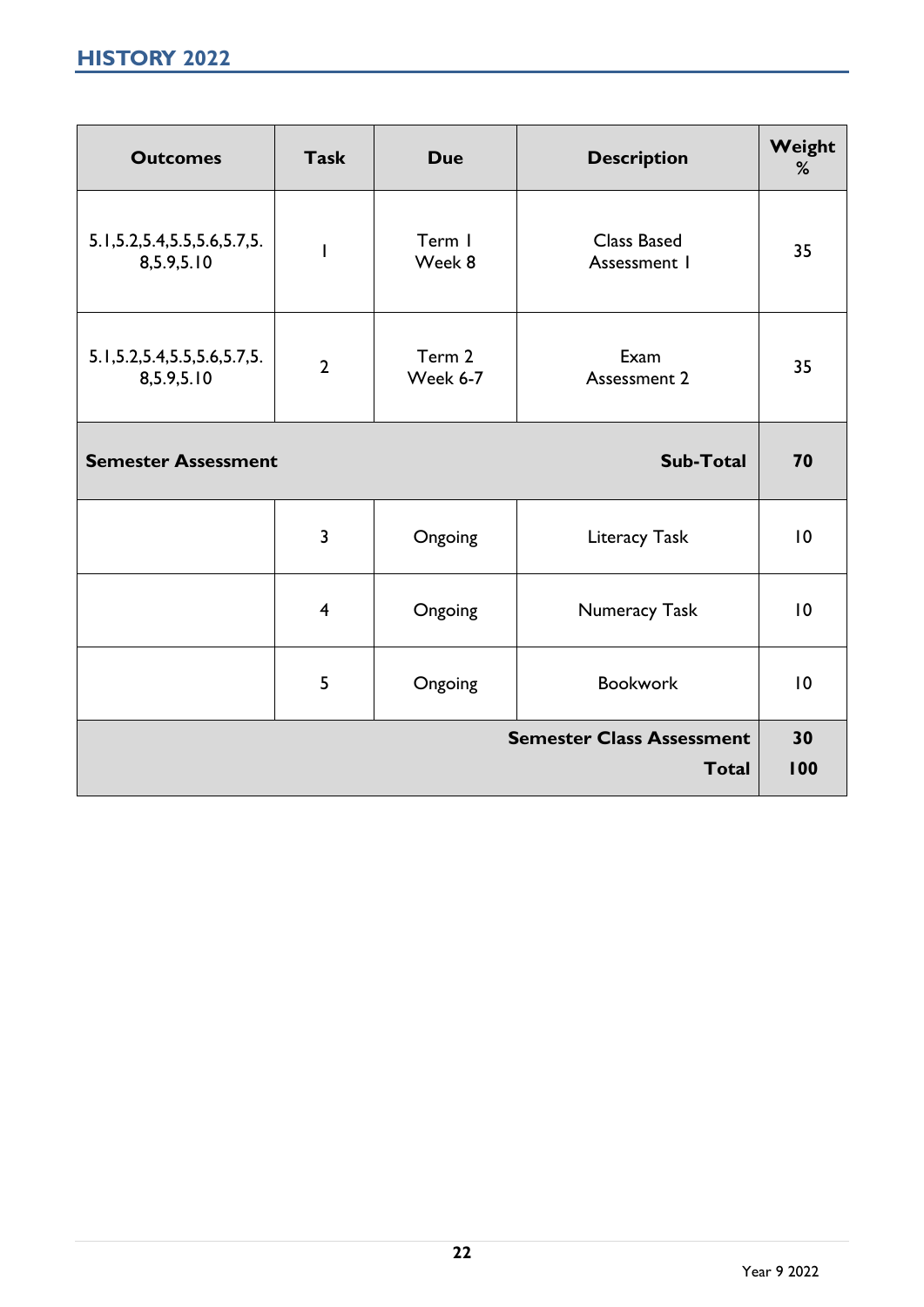<span id="page-23-0"></span>

| <b>Outcomes</b>                                 | <b>Task</b>      | <b>Due</b>         | <b>Description</b>                               | Weight<br>%     |
|-------------------------------------------------|------------------|--------------------|--------------------------------------------------|-----------------|
| 5.1, 5.2, 5.4, 5.5, 5.6,                        |                  | Term I<br>Week 8   | Class Based<br>Assessment I                      | 35              |
| 5.1, 5.2, 5.4, 5.5, 5.6,<br>5.7, 5.8, 5.9, 5.10 | $\overline{2}$   | Term 2<br>Week 6-7 | Exam<br>Assessment 2                             | 35              |
| <b>Semester Assessment</b>                      |                  |                    | Sub-Total                                        | 70              |
| 5.6, 5.7, 5.8, 5.9, 5.10                        | $\overline{3}$   | Term I             | Extension Project/Challenge                      | Grade<br>$A-E$  |
|                                                 | $\overline{4}$   | Ongoing            | Literacy Task                                    | 10              |
|                                                 | 5                | Ongoing            | Numeracy Task                                    | 10              |
|                                                 | $\boldsymbol{6}$ | Ongoing            | <b>Bookwork</b>                                  | $\overline{10}$ |
|                                                 |                  |                    | <b>Semester Class Assessment</b><br><b>Total</b> | 30<br>100       |

The extension activity set for Year 9 will run over the course of Term 1 and will allow students to demonstrate and develop their historical knowledge and skills. Students will be allocated some class time, however, students are expected to undertake the majority of the task challenge at home.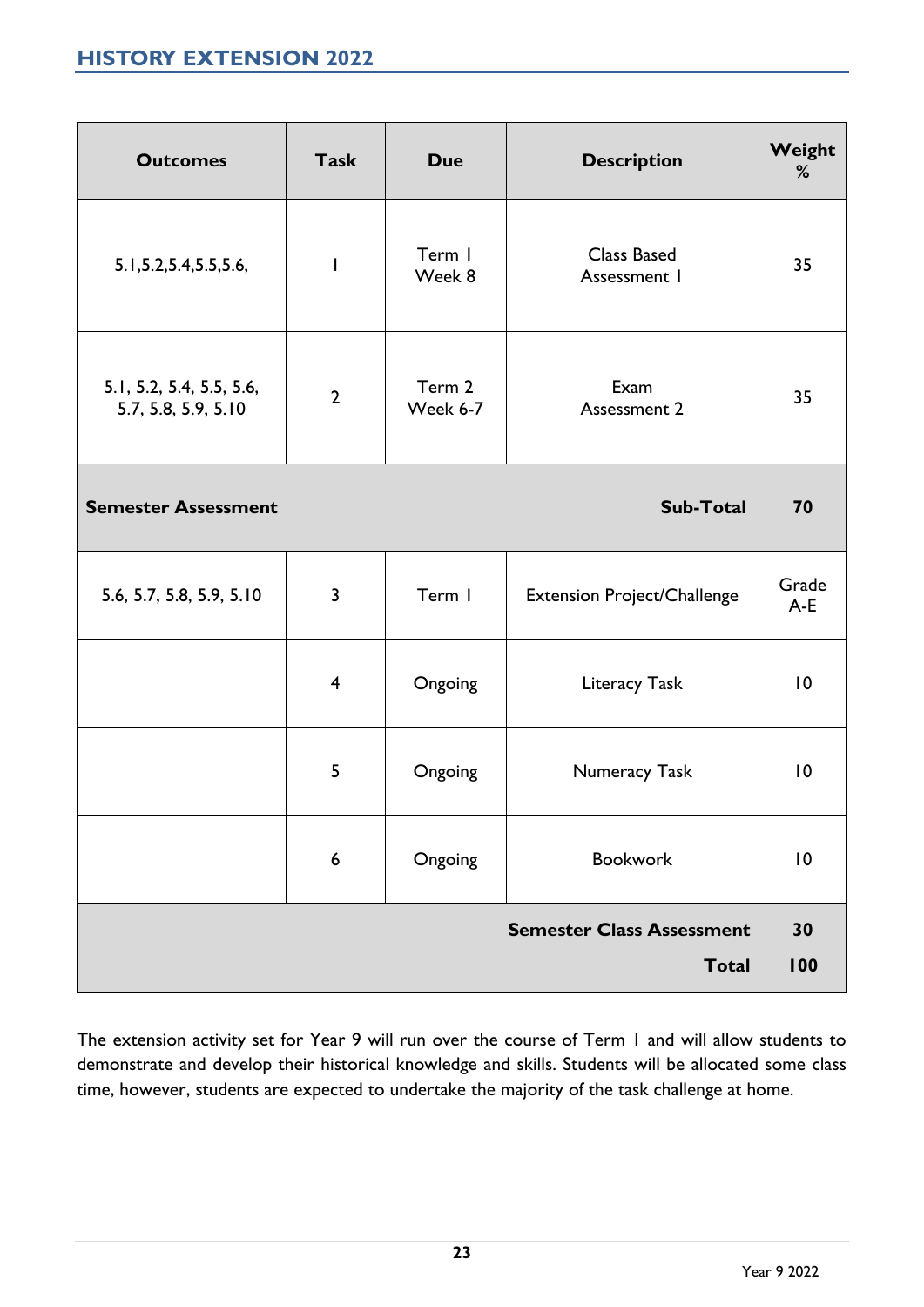# <span id="page-24-0"></span>**PERSONAL DEVELOPMENT, HEALTH AND PHYSICAL EDUCATION 2022**

| <b>Outcomes</b>                                                                                                       | <b>Task</b>    | <b>Due</b>                           | <b>Description</b>                                                                                                            | Weight<br>% |  |
|-----------------------------------------------------------------------------------------------------------------------|----------------|--------------------------------------|-------------------------------------------------------------------------------------------------------------------------------|-------------|--|
| PD 5.4, 5.5,<br>5.10, 5.11                                                                                            |                | Term I<br>Set Week 3<br>Due Week 7   | <b>Athlete Analysis</b><br>Students perform and analyse a<br>range of athletic skills                                         | 25          |  |
| PD 5.4, 5.5,<br>5.10, 5.11                                                                                            | $\overline{2}$ | Set Week 3<br>Term 2<br>Due Week 6-7 | The Machine Inside - Moodle Quiz<br>Appraises and justifies choices of<br>actions when solving complex<br>movement challenges | 25          |  |
| <b>Half Yearly Assessment</b><br>Sub-Total<br>(Half Yearly Assessment expressed as percentage for reporting purposes) |                |                                      |                                                                                                                               |             |  |
| PD 5.4, 5.5,<br>5.8, 5.11                                                                                             | 3              | Term 3<br>Set Week 2<br>Due Week 8-9 | <b>Practical Assessment</b><br>Develop, implement and evaluate<br>movement concepts and strategies                            | 25          |  |
| PD 5.1, 5.2,<br>5.3, 5.6, 5.7,<br>5.8, 5.9, 5.10                                                                      | 4              | Term 4<br>Week 3-4                   | <b>Yearly Examination</b>                                                                                                     | 25          |  |
| <b>Yearly Assessment</b>                                                                                              |                |                                      | <b>Total</b>                                                                                                                  | 100         |  |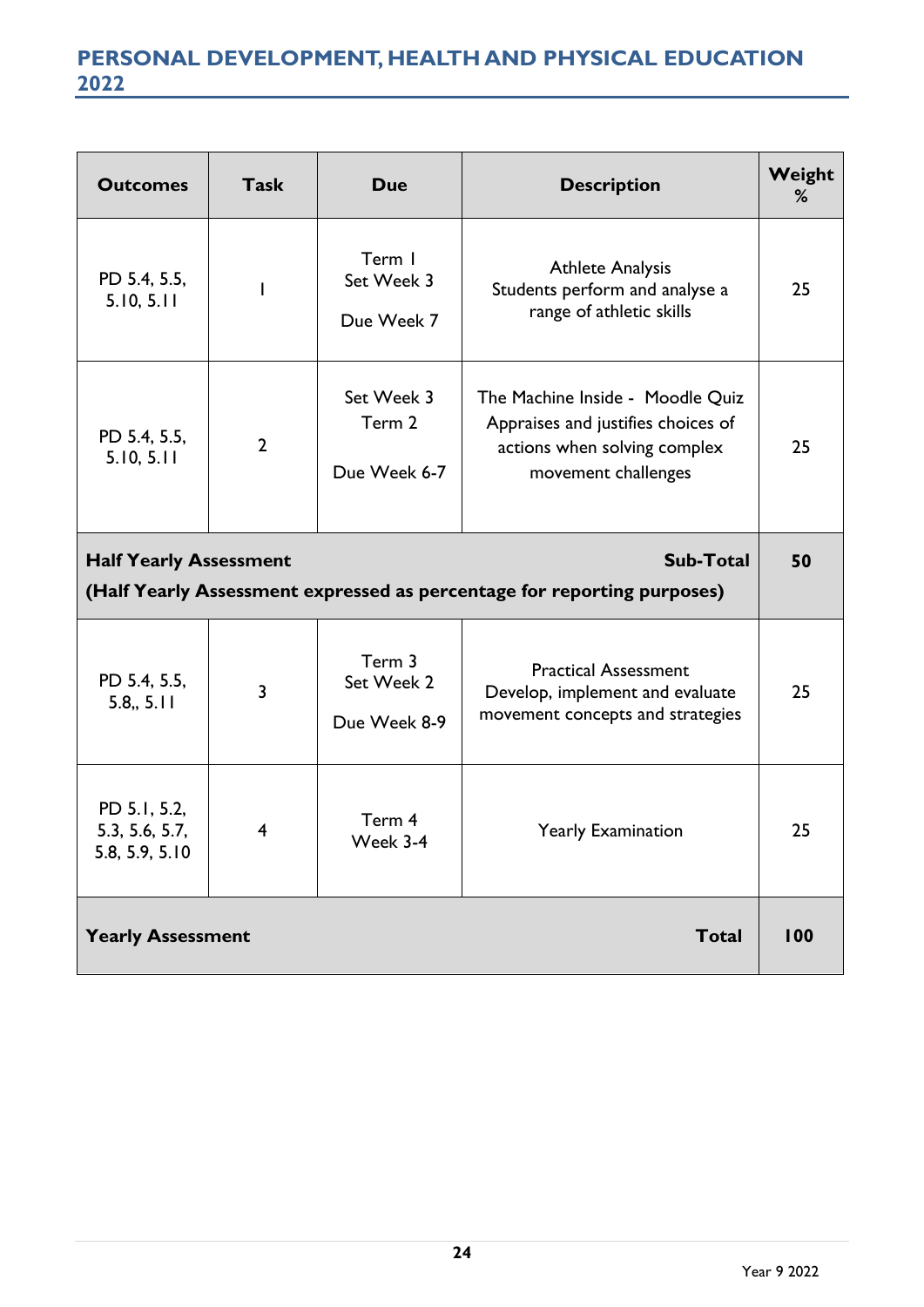<span id="page-25-0"></span>The Ceramics Course is divided into two components:

- a) Art making (70%)
- b) Art Criticism and Art History (30%)

| <b>Outcomes</b>                                                                                                              | <b>Task</b>    | <b>Due</b>         | <b>Description</b>                         | Weight<br>% |  |
|------------------------------------------------------------------------------------------------------------------------------|----------------|--------------------|--------------------------------------------|-------------|--|
| 5.7, 5.9, 5.10                                                                                                               | $\mathsf{l}$   | Term I<br>Week 9   | <b>Critical and Historical Task</b>        | 10          |  |
| 5.1, 5.2, 5.3, 5.4, 5.5,<br>5.6                                                                                              | $\overline{2}$ | Term 2<br>Week I   | Ceramics Process Diary and<br>Body of Work | 30          |  |
| <b>Sub-Total</b><br><b>Half Yearly Assessment</b><br>(Half Yearly Assessment expressed as percentage for reporting purposes) |                |                    |                                            |             |  |
| 5.1, 5.2, 5.3, 5.4, 5.5,<br>5.6                                                                                              | $\overline{3}$ | Term 4<br>Week 2   | Ceramics Process Diary and<br>Body of Work | 40          |  |
| 5.7, 5.9, 5.10                                                                                                               | $\overline{4}$ | Term 4<br>Week 3-4 | Presentation                               | 20          |  |
| <b>Yearly Assessment</b>                                                                                                     |                |                    | <b>Total</b>                               | 100         |  |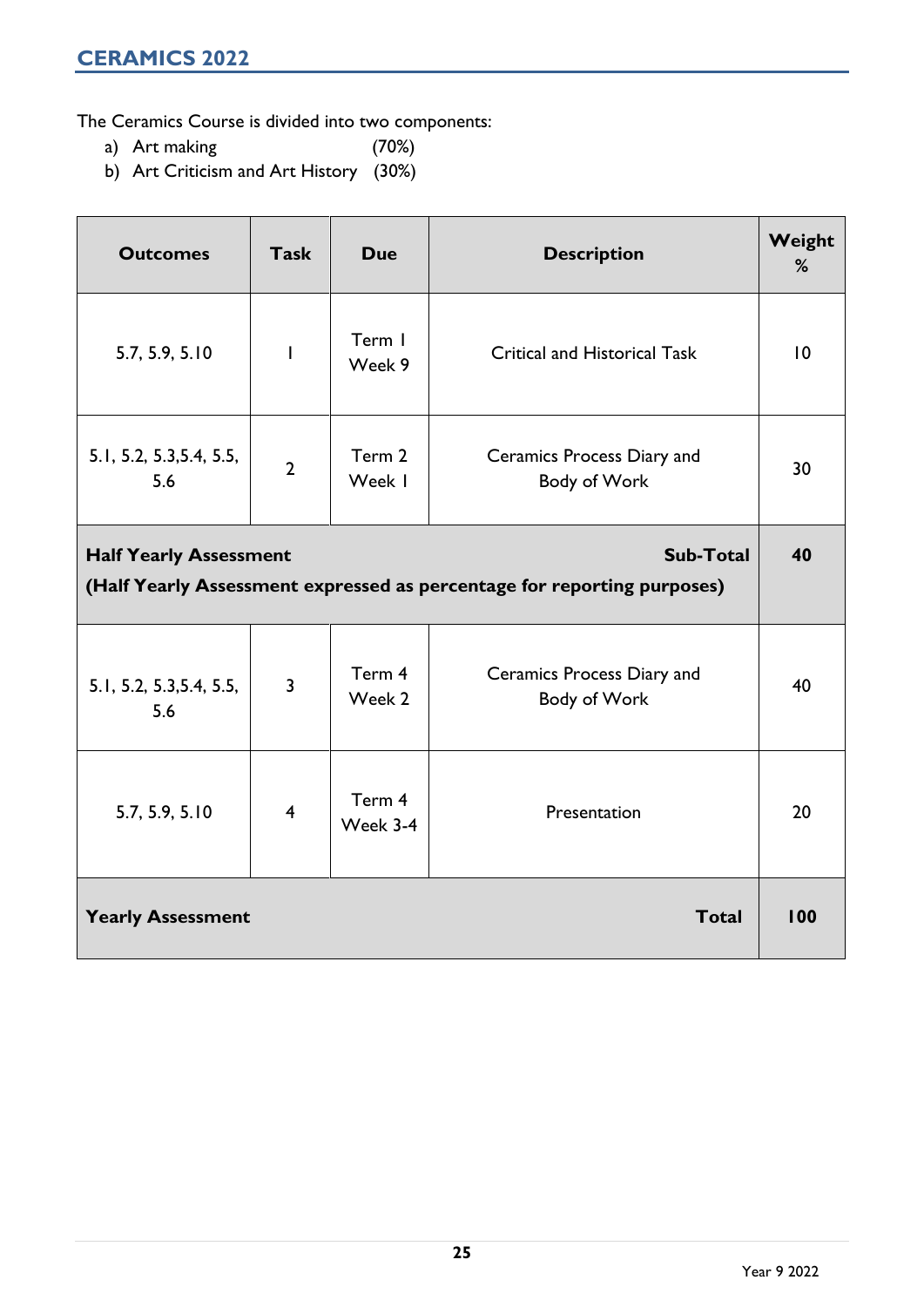<span id="page-26-0"></span>

| <b>Outcomes</b>                                                                                                              | <b>Task</b>             | <b>Due</b>                                   | <b>Description</b>                                      | Weight<br>% |  |
|------------------------------------------------------------------------------------------------------------------------------|-------------------------|----------------------------------------------|---------------------------------------------------------|-------------|--|
| 2.2, 3.1, 3.2, 3.3,<br>4.2, 4.3                                                                                              |                         | Term I<br>Set Week 6<br>Due Week 10          | Preparing for Parenthood<br>Interview and research task | 25          |  |
| 1.1, 1.2, 2.2,<br>3.2, 4.2                                                                                                   | $\overline{2}$          | Term 2<br>Set Week I<br>Term 2<br>Due Week 4 | Conception to Birth<br><b>ICT</b> Presentation          | 25          |  |
| <b>Sub-Total</b><br><b>Half Yearly Assessment</b><br>(Half Yearly Assessment expressed as percentage for reporting purposes) |                         |                                              |                                                         |             |  |
| 1.2, 2.1, 2.2, 3.2, 3.3                                                                                                      | 3                       | Term 3<br>Set Week 4<br>Term 3<br>Due Week 8 | Play and the developing Child<br>Research Task (Toys)   | 25          |  |
| 1.1, 2.2, 3.1, 3.2,<br>3.3, 4.2                                                                                              | $\overline{\mathbf{4}}$ | Term 4<br>Week 3-4                           | <b>Yearly Examination</b>                               | 25          |  |
| <b>Yearly Assessment</b>                                                                                                     |                         |                                              | <b>Total</b>                                            | 100         |  |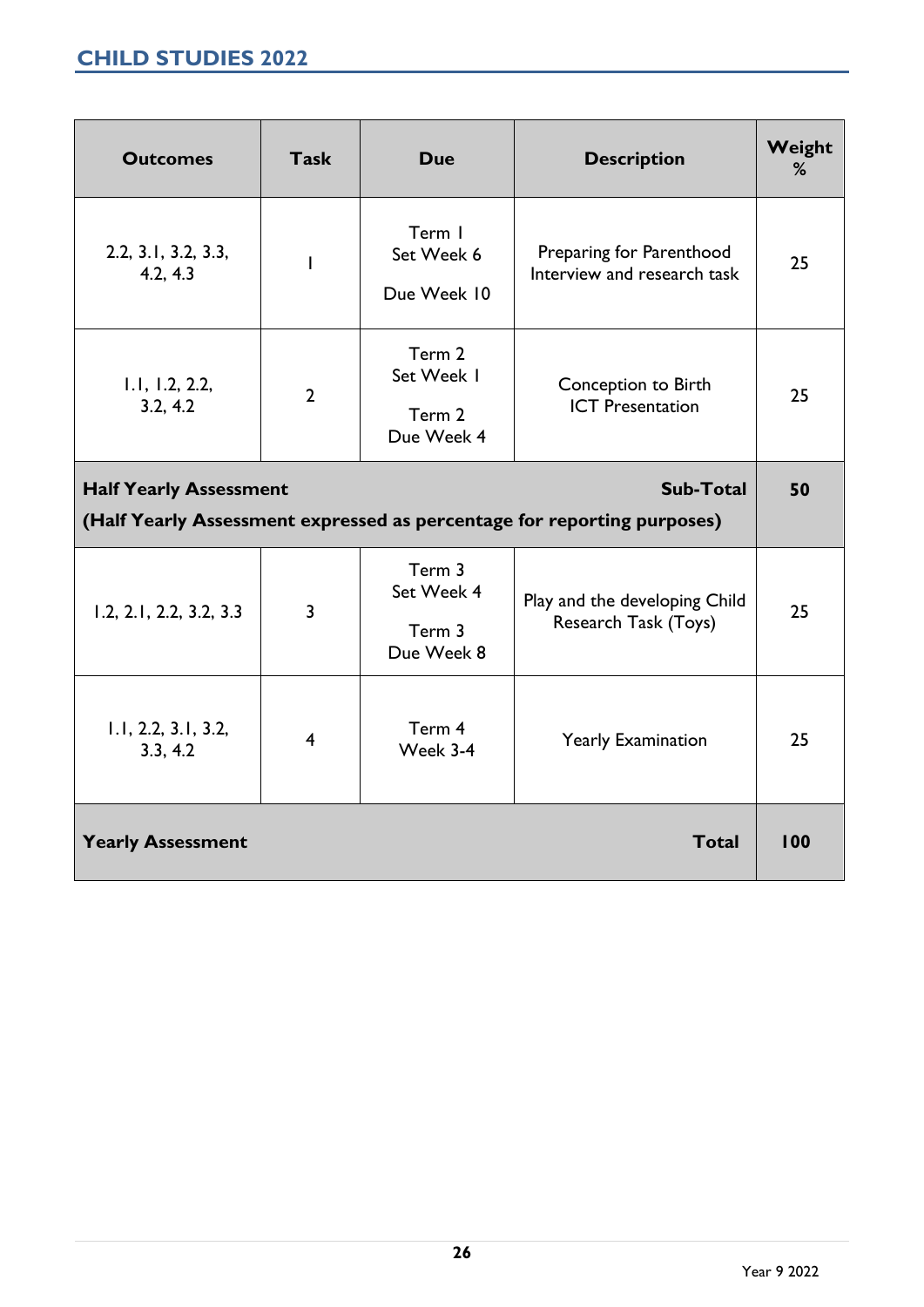<span id="page-27-0"></span>

| <b>Outcomes</b>                                                                                                                  | <b>Task</b>    | <b>Due</b>         | <b>Description</b>                                                                                                   | Weight<br>% |
|----------------------------------------------------------------------------------------------------------------------------------|----------------|--------------------|----------------------------------------------------------------------------------------------------------------------|-------------|
| 5.1, 5.2, 5.3, 5.4,<br>5.5, 5.6, 5.7, 5.8, 5.9                                                                                   |                | Term I<br>Week 7   | Focus Area: Consumer &<br><b>Financial Decisions.</b><br>Research Assignment                                         | 15          |
| 5.1, 5.2, 5.3, 5.4, 5.5,<br>5.6, 5.7, 5.8, 5.9                                                                                   | $\overline{2}$ | Term 2<br>Week 6   | Focus Area: Consumer &<br>Financial Decisions +<br>The Economic & Business<br>Environment.<br>Mid-Course Examination | 25          |
| Sub-Total<br><b>Semester I Half Yearly Assessment</b><br>(Half Yearly Assessment expressed as percentage for reporting purposes) |                |                    |                                                                                                                      |             |
| 5.1, 5.2, 5.3, 5.4,<br>5.5, 5.6, 5.7, 5.8, 5.9                                                                                   | 3              | Term 3<br>Week 3   | Focus area: Travel.<br>Presentation & Oral Report                                                                    | 15          |
| 5.1, 5.2, 5.3, 5.4,<br>5.5, 5.6, 5.7, 5.8, 5.9                                                                                   | $\overline{4}$ | Term 3<br>Week 9   | Focus Area:<br>Running a Business                                                                                    | 15          |
| 5.1, 5.2, 5.3, 5.4,<br>5.5, 5.6, 5.7, 5.8, 5.9                                                                                   | 5              | Term 4<br>Week 3-4 | <b>Yearly Examination</b>                                                                                            | 30          |
| <b>Semester 2</b>                                                                                                                |                |                    | Sub-Total                                                                                                            | 60          |
| <b>Yearly Assessment</b>                                                                                                         |                |                    | <b>Total</b>                                                                                                         | 100         |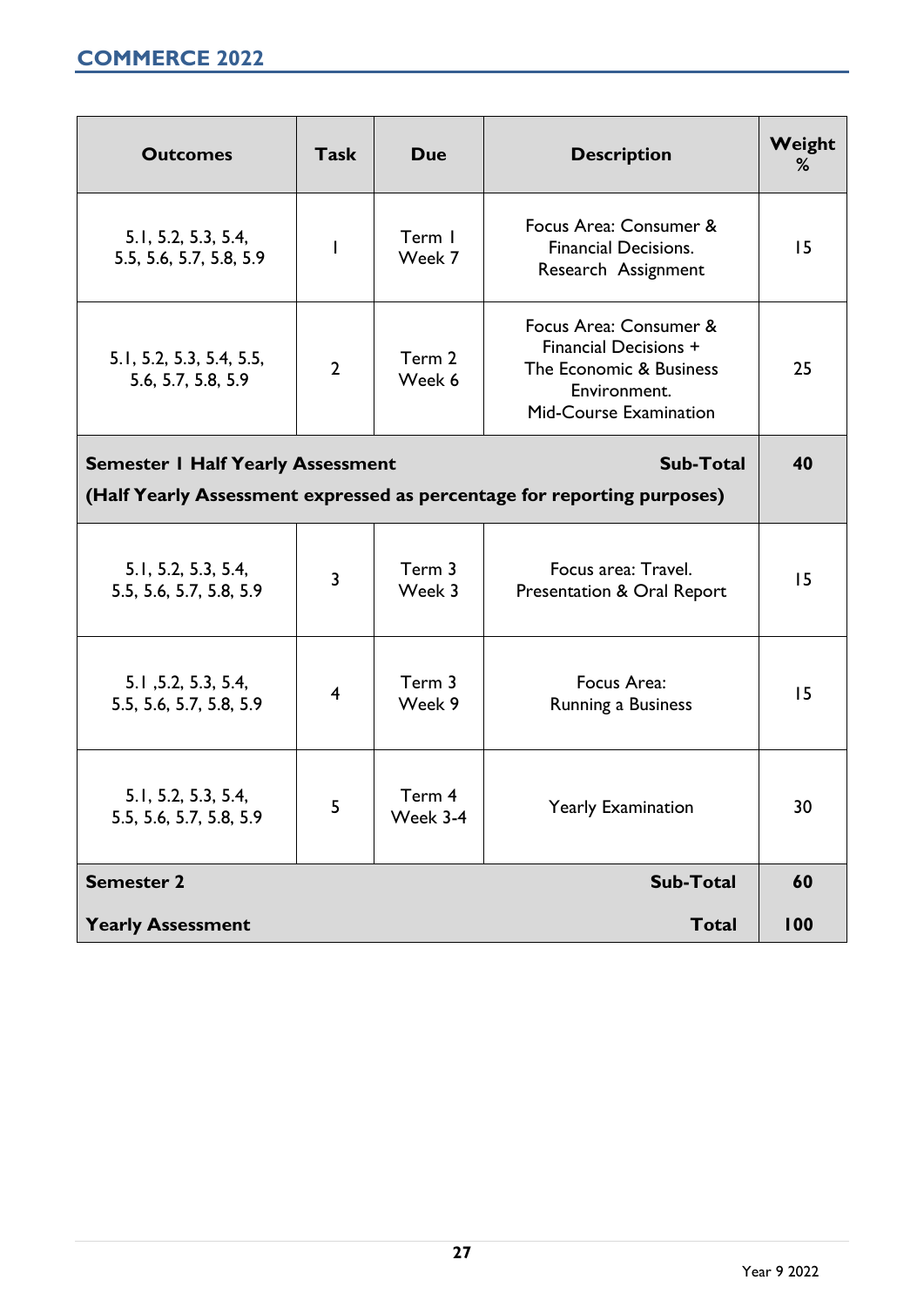<span id="page-28-0"></span>

| <b>Outcomes</b>               | <b>Task</b>    | <b>Due</b>         | <b>Description</b>                                                                           | Weight<br>% |
|-------------------------------|----------------|--------------------|----------------------------------------------------------------------------------------------|-------------|
| 5.1.1, 5.2.1,<br>5.3.3        | L              | Term I<br>Week 10  | Focus Area - Modern Dance<br>Performance Skills, Shape<br><b>Composition Task</b><br>Journal | 25          |
| 5.1.2, 5.2.2, 5.3.1           | $\overline{2}$ | Term 2<br>Week 6-7 | Focus Area - Jazz Dance<br>Performance,<br><b>Timeline</b>                                   | 25          |
| <b>Half Yearly Assessment</b> |                |                    | <b>Sub-Total</b>                                                                             | 50          |
|                               |                |                    | (Half Yearly Assessment expressed as percentage for reporting purposes)                      |             |
| 5.1.2, 5.1.1,<br>5.3.2        | $\overline{3}$ | Term 3<br>Week 8   | Focus Area - Ballet<br>Performance, Visual Skills Diary<br><b>Review</b>                     | 25          |
| 5.1.3, 5.2.1,<br>5.2.2, 5.4.1 | $\overline{4}$ | Term 4<br>Week 3-4 | Site-specific<br>Composition, Journal                                                        | 25          |
| <b>Yearly Assessment</b>      |                |                    |                                                                                              | 50          |
|                               |                |                    | <b>Totals</b>                                                                                | 100         |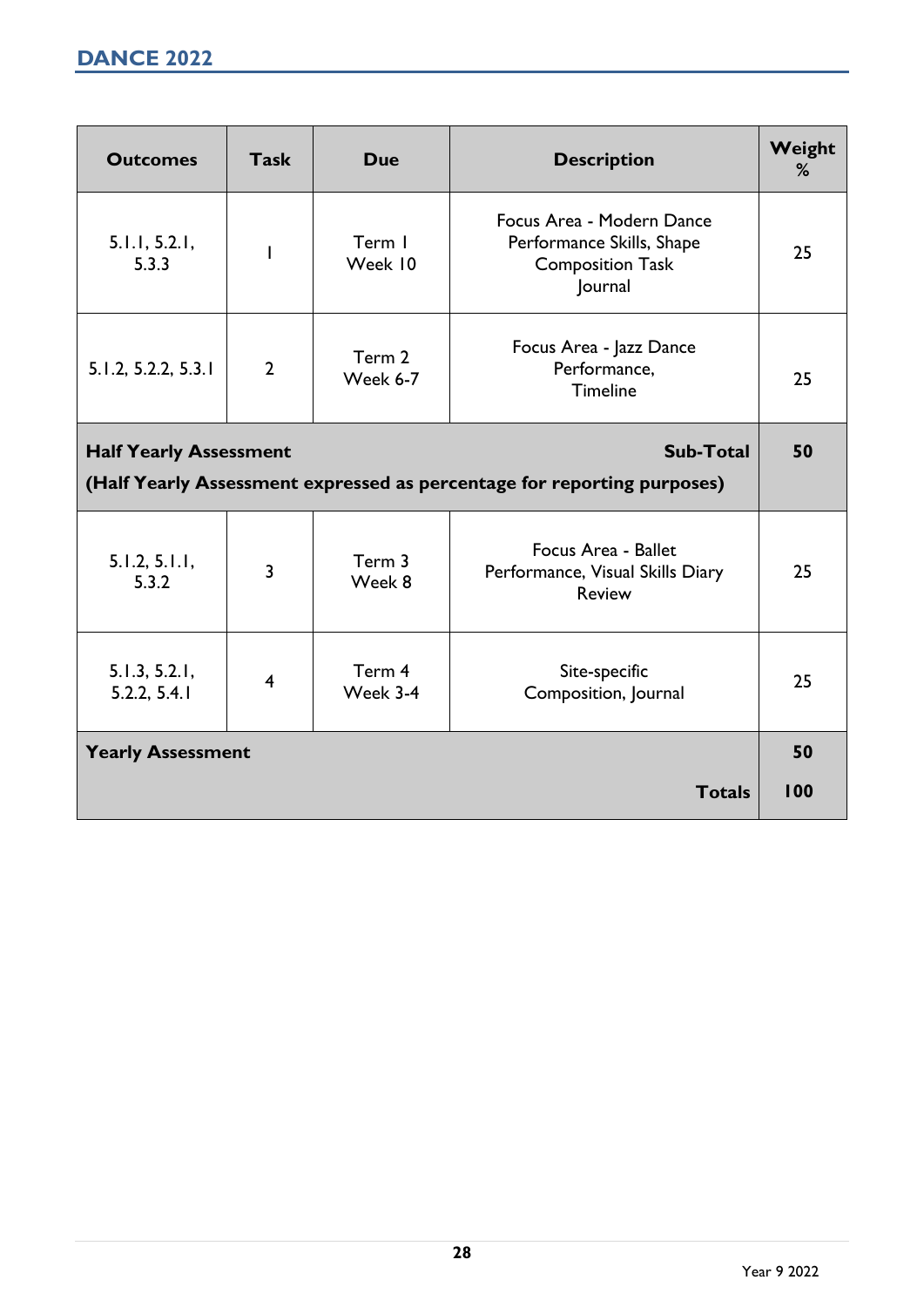<span id="page-29-0"></span>

| <b>Outcomes</b>                                                                                    | <b>Task</b>    | <b>Due</b>         | <b>Description</b>                                    | Weight % |  |
|----------------------------------------------------------------------------------------------------|----------------|--------------------|-------------------------------------------------------|----------|--|
| 5.1.1, 5.1.2,<br>5.1.3, 5.1.4,<br>5.3.1, 5.3.3                                                     |                | Term I<br>Week 8   | <b>Elements of Drama/Scene</b><br>Reflection/Log Book | 20<br>5  |  |
| 5.1.1, 5.1.2<br>5.1.3, 5.1.4,                                                                      | $\overline{2}$ | Term 2             | <b>Play Building</b>                                  | 20       |  |
| 5.2.1, 5.2.3,<br>5.3.1, 5.3.3                                                                      |                | <b>Week 6-7</b>    | Reflection/Log Book                                   | 5        |  |
| <b>Total Half Yearly Assessment</b><br>To be converted to a percentage mark for reporting purposes |                |                    |                                                       |          |  |
| 5.1.1, 5.1.2,<br>5.1.3, 5.1.4,                                                                     | 3              | Term 3             | <b>Scripted Drama Monologue</b>                       | 20       |  |
| 5.2.1, 5.2.2,<br>5.2.3, 5.3.1,<br>5.3.2, 5.3.3                                                     |                | Week 9             | Reflection/Log Book                                   | 5        |  |
| 5.1.3, 5.1.4,<br>5.2.1, 5.2.2,<br>5.2.3, 5.3.1,<br>5.3.2, 5.3.3                                    | $\overline{4}$ | Term 4<br>Week 3-4 | Yearly Exam.                                          | 25       |  |
| <b>Yearly Assessment</b>                                                                           |                |                    | <b>Totals</b>                                         | 100      |  |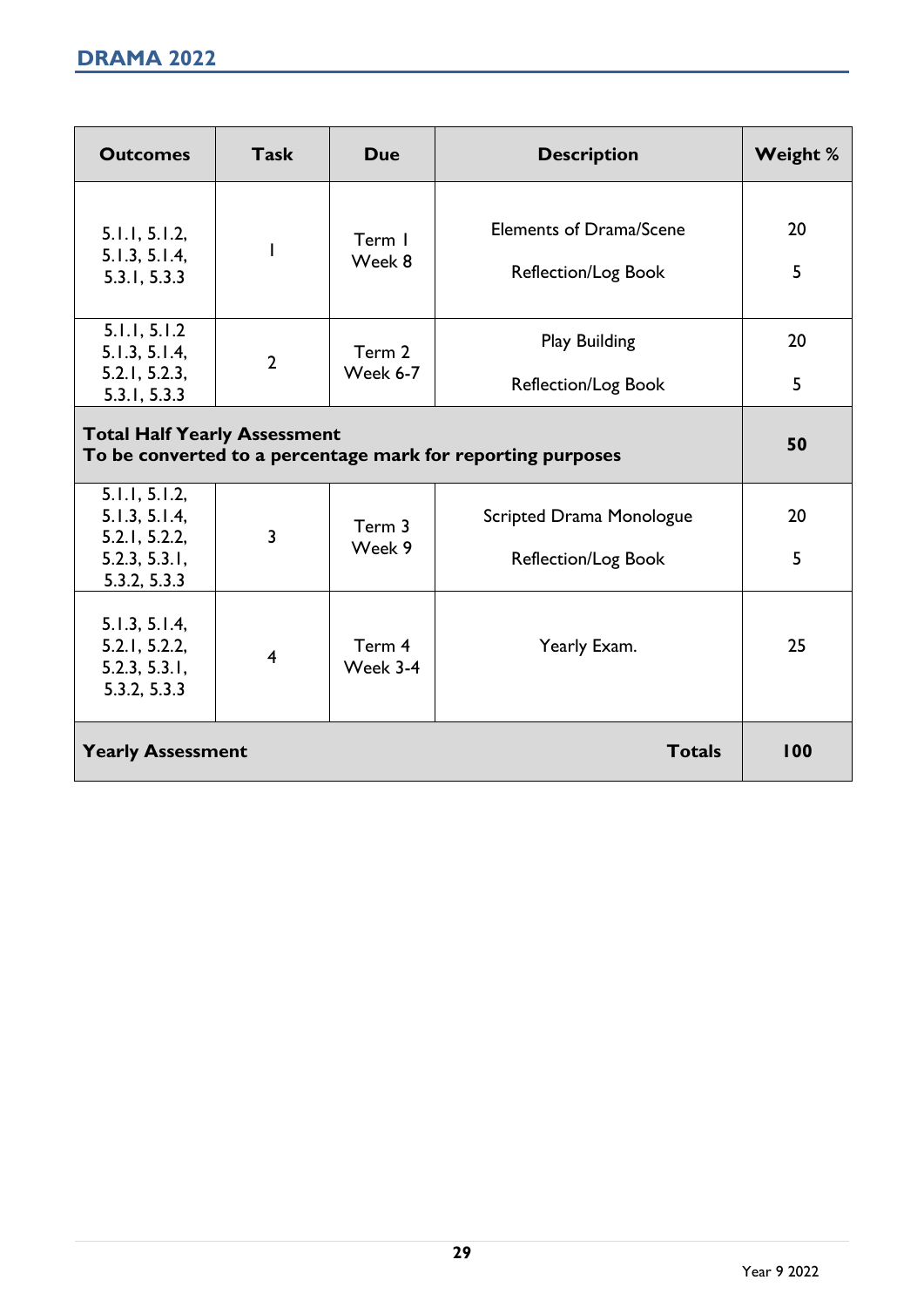# <span id="page-30-0"></span>**FOOD TECHNOLOGY 2022**

| <b>Outcomes</b>                                                                                                       | <b>Task</b>    | <b>Due</b>                  | <b>Description</b>                                                                                                             | Weight<br>% |
|-----------------------------------------------------------------------------------------------------------------------|----------------|-----------------------------|--------------------------------------------------------------------------------------------------------------------------------|-------------|
| Part A: FT5-6, FT5-<br>7, FT5-8, FT5-13<br>Part B:<br>FT5-1, FT5-7                                                    | L              | Term I<br><b>Week 8 - 9</b> | <b>Unit I: Food Specific Needs</b><br>Part A: Funtiki World Tour /70<br>Part B: Funtiki World Tour<br>Practical /30            | 25          |
| Part A: $FT5-11$ ,<br>$FT5-13$<br>Part B: FT5-1, FT5-<br>2, FT5-10                                                    | $\overline{2}$ | Term 2<br>Week 7-8          | <b>Unit 2: Food Product</b><br><b>Development</b><br>Part A: Movie Snack Founder /50<br>Part B: Snack Founder<br>Practical /30 | 25          |
| Sub-Total<br><b>Half Yearly Assessment</b><br>(Half Yearly Assessment expressed as percentage for reporting purposes) |                |                             |                                                                                                                                |             |
| Part A: FT5-7, FT5-<br>8, FT5-12, FT5-3<br><b>Part B: FT5-11</b>                                                      | 3              | Term 3<br>Week 8-9          | <b>Unit 3: Food Selection and</b><br><b>Health</b><br>Part A: Hello Eats /50<br>Part B: Hello Eats Practical /30               | 25          |
| Part A:<br>FT5-2 FT5-4,<br>Part B: FT5-1,<br>FT5-2, FT5-10                                                            | 4              | Term 4<br>Week 4-5          | Unit 4: Food Service and<br>Catering<br>Part A: Yumtown /70<br>Part B: Yumtown Practical /30                                   | 25          |
| <b>Yearly Assessment</b>                                                                                              |                |                             | <b>Total</b>                                                                                                                   | 100         |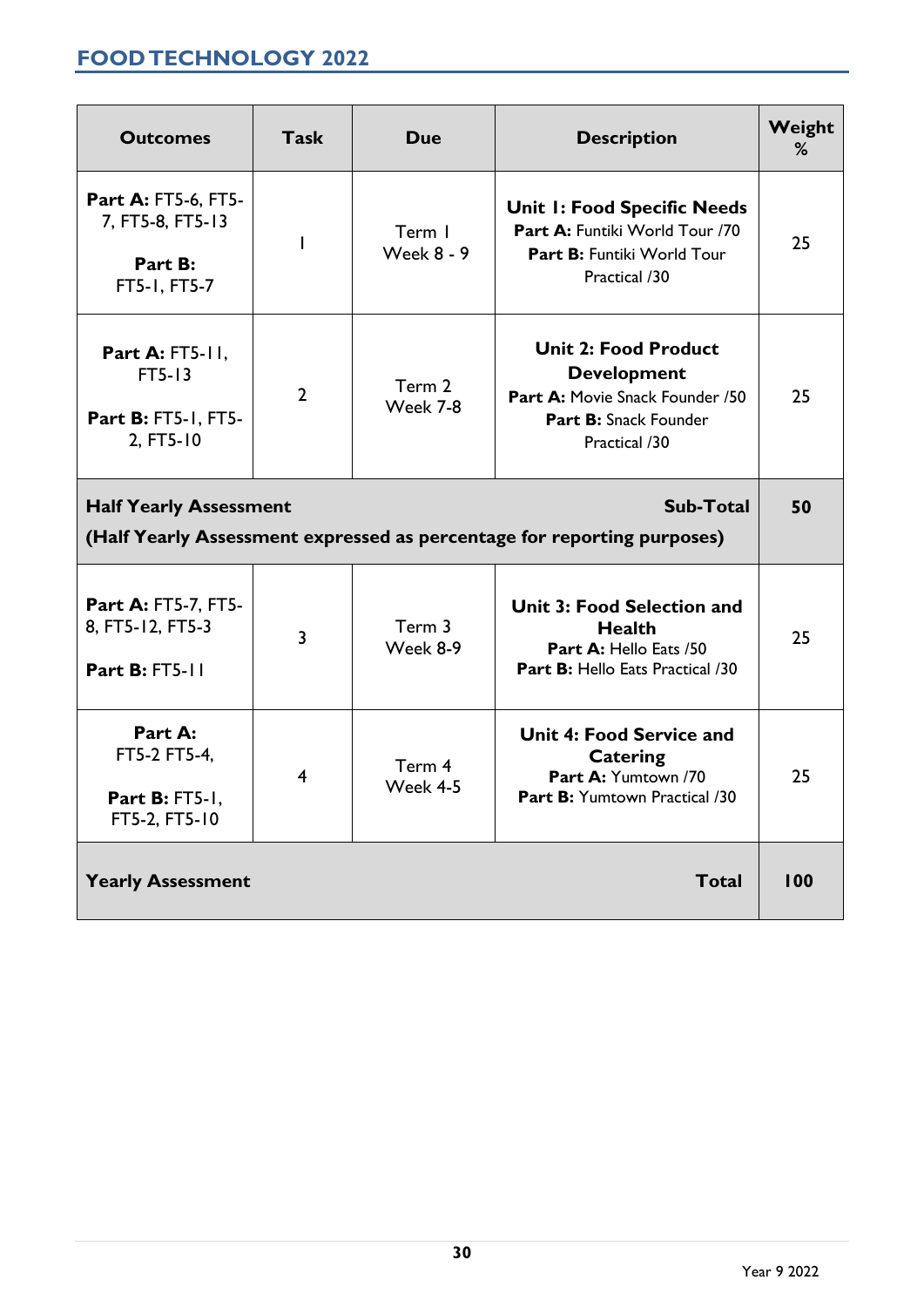## <span id="page-31-0"></span>**CLASS WORK COMPONENT:**

Every exercise completed by the class counts toward a student's Half Yearly and Yearly assessment mark. Students who fail to submit class sheets for marking, without acceptable reason, will be given zero (0) marks for the missing sheet.

**Each unit of class work** consists of a variety of learning tasks including: class sheets, tests and homework.

Total marks for all units completed by the end of the week before the assessment period will be averaged to derive a half yearly and a yearly class-work assessment component worth 50% of the total assessment.

## **EXAMINATION COMPONENT:**

A formal examination will be set for Yearly assessment period only. The examination mark will account for 30% of the Yearly assessment.

| <b>Outcomes</b>                                                | <b>Task</b>    | <b>Due</b>                                                            | <b>Description</b>                                       |     |  |
|----------------------------------------------------------------|----------------|-----------------------------------------------------------------------|----------------------------------------------------------|-----|--|
| All outcomes assessed                                          | I              | Ongoing<br>Average of assessed<br>Terms I and 2<br>class work to date |                                                          | 25  |  |
| 5.1.2, 5.2.2, 5.3.1,<br>5.3.2, 5.4.2, 5.5.1                    | $\overline{2}$ | Assignment<br>Term I<br>'Professions'<br>Week 9                       |                                                          | 10  |  |
| 5.1.1, 5.2.1, 5.2.2,<br>5.3.1, 5.6.1, 6.6.2                    | 3              | Term 2<br>Half Yearly Examination<br>Week 6-7                         |                                                          | 15  |  |
| Sub-Total<br><b>Half Yearly Assessment</b>                     |                |                                                                       |                                                          |     |  |
| (Half Yearly expressed as a percentage for reporting purposes) |                |                                                                       |                                                          |     |  |
| All outcomes assessed                                          | $\overline{4}$ | Ongoing<br>Terms I to 4                                               | Average of assessed<br>class work to date for whole year | 25  |  |
| 5.1.1, 5.1.2, 5.2.1,<br>5.3.1, 5.4.1, 5.6.1                    | 5              | Term 3<br>Week 7                                                      | Assignment<br>FI Cars - 3D Drawing                       | 10  |  |
| 5.1.1, 5.2.1, 5.2.2,<br>5.3.1, 5.6.1, 6.6.2                    | 6              | Term 4<br>Week 4                                                      | Yearly<br>Examination                                    | 15  |  |
| <b>Yearly Assessment</b>                                       |                |                                                                       | <b>Total</b>                                             | 100 |  |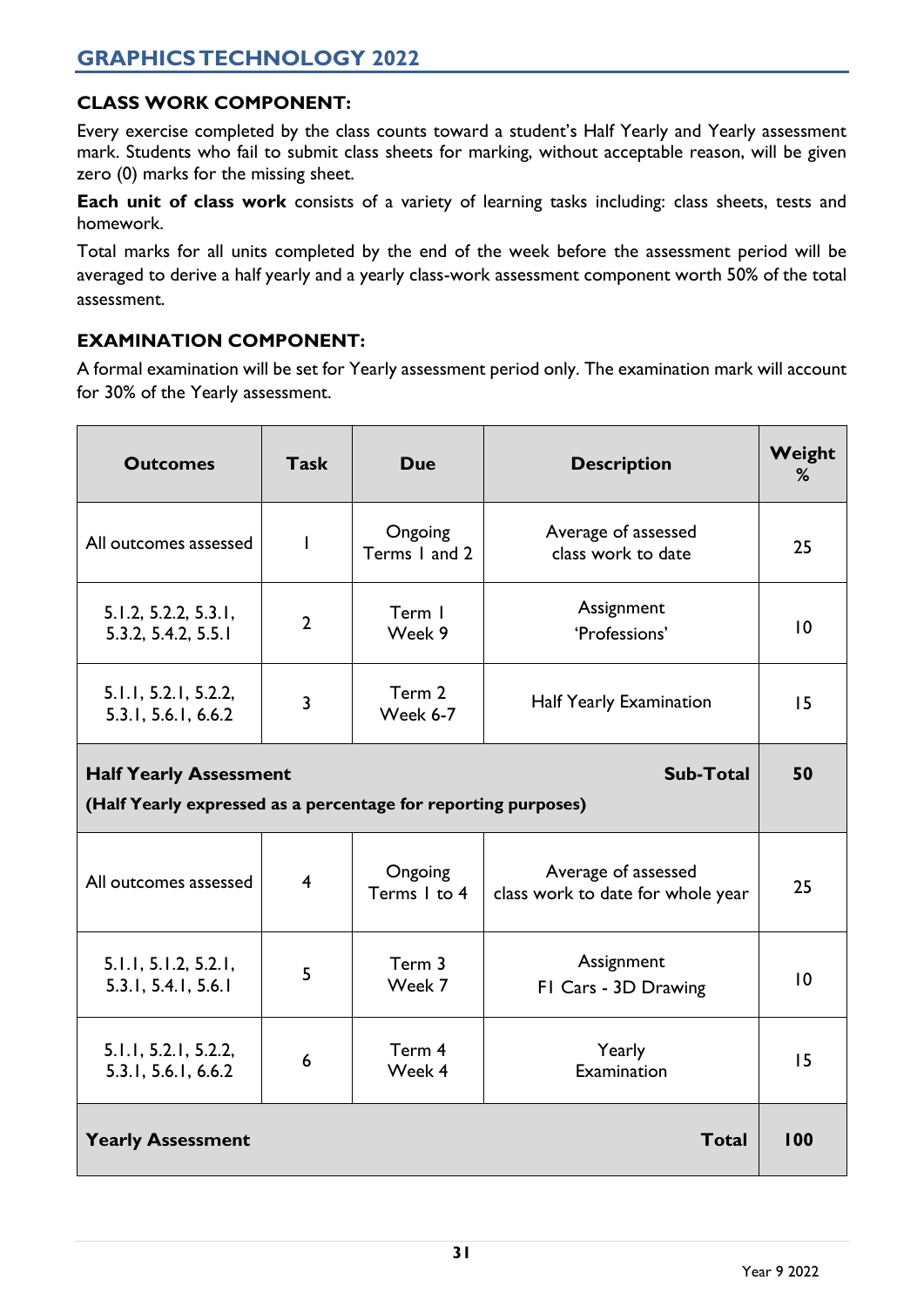## <span id="page-32-0"></span>**INDUSTRIAL TECHNOLOGY – ENGINEERING 2022**

- Industrial Technology Wood is predominantly competency based and assessment is ongoing.
- An assessment report will be provided following both the Half Yearly Examination period as well as the Yearly Examination period

**IND5-1:** Identifies, assesses, applies and manages the risks and WHS issues associated with the use of a range of tools, equipment, materials, processes and technologies.

**IND5-2:** applies design principles in the modification, development and production of projects.

**IND5-3:** Identifies, selects and uses a range of hand and machine tools, equipment and processes to produce quality practical projects.

**IND5-4:** Selects, justifies and uses a range of relevant and associated materials for specific applications.

**IND5-5:** Selects, interprets and applies a range of suitable communication techniques in the development, planning, production and presentation of ideas and projects.

**IND5-6:** Identifies and participates in collaborative work practices in the learning environment.

**IND5-7:** Applies and transfers skills, processes and materials to a variety of contexts and projects.

**IND5-8:** Evaluates products in terms of functional, economic, aesthetic and environmental qualities and quality of construction.

**IND5-9:** Describes, analyses and uses a range of current, new and emerging technologies and their various applications.

**IND5-10:** Describes, analyses and evaluates the impact of technology on society, the environment and cultural issues locally and globally.

| <b>Outcomes</b>                                                                                              | <b>Task</b>    | Due                | <b>Description</b>       | Weight<br>%     |
|--------------------------------------------------------------------------------------------------------------|----------------|--------------------|--------------------------|-----------------|
| IND5-2, IND5-4,<br><b>IND5-6, IND5-7</b>                                                                     |                | Term I<br>Week 9   | <b>Structures Report</b> | 10              |
| IND5-1, IND5-2,<br><b>IND5-3, IND5-6</b>                                                                     | $\overline{2}$ | Term 2<br>Week 5   | Project I                | 30              |
| IND5-1, IND5-5,<br><b>IND5-8</b>                                                                             | $\overline{3}$ | Term 2<br>Week 7   | Half Yearly Quiz         | $\overline{10}$ |
| Sub-Total<br><b>Half Yearly Assessment</b><br>(Half Yearly expressed as a percentage for reporting purposes) |                |                    |                          | 50              |
| IND5-2, IND5-6,<br><b>IND5-9, IND5-10</b>                                                                    | 5              | Term 3<br>Week 9   | Mechanisms Report        | 10              |
| IND5-1, IND5-3,<br><b>IND5-4 IND5-4</b>                                                                      | 6              | Term 4<br>Week 3   | Project 2                | 20              |
| IND5-1, IND5-5,<br><b>IND5-7 IND5-8</b>                                                                      | $\overline{7}$ | Term 4<br>Week 3-4 | Yearly examination       | 20              |
| <b>Yearly Assessment</b>                                                                                     |                |                    | <b>Total</b>             | 100             |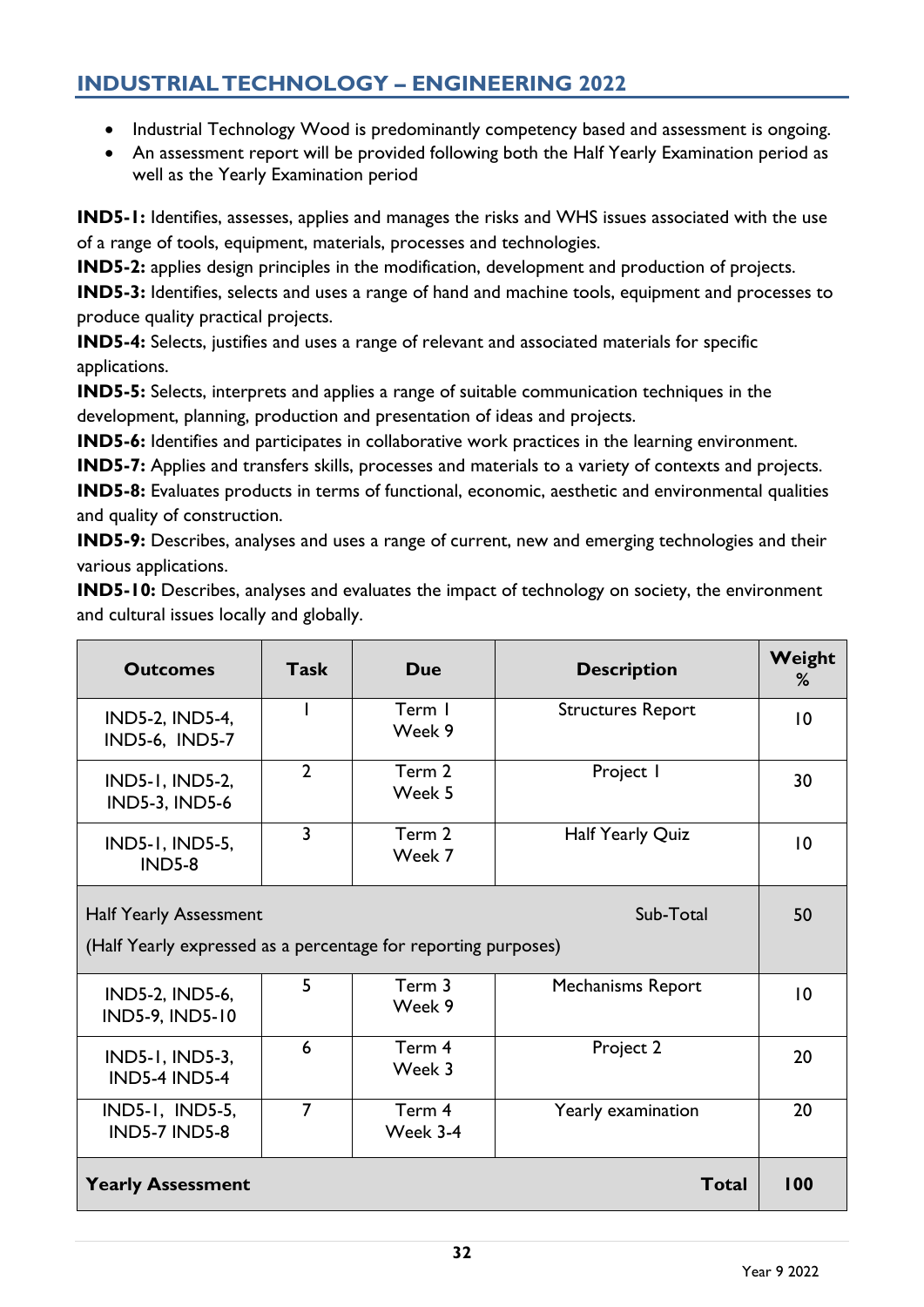<span id="page-33-0"></span>

| <b>Outcomes</b>                                               | <b>Task</b>    | <b>Due</b>       | <b>Description</b>                                                      | Weight<br>% |  |
|---------------------------------------------------------------|----------------|------------------|-------------------------------------------------------------------------|-------------|--|
| IND5-2, IND5-3,<br><b>ND5-4</b>                               |                | Term I<br>Week 8 | <b>Digital Graphics</b>                                                 | 25          |  |
| IND5-1, IND5-2, IND5-<br>3, IND5-4, IND5-5,<br><b>IND5-9</b>  | $\overline{2}$ | Term 2<br>Week 6 | <b>Video Production</b>                                                 |             |  |
| Sub-Total<br><b>Half Yearly Assessment</b>                    |                |                  |                                                                         |             |  |
|                                                               |                |                  | (Half Yearly Assessment expressed as percentage for reporting purposes) |             |  |
| IND5-2, IND5-3,<br>$IND5-4$                                   | 3              | Term 3<br>Week 5 | ePublications                                                           | 25          |  |
| IND5-2, IND5-3, IND5-<br>4, IND5-6, IND5-8,<br><b>IND5-10</b> | $\overline{4}$ | Term 4<br>Week 4 | <b>Website Design</b>                                                   | 25          |  |
| <b>Yearly Assessment</b>                                      |                |                  | Total                                                                   | 100         |  |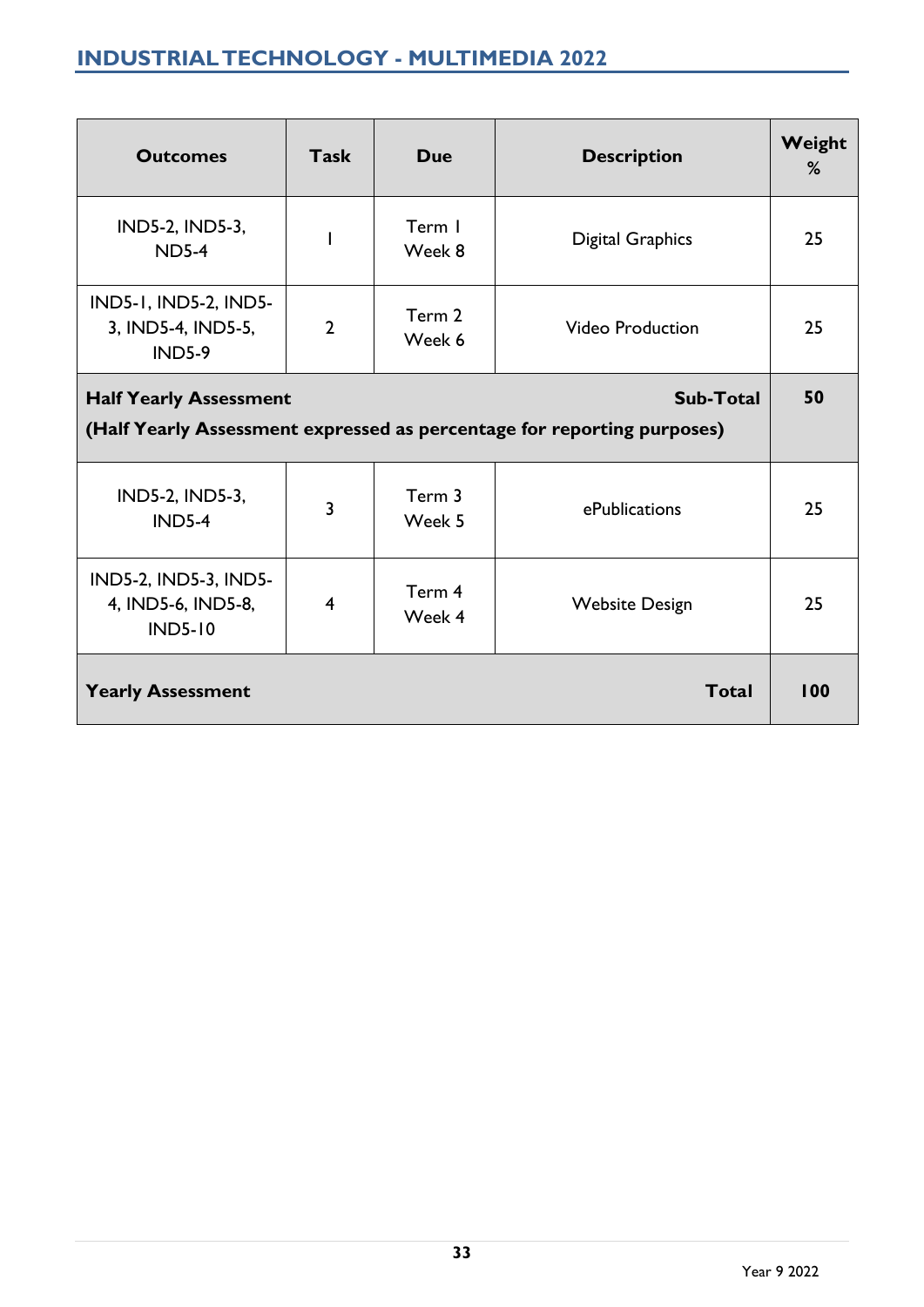## <span id="page-34-0"></span>**INDUSTRIAL TECHNOLOGY –TIMBER 2022**

- Industrial Technology Wood is predominantly competency based and assessment is ongoing.
- An assessment report will be provided following both the Half Yearly Examination period as well as the Yearly Examination period

**IND5-1:** Identifies, assesses, applies and manages the risks and WHS issues associated with the use of a range of tools, equipment, materials, processes and technologies.

**IND5-2:** applies design principles in the modification, development and production of projects.

**IND5-3:** Identifies, selects and uses a range of hand and machine tools, equipment and processes to produce quality practical projects.

**IND5-4:** Selects, justifies and uses a range of relevant and associated materials for specific applications.

**IND5-5:** Selects, interprets and applies a range of suitable communication techniques in the development, planning, production and presentation of ideas and projects.

**IND5-6:** Identifies and participates in collaborative work practices in the learning environment.

**IND5-7:** Applies and transfers skills, processes and materials to a variety of contexts and projects.

**IND5-8:** Evaluates products in terms of functional, economic, aesthetic and environmental qualities and quality of construction.

**IND5-9:** Describes, analyses and uses a range of current, new and emerging technologies and their various applications.

**IND5-10:** Describes, analyses and evaluates the impact of technology on society, the environment and cultural issues locally and globally.

| <b>Outcomes</b>                                                                             | <b>Task</b>                                                    | <b>Due</b>                                                        | <b>Description</b>                         | <b>Weight %</b> |  |
|---------------------------------------------------------------------------------------------|----------------------------------------------------------------|-------------------------------------------------------------------|--------------------------------------------|-----------------|--|
| <b>IND5-1, IND5-4,</b><br><b>IND5-5, IND5-8,</b><br><b>IND5-10</b>                          | I                                                              | Term 2<br>Week 4                                                  | Assignment I                               | 10              |  |
| <b>IND5-1, IND5-2,</b><br><b>IND5-3, IND5-4,</b><br>IND5-6, IND5-7,<br><b>IND5-9</b>        | $\overline{2}$                                                 | <b>Practical Project 1</b><br>Term 2<br>(Cutting Board)<br>Week 2 |                                            | 20              |  |
| <b>Sub-Total</b><br><b>Half Yearly Assessment</b>                                           |                                                                |                                                                   | 50                                         |                 |  |
|                                                                                             | (Half Yearly expressed as a percentage for reporting purposes) |                                                                   |                                            |                 |  |
| <b>IND5-1, IND5-2,</b><br><b>IND5-3, IND5-4,</b><br><b>IND5-6, IND5-7,</b><br><b>IND5-9</b> | $\overline{3}$                                                 | Term 3<br><b>Practical Project 2</b><br>Week 2<br>(Woven stool)   |                                            | 30              |  |
| <b>IND5-1, IND5-4,</b><br><b>IND5-5, IND5-8,</b><br><b>IND5-10</b>                          | $\overline{4}$                                                 | Term 3<br>Week 9                                                  | <b>Assignment 2</b>                        | 10              |  |
| IND5-1, IND5-2,<br><b>IND5-3, IND5-4,</b><br>IND5-6, IND5-7,<br><b>IND5-9</b>               | 5                                                              | Term 4<br>Week 5                                                  | <b>Practical Project 3</b><br>(Stepladder) |                 |  |
| <b>IND5-1, IND5-9,</b><br><b>IND5-10</b>                                                    | 6                                                              | Term 4<br>Week 3-4                                                | <b>Yearly Examination</b>                  |                 |  |
| <b>Yearly Assessment</b>                                                                    |                                                                |                                                                   | <b>Total</b>                               | 100             |  |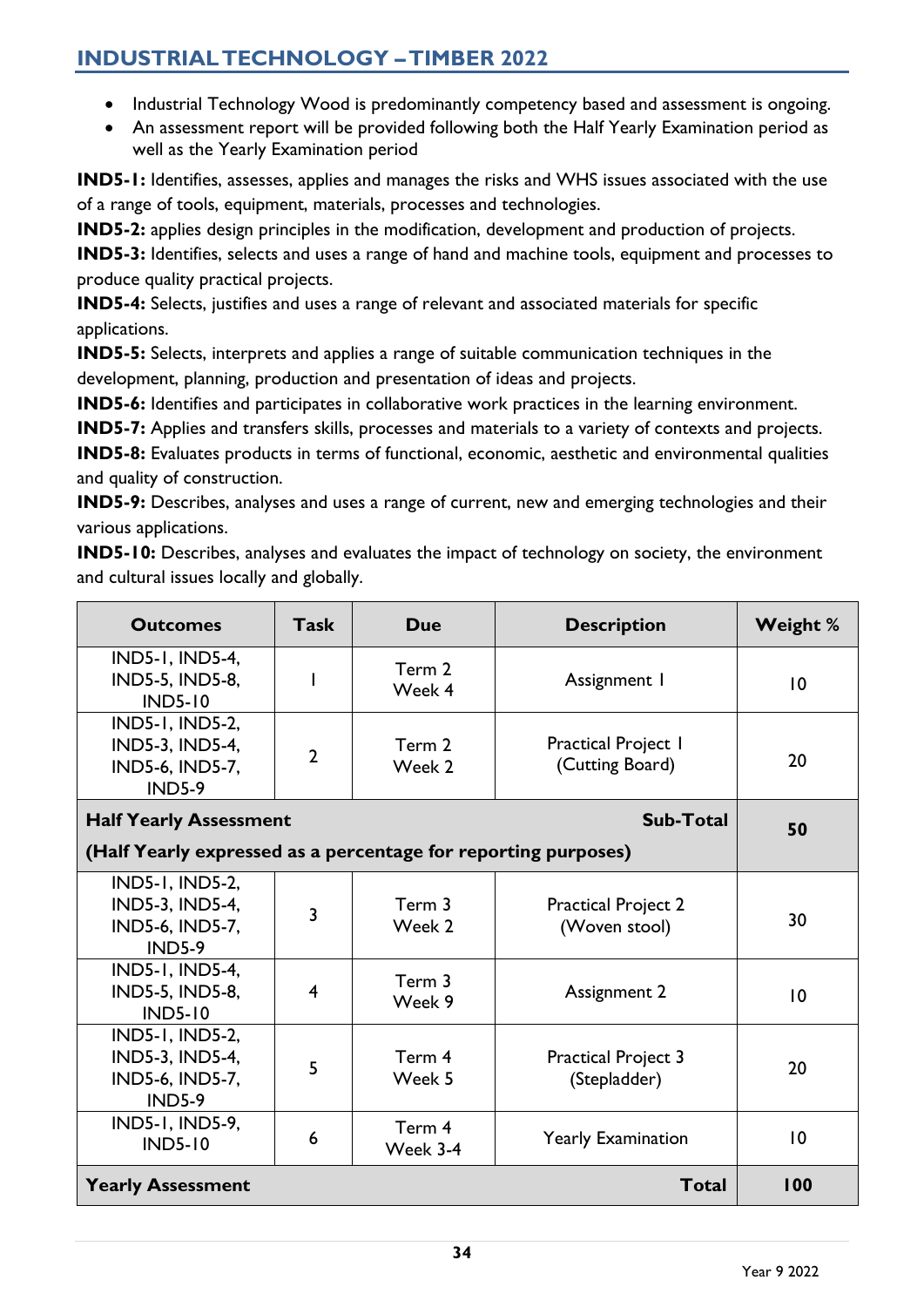<span id="page-35-0"></span>

| <b>Outcomes</b>                                                                                                       | <b>Task</b>    | <b>Due</b>         | <b>Description</b>            | Weight<br>% |  |
|-----------------------------------------------------------------------------------------------------------------------|----------------|--------------------|-------------------------------|-------------|--|
| LJA5-2C, LJA5-3C,<br>$L$ $A$ 5-4C,                                                                                    | I              | Ongoing            | Homework and quizzes          | 5           |  |
| LJA5-IC, LJA5-5U, LJA5-<br>9U                                                                                         | $\overline{2}$ | Term I<br>Week 7   | <b>Oral Task</b>              |             |  |
| LJA5-6U,                                                                                                              | 3              | Term I<br>Week 10  | Kana test                     | 10          |  |
| LJA5-IC, LJA5-2C, LJA5-<br>3C, LJA5-4C, LJA5-5U,<br>LJA5-6U, LJA5-7U, LJA5-<br>8U, LJA5-9U                            | $\overline{4}$ | Term 2<br>Week 6-7 | Half Yearly Exam              | 25          |  |
| <b>Half Yearly Assessment</b><br>Sub-Total<br>(Half Yearly Assessment expressed as percentage for reporting purposes) |                |                    |                               |             |  |
| LJA5-2C, LJA5-3C, LJA5-<br>4C                                                                                         | 5              | Ongoing            | Homework and quizzes          | 5           |  |
| LJA5-2C, LJA5-3C,<br>LJA5-4C, LJA5-6U,                                                                                | 6              | Term 3<br>Week 4   | <b>Class Based Assessment</b> | 15          |  |
| LJA5-IC, LJA5-2C, LJA5-<br>3C, LJA5-4C, LJA5-5U,<br>LJA5-6U, LJA5-7U, LJA5-<br>8U, LJA5-9U                            | $\overline{7}$ | Term 4<br>Week 3-4 | Yearly Exam                   |             |  |
| <b>Yearly Assessment</b>                                                                                              |                |                    | <b>Total</b>                  | 100         |  |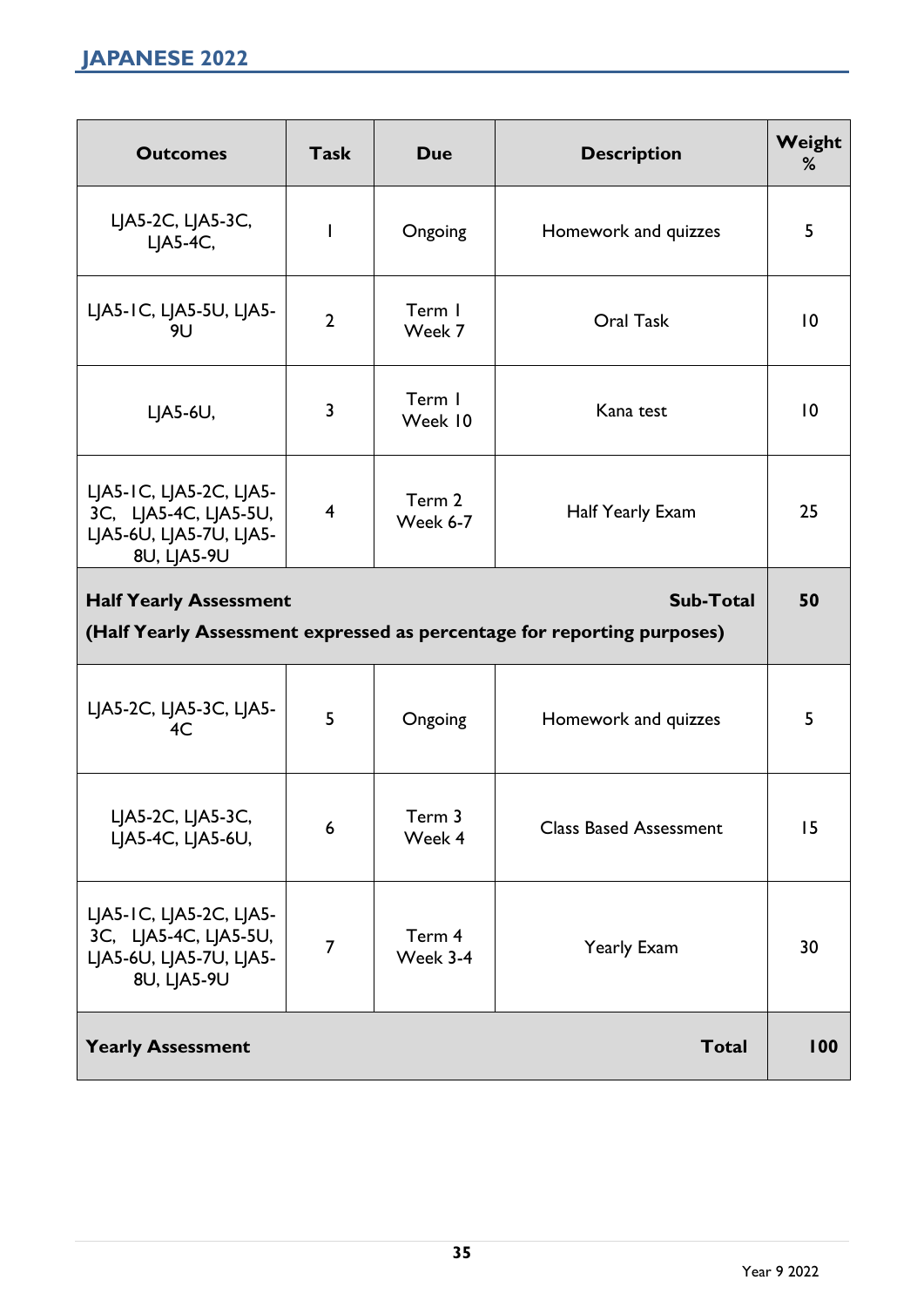# <span id="page-36-0"></span>**MARINE AND AQUACULTURE STUDIES 2022**

Marine and Aquaculture is to develop in students a capacity to design, produce, evaluate, sustain, use and manage marine and water related environments.

### **A student:**

- › identifies and describes a range of marine and aquatic ecosystems and investigates their complex interrelationships MAR5-1
- › identifies, describes and evaluates the social and economic importance of marine ecosystems MAR5-2
- › identifies, describes and evaluates the effects humans have had on the marine environment MAR5-3
- › identifies, describes and evaluates the ethical, social and sustainability issues related to the marine environment MAR5-7
- › selects and uses a broad range of contemporary materials, equipment and techniques with confidence in aquaculture and marine settings MAR5-9
- › demonstrates safe and responsible use of a range of materials, equipment and techniques in different aquaculture, marine and maritime situations MAR5-10
- › identifies and describes a range of aquaculture, marine and maritime vocations and leisure pursuits MAR5-11
- › collects and organises data by experimenting and accurately reading instruments, signals and charts and communicates this information MAR5-13
- › recalls aspects of the marine environment using relevant conventions, terminology and symbols MAR5-14

| <b>Outcomes</b>                            | <b>Task</b>    | Due                | <b>Description</b>                                                       | Weight<br>%                         |
|--------------------------------------------|----------------|--------------------|--------------------------------------------------------------------------|-------------------------------------|
| MAR5-11, MAR5-12                           |                | Term I<br>Week 8   | Assignment I<br>(Water Safety Presentation Task)                         | 20                                  |
| MAR5-13, MAR5-14                           | $\overline{2}$ | Term 2<br>Week 6   | <b>Assignment 2</b><br>(Dangerous Marine Creatures)                      | 20                                  |
| Sub-Total<br><b>Half Yearly Assessment</b> |                |                    |                                                                          |                                     |
|                                            |                |                    | (Half Yearly Assessment/ expressed as percentage for reporting purposes) |                                     |
| MAR5-9, MAR5-10,<br><b>MAR5-13</b>         | 3              | Term 3<br>Week 10  | Assignment 3<br>(Practical – Hand Surfer & Folio)                        | 20<br>(Practical)<br>20<br>(Theory) |
| <b>MAR5-1-14</b>                           | 4              | Term 4<br>Week 3-4 | <b>Yearly Examination</b>                                                | 20                                  |
| <b>Yearly Assessment</b>                   |                |                    | <b>Total</b>                                                             | 100                                 |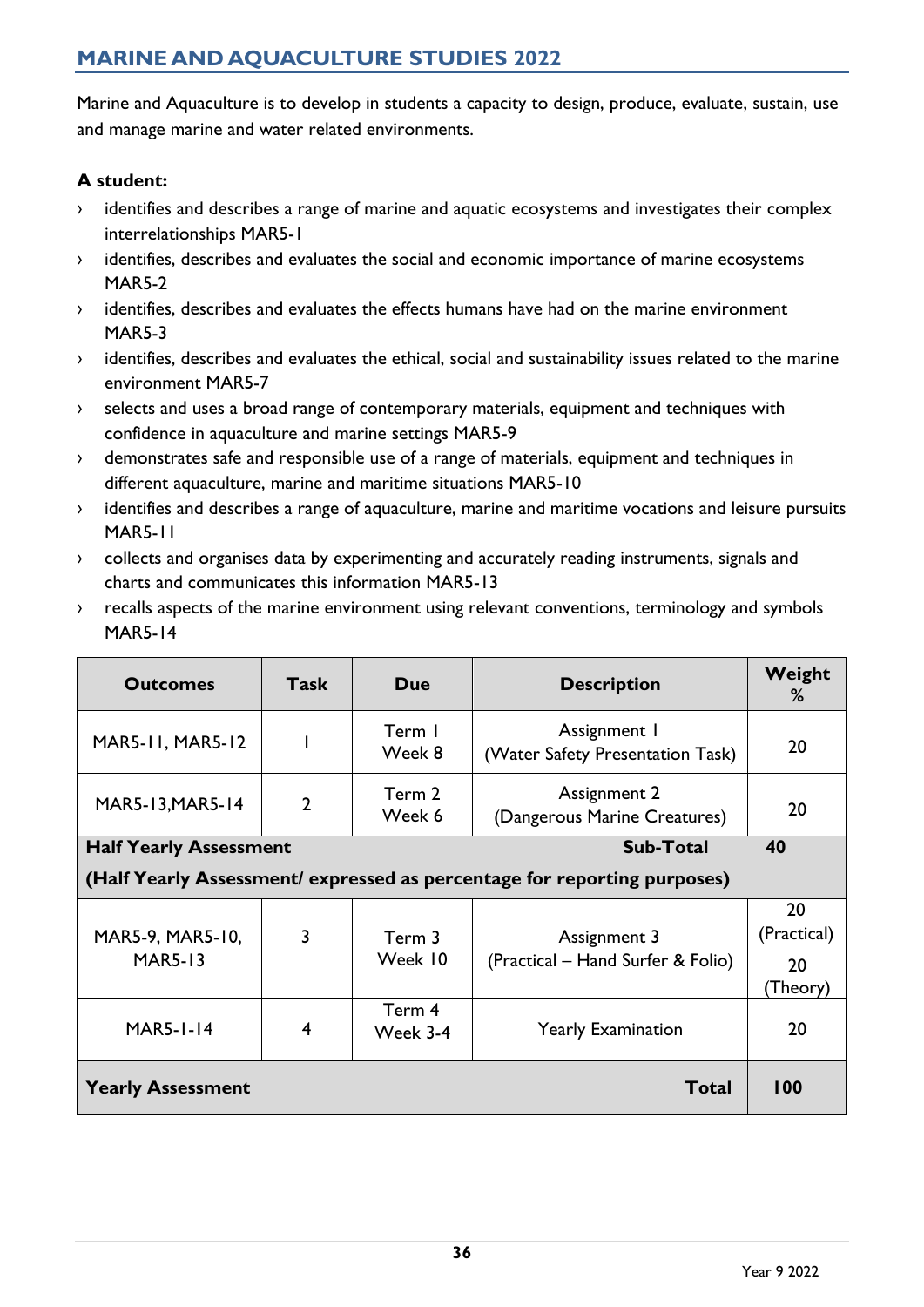<span id="page-37-0"></span>

| <b>COMPONENT/DOMAIN</b> |              | Weight<br>% |
|-------------------------|--------------|-------------|
| CI                      | Performance  | 25          |
| C <sub>2</sub>          | Composition  | 25          |
| C <sub>3</sub>          | Aural        | 25          |
| C4                      | Musicology   | 25          |
|                         | <b>Total</b> | 100         |

| <b>Outcomes</b>                                                                                          | <b>Task</b>             | <b>Due</b>       | <b>Description</b>                                                                 | CI | C <sub>2</sub> | C <sub>3</sub> | C <sub>4</sub> | Weight<br>% |
|----------------------------------------------------------------------------------------------------------|-------------------------|------------------|------------------------------------------------------------------------------------|----|----------------|----------------|----------------|-------------|
| 5.4, 5.5, 5.6,<br>5.10                                                                                   | $\overline{1}$          | Term I<br>Week 9 | Composition representing<br>Topic I                                                |    | 20             |                |                | 20          |
| 5.1, 5.2, 5.3,<br>5.7 5.8, 5.10                                                                          | $\overline{2}$          | Term 2<br>Week 6 | Lecture Demonstration -<br>performance and analysis<br>representing Topics I and 2 | 10 |                | 5              | 5              | 20          |
| 5.1, 5.2, 5.3                                                                                            | Ongoing                 |                  | <b>Class Tasks</b>                                                                 | 5  |                |                |                | 5           |
| <b>Half Yearly Assessment</b><br>(Half Yearly Assessment expressed as percentage for reporting purposes) |                         |                  |                                                                                    |    |                | Sub-Total      |                | 45          |
| 5.7, 5.8, 5.9                                                                                            | $\overline{3}$          | Term 3<br>Week 8 | Musicology Research Essay<br>representing Topic 3                                  |    |                | 5              | 10             | 15          |
| 5.1, 5.2, 5.3                                                                                            | $\overline{\mathbf{4}}$ | Term 4           | Yearly Examination -<br>Performance and Written                                    | 10 |                |                |                | 10          |
| 5.7, 5.8, 5.9                                                                                            |                         | Week 3           | <b>Examination representing</b><br>Topics 1, 2, 3 and 4                            |    |                | 15             | 10             | 25          |
| 5.4, 5.5, 5.6,                                                                                           | Ongoing                 |                  | <b>Class Tasks</b>                                                                 |    | 5              |                |                | 5           |
| <b>Yearly Assessment</b>                                                                                 |                         |                  | <b>Total</b>                                                                       | 25 | 25             | 25             | 25             | 100         |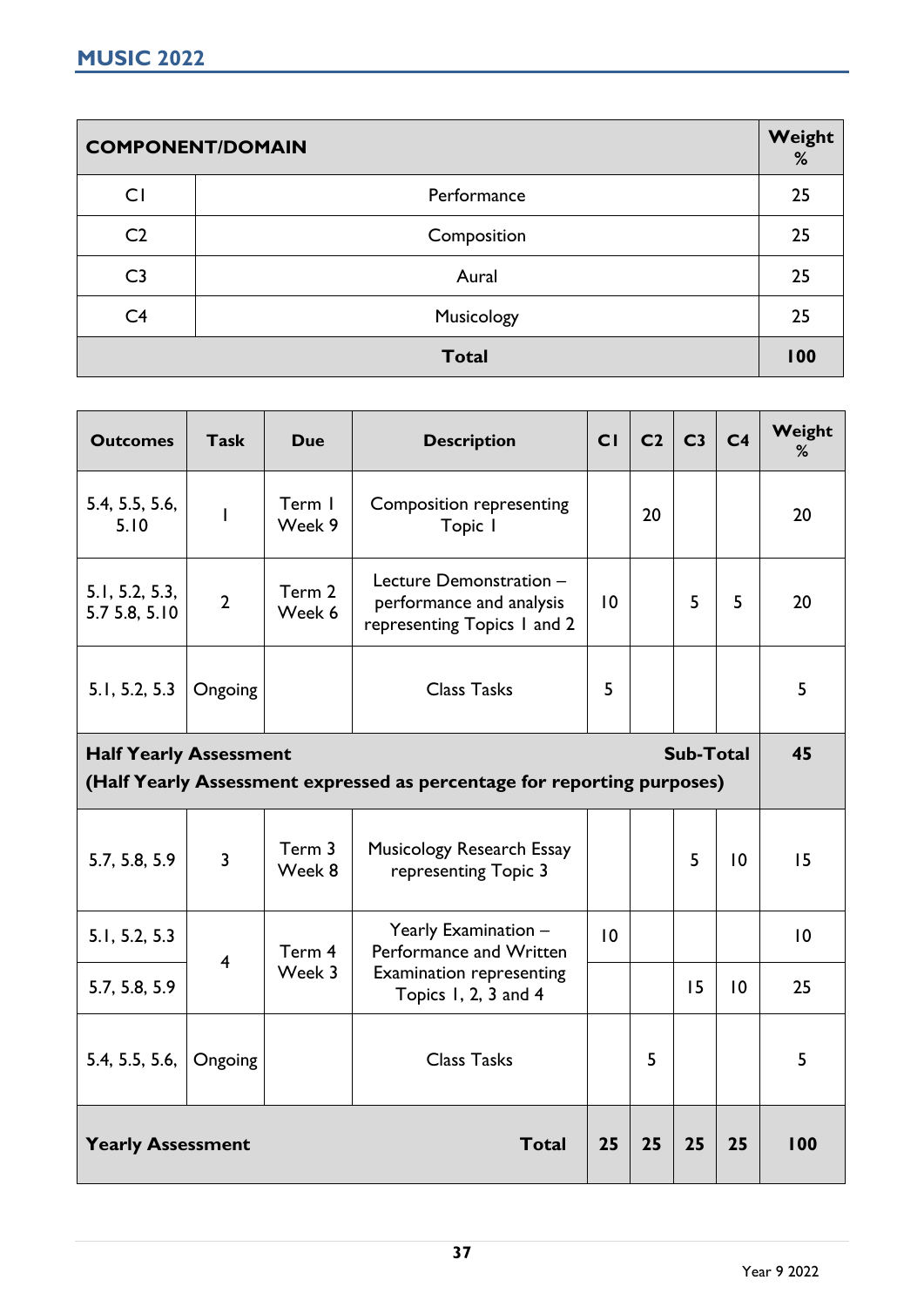# <span id="page-38-0"></span>**PHYSICAL ACTIVITY AND SPORTS STUDIES 2022**

| <b>Outcomes</b>                                                                                                              | <b>Task</b>             | <b>Due</b>                                                                                                                                                                                                  | <b>Description</b>                                                                                                     | Weight<br>% |  |
|------------------------------------------------------------------------------------------------------------------------------|-------------------------|-------------------------------------------------------------------------------------------------------------------------------------------------------------------------------------------------------------|------------------------------------------------------------------------------------------------------------------------|-------------|--|
| 51, 5.7, 5.8, 5.9,<br>5.10                                                                                                   |                         | Term I<br>Set Week 3<br>Term I<br>Due Week 8                                                                                                                                                                | <b>Participating with Safety</b><br>Students will analyse and assess<br>risk factors in physical activity<br>settings. |             |  |
| 5.5, 5.6, 5.7, 5.8,<br>5.9                                                                                                   | $\overline{2}$          | Term 2<br><b>Coaching Task</b><br>Set Week I<br>Students organise, implement and<br>participate in group coaching<br>sessions. Students reflect and<br>Term 2<br>Due Week 6-8<br>analyse on the experience. |                                                                                                                        | 25          |  |
| <b>Sub-Total</b><br><b>Half Yearly Assessment</b><br>(Half Yearly Assessment expressed as percentage for reporting purposes) |                         |                                                                                                                                                                                                             |                                                                                                                        |             |  |
| 5.1, 5.2, 5.9,<br>5.10                                                                                                       | $\overline{\mathbf{3}}$ | Due Term 3<br>Weeks 7-8                                                                                                                                                                                     | <b>Body System Topic Test</b><br>Complete an on-line Moodle Exam                                                       | 25          |  |
| 5.3, 5.4, 5.5, 5.7,<br>5.9, 5.10                                                                                             | $\overline{4}$          | Term 3<br>Lifestyle, Leisure and<br>Set Week 9<br><b>Recreation Task</b><br>Students research and report on<br>Due Term 4<br>local facilities which promote a<br>Week 3<br>healthy lifestyle.               |                                                                                                                        | 25          |  |
| <b>Yearly Assessment</b>                                                                                                     |                         |                                                                                                                                                                                                             | <b>Totals</b>                                                                                                          | 100         |  |